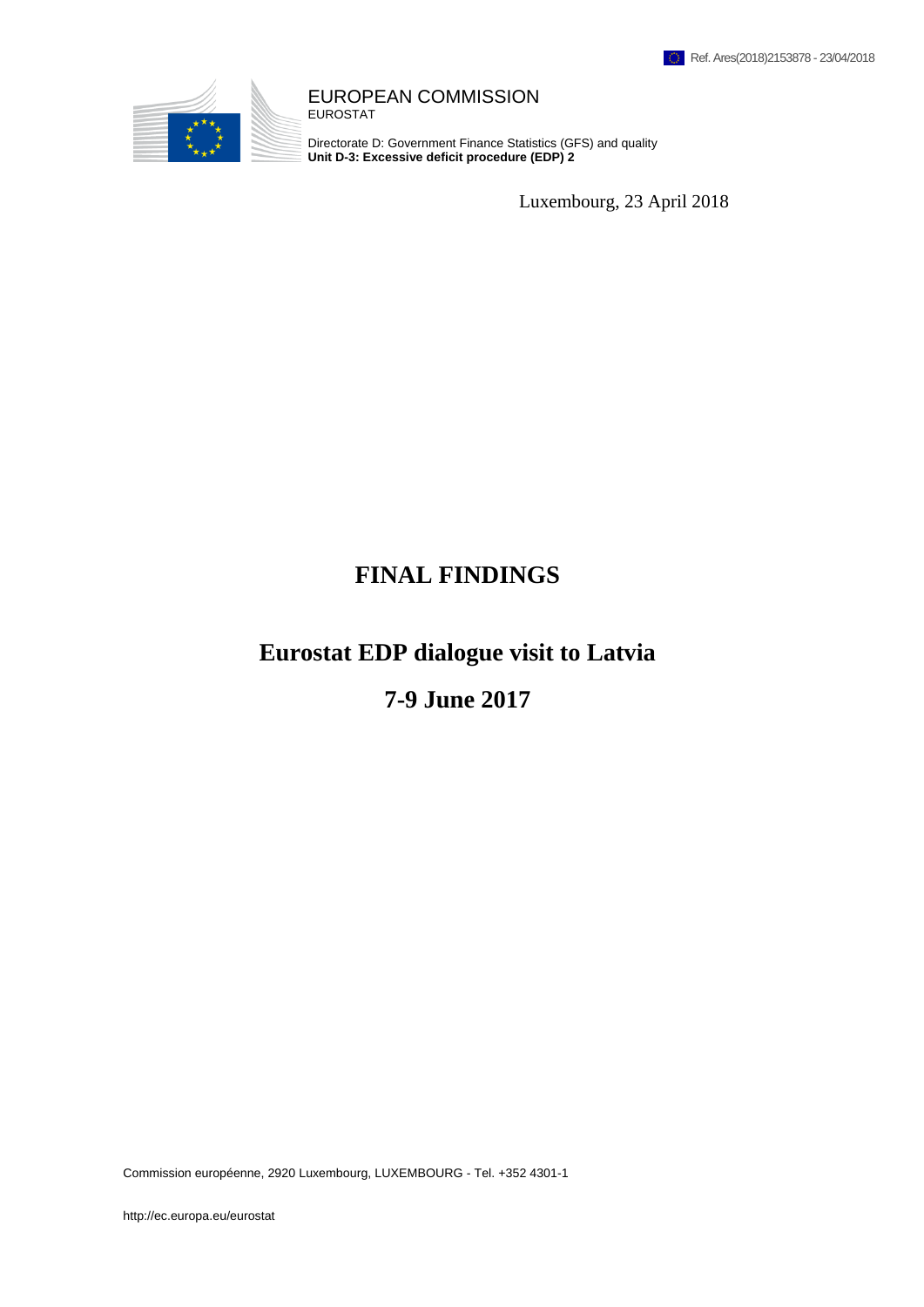### **EXECUTIVE SUMMARY**

Eurostat carried out an EDP dialogue visit to Latvia on 7-9 June 2017, accompanied by observers from the Directorate General for Economic and Financial Affairs (DG ECFIN) and from the European Central Bank (ECB). Latvia was represented by the Central Statistical Bureau of Latvia (CSB), the Ministry of Finance of Latvia (MoF), the Treasury of Latvia and the Bank of Latvia (the Central Bank). Representatives from the Ministry of Economics, the Ministry of Transport, the Ministry of Environmental Protection and Regional Development, VAS "Latvijas Dzelzcelš" and E&Y Baltics also participated during the relevant sessions. (Please see the list of participants in Annex 1).

Eurostat undertook this EDP dialogue visit in order to discuss the quality framework for the production of EDP statistics, and the audit and internal control arrangements in place, to review data sources for the EDP data compilation and to monitor the implementation of the ESA 2010 methodology and of the provisions of the ESA 2010 Manual on Government Deficit and Debt for the recording of government transactions, the application of the accrual principle and the sector classification of units. The participants agreed on 41 action points.

As regards the institutional responsibilities, the Latvian Statistical Authorities confirmed the publication of Cabinet Regulation No. 756 from 22 December 2015, prescribing the procedures for preparing the EDP notification and identifying reporting responsibilities and deadlines to involved national authorities. At the moment, there is no formal contact for EDP work with the Court of Auditors (CoA), but CSB agreed to invite them to participate to the national EDP Working Group. The Cabinet Regulation No 756 also formalized in writing, the obligations of reporting, the templates and the periodicity of the data to be provided to CSB.

Concerning data sources, Eurostat pointed out that, accrual source data being available, CSB should examine possible ways to *explore* it and use, for instance, the Profit & Loss information on expenditures/revenues, at least, to cross check the flows of payables/receivables reported in EDP tables 2.

As a result of the follow-up of the EDP April 2017 notification data, the Latvian Statistical Authorities agreed with Eurostat the following actions: to provide data for the planned year in the EDP tables 2; to improve structurally the questionnaire table 3, adding a split (under each NACE code) for the B.9 by main companies; in the questionnaire tables 4, to provide the subsector data, and to revise the inclusion of the details in "Receivables/Payables relating to financial instruments" and "Other receivables/Payables relating to non-financial transactions"; and to fill part 3 of the supplementary tables on government support to financial institutions.

A general discussion about the application of the market/non-market test took place. Eurostat enquired on the formula applied for the 50% test and on the chart of accounts codes corresponding to the items used for the calculations. The CSB will clarify to what extent the 50 percent test considers changes in inventories, as well as losses of inventories and of trade receivables.

CSB was asked to reclassify *LatRailNet*, a public corporation classified in NACE O, into the general government sector for the April 2018 notification (unless the NACE code currently attributed is not correct and the activity of this unit is genuinely market).

Before the visit, Eurostat and the CSB had identified three cases which required special attention in the context of the sector classification: Rail Baltica – a rail transport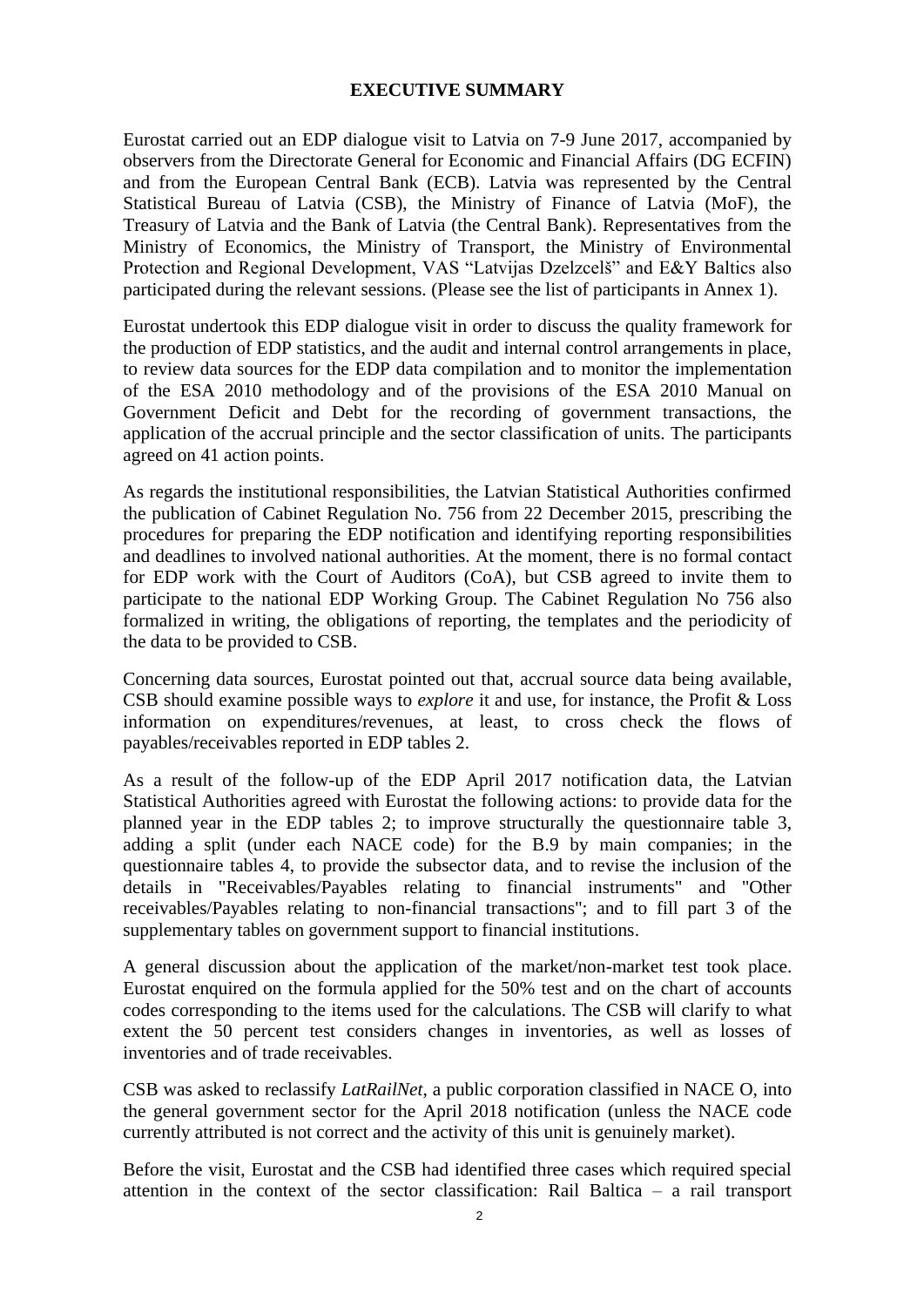development project, *Tiesu namu aģentūra (TNA) - a public real estate company* and the Deposit Guarantee Fund. Following the discussions about the sector classification, it was concluded that there is still no clear definition of the whole institutional setup and subsequent recording of the flows for Rail Baltica. The CSB will inform Eurostat about developments related to the eventual or tentative setup and business plan of RB Rail, before seeking an advice (ex-ante or ex-post) from Eurostat. In the meantime, CSB will record the expenditure for studies and technical design for RB Rail, currently carried out by the entities, as government expenditure, together with the appropriate matching amount of EU revenue.

Regarding *Tiesu namu aģentūra*, which challenged in court its classification in the Government sector by CSB and had won the ruling at the Administrative Regional Court in 2015, Eurostat expressed its support with the decision of CSB to continue including the company in the government accounts, although removing it from the published administrative list of entities included in S.13. CSB will send to Eurostat the documentation provided to the Court and the Court ruling. Eurostat is examining those cases where the statistical classification of a unit is challenged at a national court in several MS and will, on this basis, provide advice on the sector classification of TNA.

CSB confirmed that the Deposit Guarantee Fund will be reclassified into the general government sector in the October 2017 EDP notification, starting from 2001 onwards. In this context, the CSB will reflect on the appropriate recording of the 2011 rescue operation of *AS Krajbanka* and inform Eurostat (notably considering the possible recording of a financial claim at that time). The CSB will also examine the sectorisation of the Insurance Guarantee Fund, and will notably check whether government is lender of last resort and, if this were the case, will reclassify this fund into the general government sector.

As regards the implementation of the accrual principle for taxes and social contributions, Eurostat reviewed the treatment of the "Subsidised electricity tax" and suggested this tax to be classified as taxes on production (D.29) instead of on product. Furthermore, CSB will consider reclassifying EPT (*Enerģijas publiskais tirgotājs -* Electricity Public Trader), the unit collecting the "Subsidised electricity tax" and redistributing it to energy producers generating electricity from renewable resources or in cogeneration. It will otherwise reroute (recognizing the principal party) the flows (tax on product and subsidy on production) and stocks concerned through government accounts.

CSB mentioned that further tax amnesties may occur in the future in the context of the tax reform expected for 2018. The CSB will provide Eurostat with examples of tax refunds, taking into account that, in Latvia, no payable tax credits exist.

Concerning the recording of interest, Eurostat welcomed the data provided by CSB. The table on interest will be adapted according to the discussion. Furthermore, Eurostat took note that the BOP loans of the Commission to Latvia, issued at a discount, are recorded in the Maastricht debt for the redemption value.

In Latvia, gross fixed capital formation (GFCF) is recorded when the ownership of the fixed asset is transferred to the institutional unit that intends to use them in production, using cash data from Treasury reports, with no accrual adjustments being made. Cash data have been treated as accrual data. The CSB will provide to Eurostat a transition table for GFCF (1) calculated using the cash data adjusted for payable and receivable, (2) using the public account balance sheet and the P&L statement (3), and the investment surveys.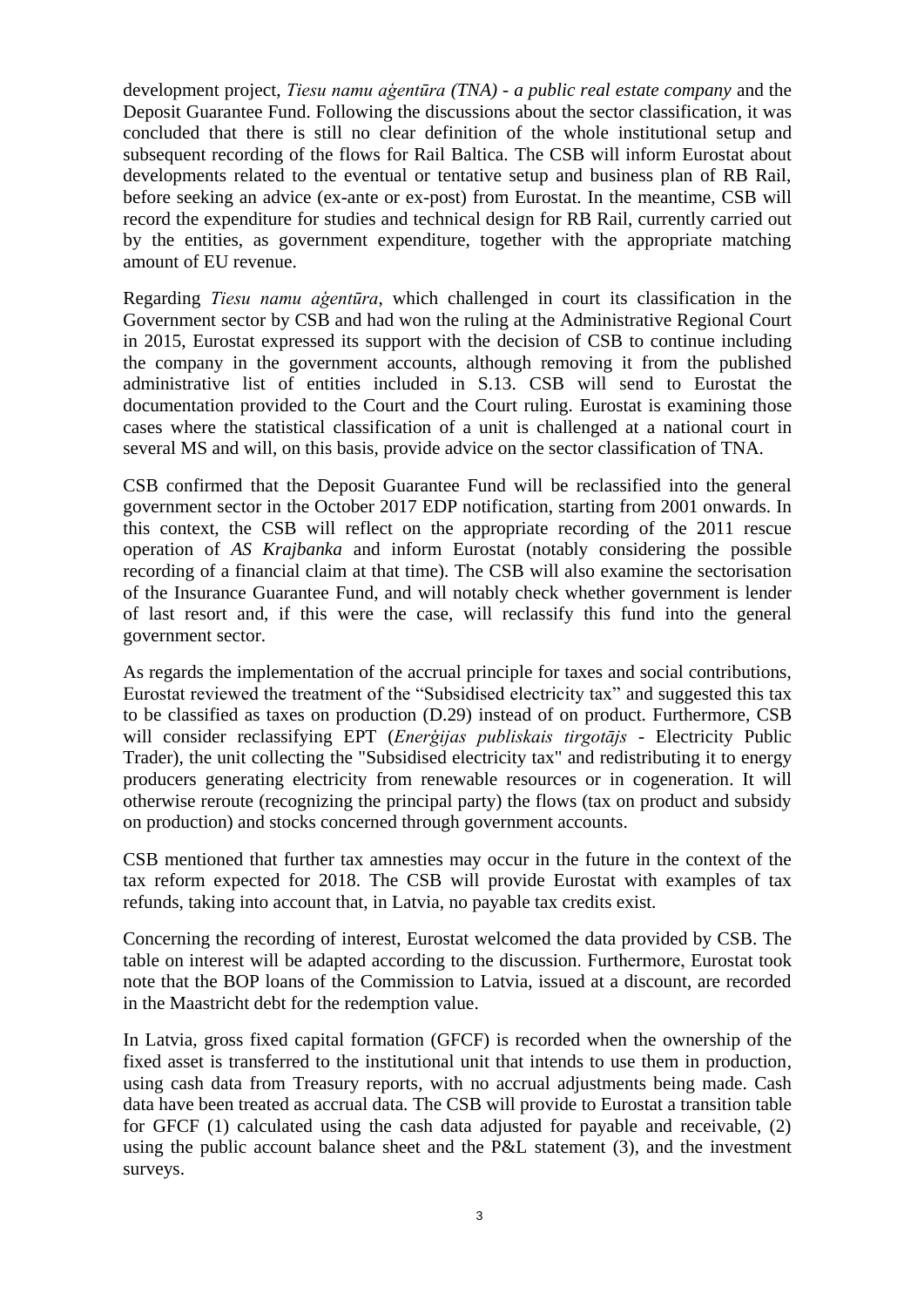The participants discussed the recording of the winding-down of Reverta by the end of 2017. It was concluded that in 2016 and 2017, after selling the asset portfolio (mostly real estate and loans), only the impact for 2016-2017 will be added through the B.9 of Reverta. CSB will clarify how much cash (to be recorded as D.9), was given to PAREX and whether and for what amount at the time of reclassification a capital transfer was imputed, if any, for the net assets (expected loss). Eurostat takes note that the final loss in excess of the expected loss is to be materialized by a write off of treasury loans benefitting Reverta. Eurostat agrees with the CSB that the appropriate recording should be a capital transfer in 2010, with a revision of the stock of assets reported in the ESA balance sheet.

Eurostat reviewed the recording of the EBRD put option and the *Citadele* sale. CSB will reduce the capital transfer expenditure (88.24 million euro) recorded in 2014 for the amounts of the proceeds collected in 2015 or, if it interprets the put option as a loan at inception, will eliminate the capital transfer completely. The payable of  $88\text{M}\text{E}$ corresponds to the activation of the put option, with the EBRD selling back to Government its equity in *Citadele*. The put call will have a deficit impact or not depending on whether an effective claim is acquired, whose value can be reasonably estimated. In this case, it seems there was an effective claim since the equity was sold within few months to investors, and the value can be considered to be the value sold at that time. Under this condition, the recording of a capital transfer should be reduced from 88.24 MEUR to 13.5MEUR.

Eurostat agreed on the current recording of some lump sum payments related to pensions, but questioned if the 2nd pillar transfers of assets of deceased persons, in certain cases, meet the definition of social contributions. CSB will reflect on the appropriate classification of some of these payments, without B.9 impact (D.7/D.91/D.99).

Concerning the reporting of guarantees granted by government, and regarding questionnaire table 9.4, the CSB will review the current recording in order to have an AF.6 liability position together with the B.9 impact. Eurostat will clarify if the amounts in questionnaire table 9.4, as well as the *Citadele* put option, should be excluded from questionnaire table 9.1.

The discussion about capital injections in public corporations focused on the national airline Air Baltic Company (ABC) and SJSC ""*Latvijas Dzelzceļš*" (LDz). The capital injection in Air Baltic might be considered as a financial transaction in F.5, but the recording is still uncertain. CSB should focus on the second part of the test looking into future expected flows and should confirm that there are no specific arrangements that benefit the private investor, such as a buy-back agreement (like a put option). Based on this, Eurostat will confirm the statistical treatment of the capital injection before the next EDP October 2017 notification.

The Latvian authorities requested an ex-ante advice for the correct statistical treatment of a planned equity increase in SJSC "*Latvijas Dzelzcelš*" (LDz) by the government, in order to implement the Latvian railway network electrification project. On the basis of the 2016 financial statements/reports of *SJSC "Latvijas Dzelzcelš" (LDz)*, as well as the main financial results since 2007 that the national authorities will submit, Eurostat will provide a letter of advice on the appropriate recording of the planned capital injection.

Referring to the calculation of the super dividend test applied to the Central Bank, CSB will consider taxes on income in the super dividend test and, as a result, will reduce the dividend revenue originating from the Central Bank for some years (e.g. 2013).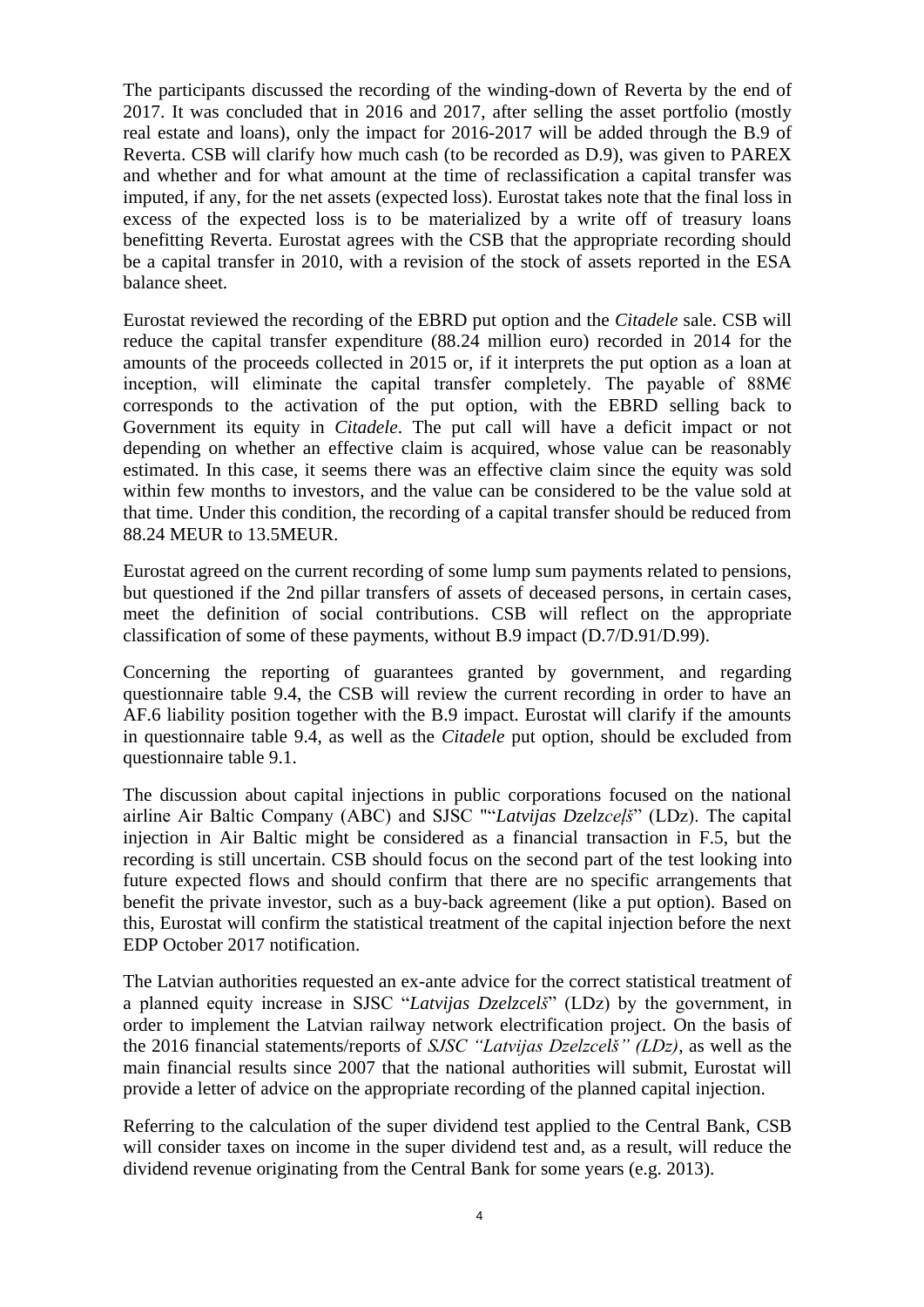CSB confirmed that they have access to the drafts of PPP projects before they are finalised and signed in order to be able to comment on their statistical treatment. CSB informed that there is still no confirmation of the starting of the *Kekava* PPP project.

Under ESA 2010, flows on derivatives only enter the financial accounts (F.7), with no impact on the deficit. The CSB will clarify whether interest on forex debt under hedge in the working balance is recorded before or after swaps (i.e. interest streams on CCS or forwards are reported within interest payments of the budget rather than separated in another line). The CSB will verify whether the list of derivatives provided to Eurostat is complete, and will add information for 2013 and 2014. Concerning long term forwards used for hedging, the CSB will clarify what exchange rate was used for the valuation (cash value at time of hedge or forward value) and indicate the reduction/increase in Maastricht debt arising at inception from this hedge. The CSB will clarify the recording of lump sums on swap cancellation (unwinding of hedge in 2015) as well as on forward settlements, in the working balance (budget), in public accounts, and in EDP/ESA tables. In relation to QFAGG, the CSB will separate the swap from the debt being hedged and will aim at valuing the bonds at their market values.

Eurostat welcomed the information provided by the Latvian statistical authorities on Emission Trading Scheme (ETS). Eurostat will adapt the template on ETS, so to accommodate cancellation events (as occurred in 2008), and CSB/Ministry will refill the table accordingly. The current compilation of government revenue is acceptable pending some review of the guidance. The CSB will report on the rules followed by public accountants to establish the revenues of these ETS flows.

Regarding UMTS and mobile phone licenses, CSB will update, in accordance with Eurostat's guidance note from February 2017, the recording of the proceeds (revenue) from all mobile phone license contracts from 2017 onwards that should be recorded as rent (D.45), spreading the impact over the license duration, and not as disposal of a nonfinancial asset with a one-off impact on deficit/surplus at inception.

The participants also discussed the new mandatory electricity procurement scheme, a support system created to facilitate renewable energy and high efficiency cogeneration in Latvia. The increasing burden of the scheme has led government to examine ways to modify the arrangement, notably in order to limit users' contributions or budget grants. The government of Latvia is considering designing a mechanism that would allow the companies receiving support for high efficiency cogeneration to partly waive their right to support, in return for receiving a one-off compensation. The financing of this mechanism is expected to come from a capital withdrawal from JSC "*Latvenergo*". The Latvian authorities presented three different possibilities on how the new scheme could be implemented and asked Eurostat in this context on the possible impact on national accounts data.

Eurostat took note of the project from the Ministry of Economics concerning the subsidized renewable energy scheme and provided information on the recording principles in national accounts (NA). Based on the discussion during the meeting, further exchanges will be necessary. Eurostat stressed that the deficit impact would likely correspond to the reduction in the electricity fees (tax) that the Ministry of Economics aims at achieving.

Eurostat very much appreciated the contribution of the Latvian statistical authorities to the smooth organization of the meeting and the very good co-operation and transparency demonstrated during the meeting, as well as the provision of documents before the visit.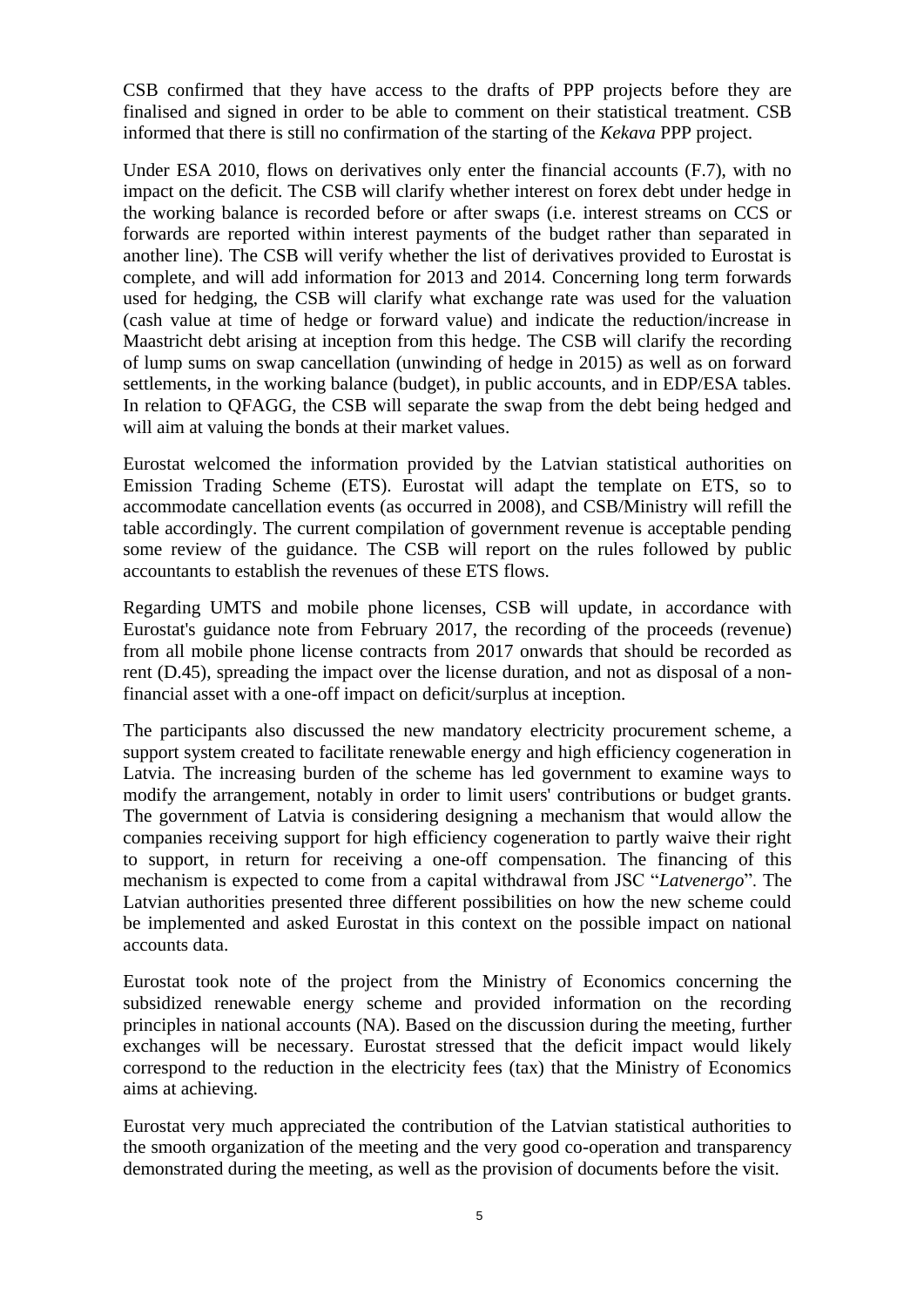### **INTRODUCTION**

In accordance with Council Regulation (EC) No 479/2009 of 25 May 2009, as amended, on the application of the Protocol on the excessive deficit procedure annexed to the Treaty establishing the European Community, Eurostat carried out an EDP dialogue visit to Latvia on 7-9 June 2017.

The delegation of Eurostat was headed by Mr Eduardo Barredo Capelot (director of directorate D ''Government Finance Statistics (GFS) and quality''). Eurostat was also represented by Mr Philippe de Rougemont, Ms Maria Chiara Morandini, Mr Thomas Forster and Ms Anabela Nabais Rodrigues (EDP desk officer for Latvia). Representatives of the Directorate General for Economic and Financial Affairs (DG ECFIN) and theLatvia was represented by the Central Statistical Bureau of Latvia (CSB), the Ministry of Finance of Latvia (MoF), the Treasury of Latvia and the Bank of Latvia (the Central Bank). Representatives from the Ministry of Economics, the Ministry of Transport, the Ministry of Environmental Protection and Regional Development, *VAS "Latvijas Dzelzcelš*" and E&Y Baltics also participated during the relevant sessions.

The previous Eurostat EDP dialogue visit to Latvia took place on 26–27 May 2015.

Eurostat carried out this EDP dialogue visit in order to discuss the quality framework for EDP statistics and the audit and internal control arrangements in place, to review data sources for the EDP data compilation, and to monitor the implementation of the ESA 2010 methodology and of the provisions of the ESA 2010 Manual on Government Deficit and Debt for the recording of government transactions, the application of the accrual principle and the sector classification of units.

The visit focused on the sector classification of specific units (including *Tiesu namu aģentūra*, Rail Baltica II and the Deposit Guarantee Fund), the recording of unexpected gains/losses on Reverta's assets in the context of its winding-down by the end of 2017, the recording of *Citadele* put option with the EBRD, the recording of the capital injection in Air Baltic, the recording of a future capital injection in *SJSC "Latvijas Dzelzceļš" (LDz),* the new mandatory electricity procurement scheme and the recording of financial derivatives.

With regard to procedural arrangements, the Main Conclusions and Action Points would be sent to Latvia for review in the days following the visit. Then, the Provisional Findings would be sent to Latvia for review. After this, Final Findings will be sent to Latvia and the Economic and Financial Committee (EFC) and published on the website of Eurostat.

Eurostat very much appreciated the contribution of the Latvian statistical authorities to the smooth organization of the meeting and the very good co-operation and transparency demonstrated during the meeting, as well as the provision of documents prior to the visit.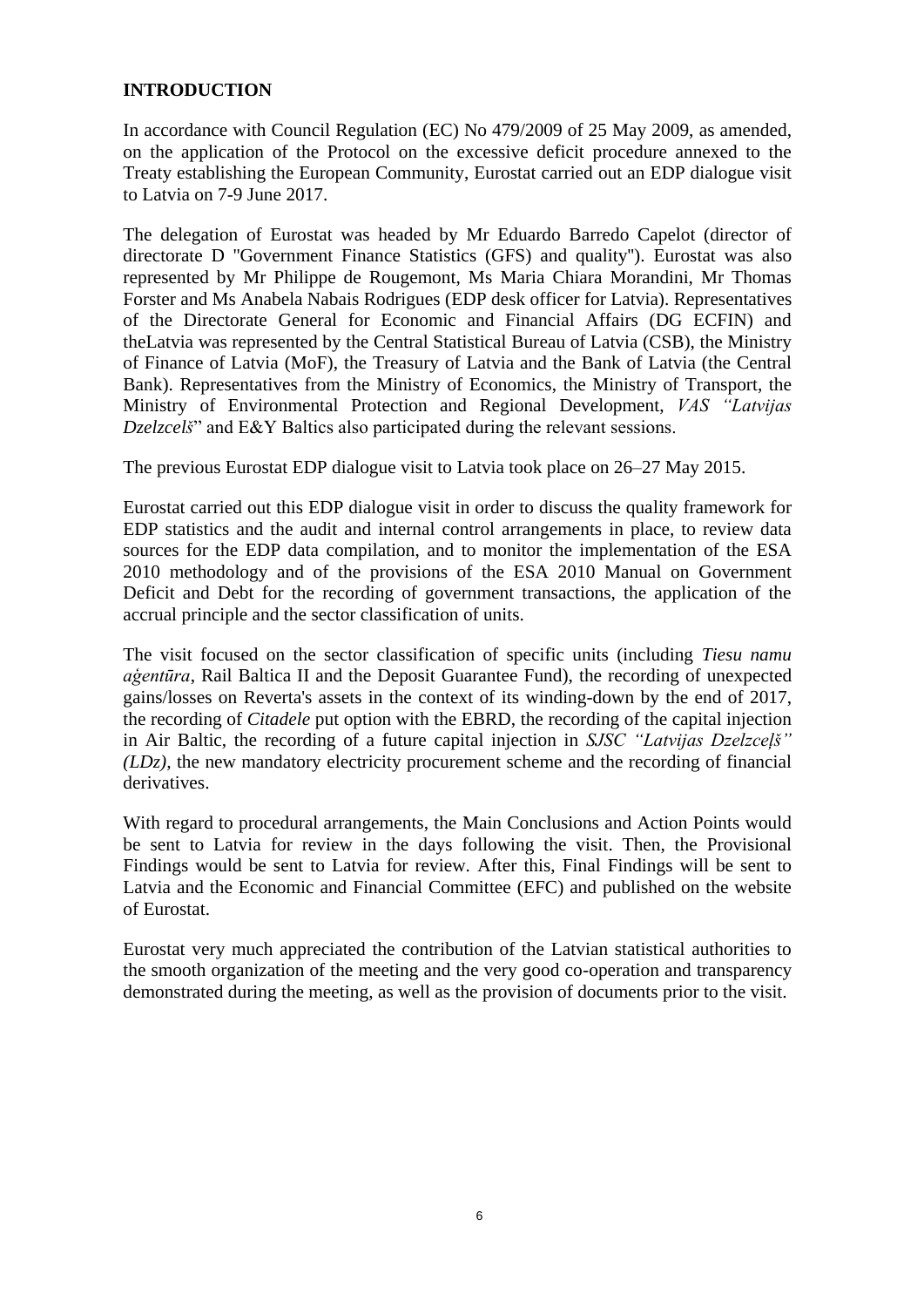### **1 Statistical capacity issues**

# **1.1. Review of institutional responsibilities in the framework of the EDP data reporting and government finance statistics compilation**

### **1.1.1. EDP processes and institutional cooperation**

#### *Introduction*

The Government Finance Statistics Section of CSB is responsible for preparing and submitting the EDP notifications to Eurostat. CSB prepares the non-financial and financial accounts and the Maastricht debt, both annually and quarterly for all the subsectors of general government. The EDP tables are compiled by the CSB, except EDP table 1 and table 2A for the planned data, which is compiled by the MoF.

On 22 December 2015, a regulation on the procedures for preparing the notification of General Government Deficit and Debt - Cabinet Regulation No. 756 was adopted. Before the mission, CSB provided to Eurostat the [English version of this](file:///C:/Users/ANR/AppData/Local/Microsoft/Windows/Temporary%20Internet%20Files/Content.IE5/02%20Documents%20received%20from%20LV/01%20Docs%20received%20before%20the%20mission/For%20the%20April%202017%20EDP%20notification/Cabinet_Regulation_756.docx) Regulation.

Eurostat enquired about the cooperation between the institutions involved in EDP and any further changes since the last 2015 EDP visit, in terms of division of responsibilities and organisational structure.

### *Discussion and methodological analysis*

The Latvian statistical authorities confirmed that there had been no changes in the institutional arrangements and the division of responsibilities since the 2015 EDP visit, but there had been new recruitments and the arrangements were formalised with the publication of Cabinet Regulation No. 756 of 22 December 2015. This Regulation covers the procedures for preparing the EDP notification and identifies reporting responsibilities and deadlines for the national authorities involved: MoF, Treasury, the Central Finance and Contracting Agency, the Ministry of Defence and the State Social Insurance Agency. The CBS stressed that the Regulation is detailed enough and additional Memoranda of Understanding are not necessary. Additional institutional arrangements detail the requirements for all institutions providing data to the CSB. Furthermore, the statistical law states that the CSB should always be contacted before changes in the data production or delivery are made, although in some cases this requirement is not fulfilled. Eurostat suggested the CSB to publish the Regulation on its website, for transparency purposes.

CSB provided to Eurostat an update of the [flowchart with the EDP](file:///C:/Users/ANR/AppData/Local/Microsoft/Windows/Temporary%20Internet%20Files/Content.IE5/02%20Documents%20received%20from%20LV/01%20Docs%20received%20before%20the%20mission/19May2017/1_Flowchart_EDP_statistics.pptx) statistics production processes, which is the same as the previous flowchart provided in 2015 except for the number of units identified in the "Data compilation & Dissemination process". The biggest changes were in the central and local government units, which decreased from 255 and 872 to 229 and 832, respectively.

CSB organizes regularly working groups and inter-institutional meetings to carry out a comprehensive investigation of methodological issues and data sources, as well as an analysis and assessment of the notification results. The working group meets either every week during the notification periods, or more irregularly, and is in general attended by 2 participants from the Bank of Latvia, 3 from the Ministry of Finance, 3 from the Treasury and the Government finance section from the CSB. There is no written cooperation agreement for the working group and the role of the CSB as chair and final decision maker, if no consensus is reached, is not formalised.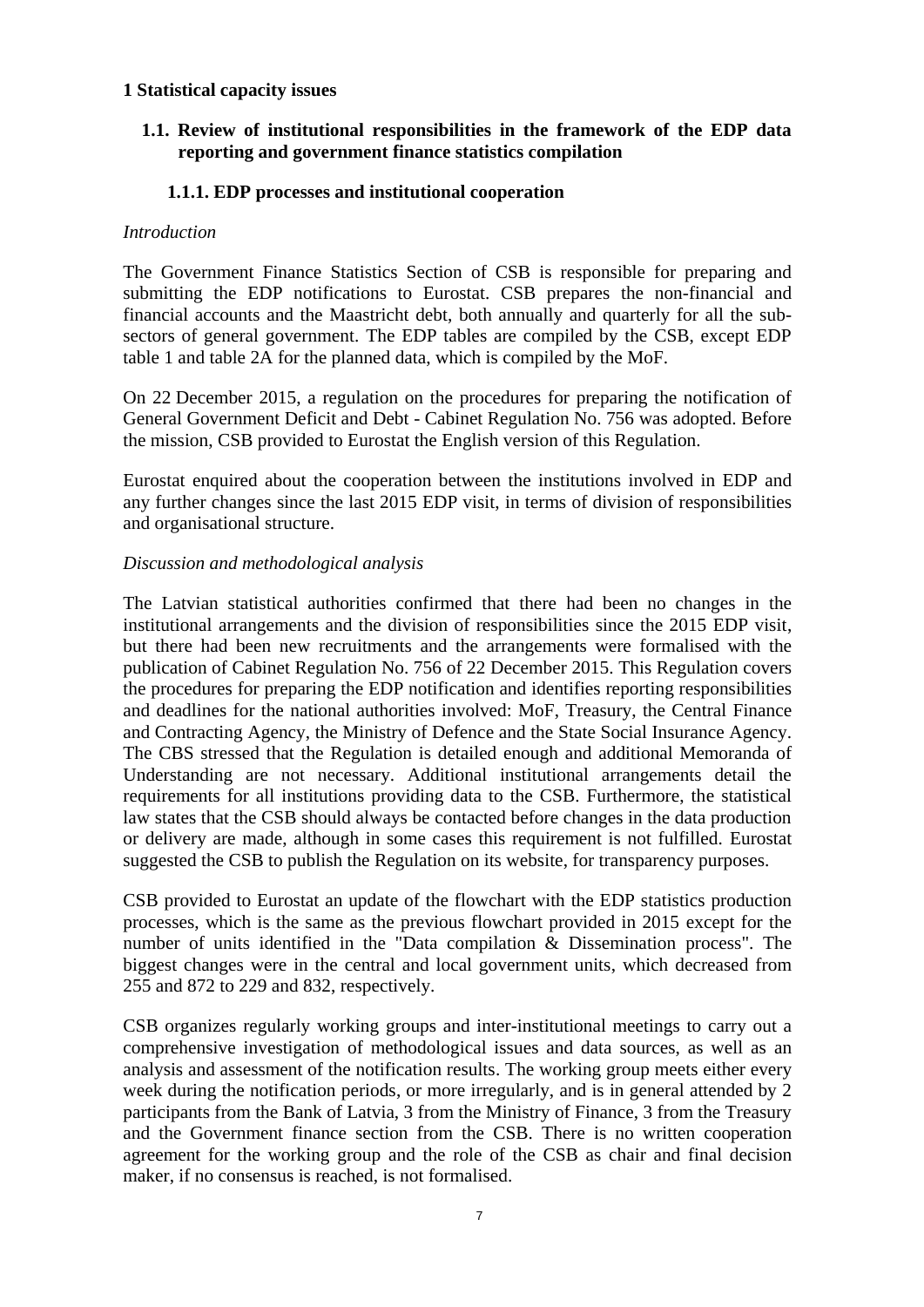Nevertheless, it is referred in the cabinet regulation nº756 that:

### *"11. The Bureau* (CSB) *shall(…)*

*11.2. draw up a work schedule for preparation of the notification and control performance thereof;*

*11.3. organise meetings of working groups for thorough study of methodological issues and data sources, analysis and assessment of the notification results, inviting the Bank of Latvia in addition to the involved authorities referred to in Paragraph 3 of this Regulation, and, where necessary, other authorities, the competence of which includes compilation and analysis of government financial statistics or associated data;"*

CSB informed that, in practice, they have the final word in the discussions and if no consensus is reached, CSB would send a request for advice to Eurostat.

CSB is the entity responsible for the sector delimitation of units and for the definition of the list of entities by subsector of general government for national accounts purposes. This list of entities is published in the website of CSB, together with the lists for other sectors (NPISH, financial sector and corporations classified as households). The sector delimitation as defined by CSB is followed by all institutions. The CSB will send Eurostat a copy of the specific Latvian regulation on sectorisation procedures. For each national classification code there is the link to the corresponding ESA sectorizaction code.

### *Findings and conclusions*

**Action point 1 -** The Latvian statistical authorities will publish on their website the Cabinet Regulation No 756 recently adopted (by 22 December 2015) on the *Procedures for Preparing the notification of General Government Deficit and Debt*, which provides for the different roles and responsibilities in the context of the EDP reporting.

*Deadline: End of June 2017.<sup>1</sup>*

**Action point 2 –** The CSB will provide Eurostat with the Latvian regulation on sectorisation procedures.

*Deadline: End of June 2017.<sup>2</sup>*

# **1.1.2. Quality management framework**

#### *Introduction*

 $\overline{a}$ 

Eurostat enquired on the existence of a quality management framework in CSB, and in particular if something specific existed for EDP.

#### *Discussion and methodological analysis*

The Latvian statistical authorities confirmed that there is a CSB quality management framework in place, in accordance with ISO standards, and presented to Eurostat the statistical production model. There is a quality steering group that meets quarterly and which defines, for instance, the quality policy.

 $1$  On 30.06.2017, CSB informed to have published the regulation in their website in the link:

<http://www.csb.gov.lv/sites/default/files/dati/Regulations%20No.756.pdf><br><sup>2</sup> On 30.06.2017, CSB provided the link to the Latvian regulation on sectorisation procedures: <u>https://likumi.lv/doc.php?id=263203</u>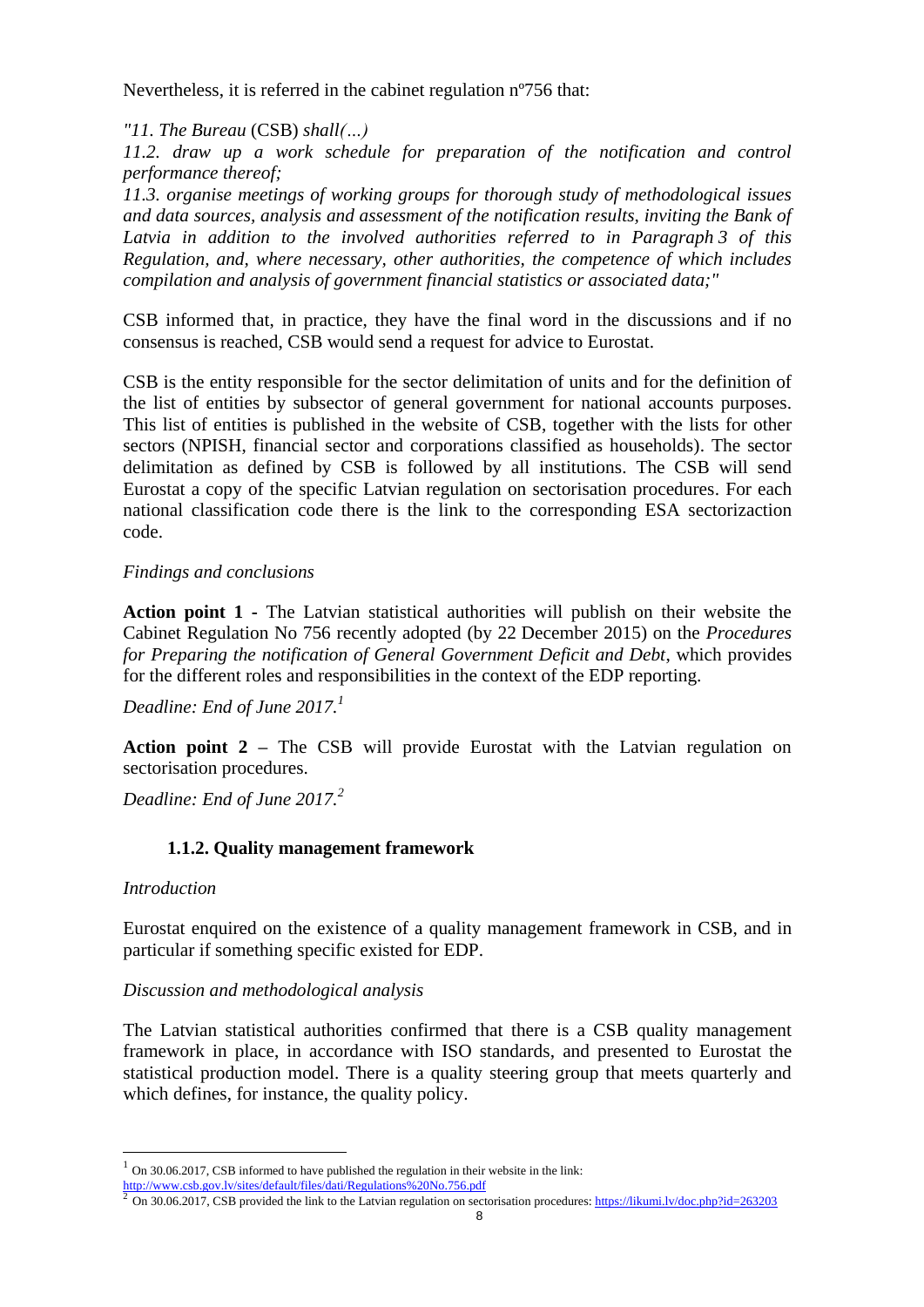In general, if a mistake is found, there is an identified procedure that explains what actions are expected and whom to contact, depending on the cases and the type of problem.

The documentation on the quality management framework is not public, but the CSB agreed to send Eurostat a copy of the flowchart presented (not to be disseminated).

The procedures are well documented in the Latvian Inventory of the methods, procedures and sources used for the compilation of deficit and debt data and the underlying government sector accounts according to ESA2010 (EDP inventory).

#### *Findings and conclusions*

**Action point 3 -** The CSB will provide to Eurostat the existing documentation concerning their quality management system for EDP/GFS statistics presented during the meeting.

*Deadline:* End of June 2017.<sup>3</sup>

### **1.1.3. Audit and internal control arrangements**

#### *Introduction*

Eurostat enquired about audit and internal control arrangements on the EDP work.

#### *Discussion and methodological analysis*

Some years ago there was an internal audit service, but this was terminated. Usually, the Court of Auditors (CoA) sends their audit reports to the MoF, which informs CSB about issues related to data or accounts and CSB can express an opinion on that.

There is a contact person for the CSB at the CoA, but, at the moment, there is no regular contact and the CoA does not participate in the weekly inter-institutional meetings. The CSB stressed that cooperation can potentially be fostered with the introduction of IPSAS. Eurostat suggested inviting the CoA to participate to the EDP working group.

The result from the CoA's auditing on the implementation of the State budget and concerning the budgets of local governments is publicly available on its website.

In addition, ministries have occasional internal audit exercises, although not on methodological issues.

#### *Findings and conclusions*

**Action point 4 -** Eurostat suggested the CSB inviting the Court of Auditors (CoA) to participate to their EDP Working Group, and informing Eurostat of the developments on this issue.

*Deadline:* End of June 2017.<sup>4</sup>

 $3$  On 30.06.2017, CSB provided to Eurostat the documentation concerning their quality management system for EDP/GFS statistics presented during the meeting.<br> $^{4}$  Or 20.06.2017. CSD infam

On 30.06.2017, CSB informed Eurostat to have contacted the CoA in the view of their possible participation to the EDP working group meetings. A new contact person from the CoA was nominated and its possible participation is envisaged for end of August.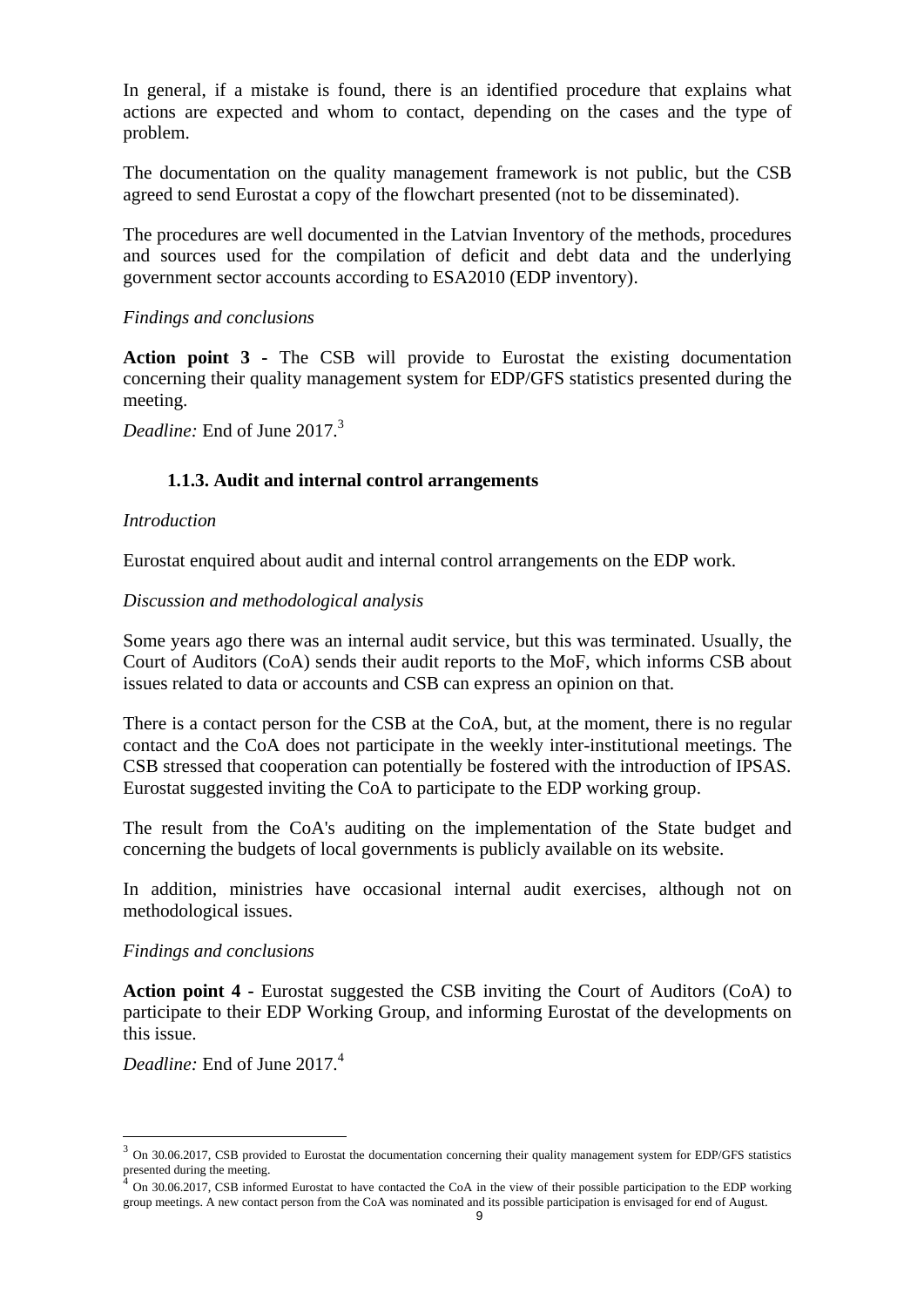# **1.2. Data sources and revision policy, EDP inventory**

# **1.2.1. Structure of the General Government**

# **1.2.2. Availability and use of data sources, revision policy**

### *Introduction*

Eurostat asked whether there are different sub sector perimeters, and the CSB stressed that this was the case only for Social Security.

In Latvia, the structure of the general government consolidated budget, in public accounts, includes the central and the local consolidated budgets. The Treasury is the responsible entity for the state budget financial accounting, which is the accrual basis for all government units and public corporations (except for taxes).

Since the last EDP visit, the approval of Cabinet Regulation No 756 in December 2015 on the Procedures for preparing the notification of General Government Deficit and Debt, formalized in written form the obligations of reporting, the templates and the periodicity of the data to provide to CSB.

### *Discussion and methodological analysis*

Eurostat enquired on the financial statements available in the public accounting system and at what level of aggregation those were being produced. In this respect, CSB explained that there is a double accounting system  $-$  cash and accrual (business accounting) at all levels, up to the entity level. The balance sheets are produced at the lowest level (unit level) and then are consolidated at the higher level for the central and local government (ministries and districts respectively), except for the reclassified units.

The statements use a national budget classification (not accounting codes) and have a reference for the counterpart sector classification.

Accrual data being available, Eurostat asked why it is not used in the production of the national accounts. At least, the information should be used to cross-check and to correct some of the cash data. For instance, for F.8, the accrual data could be used to correct the cash basis data. Eurostat suggested comparing the current compilation of payables/receivables included in ESA table 2 with the accrual source data.

According to the revision policy, in theory, year (t-4) is finalised. However, if for any reason the data is revised, both GFS and NA tables are also revised. For year (t-5), revisions occur only due to methodological changes or changes in the input/output tables. Conversely, the input/output tables are changed only when significant reclassifications of units take place. CSB clarified that, according to the revision policy in theory, all the time series can be changed.

The next benchmark revision is expected for 2019.

#### *Findings and conclusions*

**Action point 5 -** The CSB will examine possible ways to *explore* the Profit & Loss information on expenditures/revenues maintained by public accountants, which are published by ministries/districts on a consolidated basis, as a way to cross check the flows of payables/receivables reported in EDP tables 2A and 2C. This reconciliation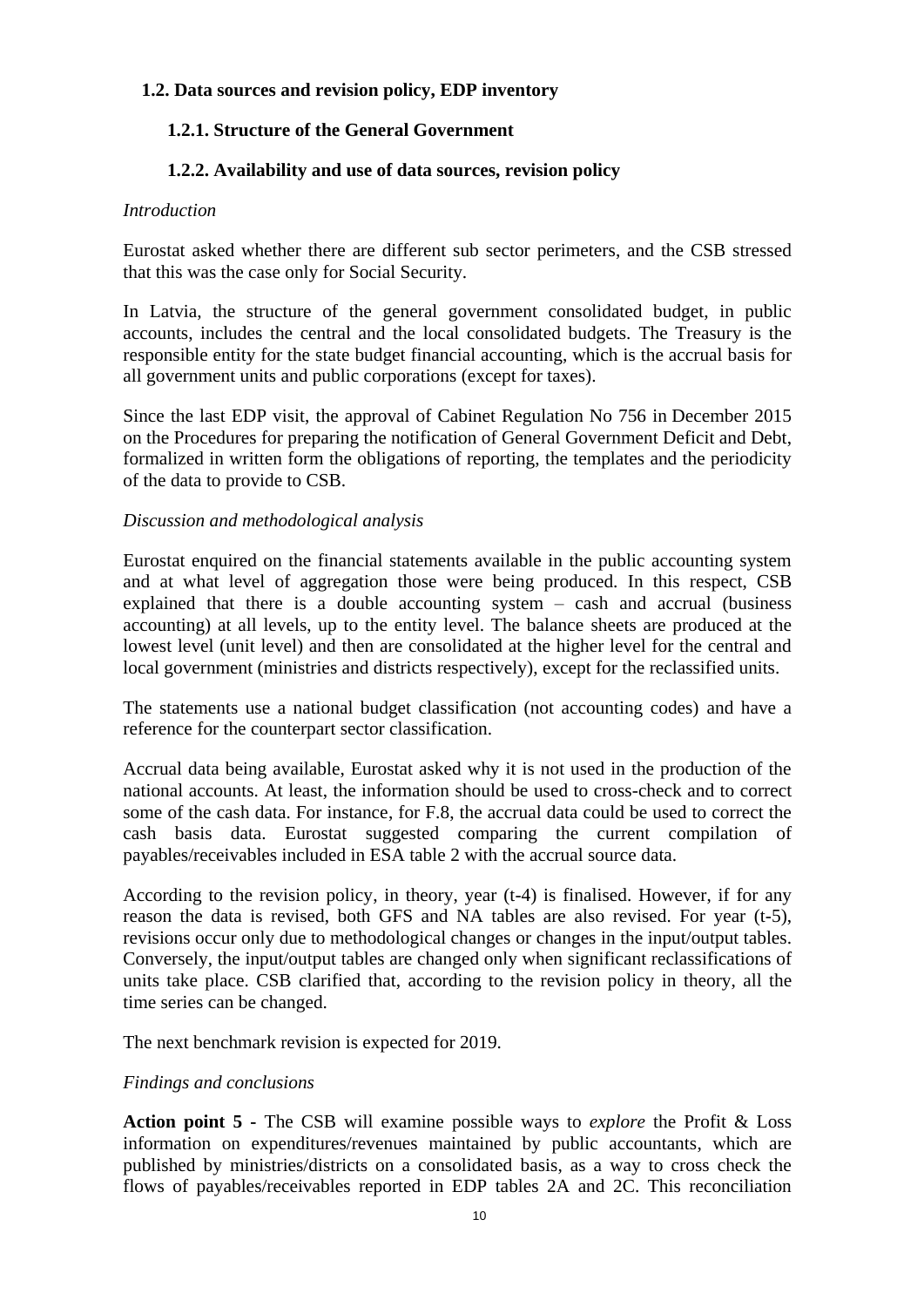could be presented by main ESA categories (for example P1, P2, P51, etc.). The CSB will inform Eurostat on the developments.

Deadline: end 2017<sup>5</sup>.

# **1.2.3. EDP Inventory**

### *Introduction*

The current published version of the Latvian EDP inventory is from October 2015. As agreed during the EDP April 2017 notification, CSB sent an updated version of the EDP inventory, revising sections 3.2.3.4.1 (p.27) and 6.4.4 (p.65), by adding "amortization of" premiums and discounts. Some other small changes were included, such as the updating of the number of units in each subsector of general government.

### *Discussion and methodological analysis*

CSB updates as a general policy their EDP inventory approximately every two years before EDP dialogue visits. The EDP inventory for Latvia is published by Eurostat in their website, but it is not published in the Latvian statistical office website. CSB publishes a more compact version of the inventory.<sup>6</sup> Eurostat suggested that CSB should at least provide in their website the link to the Latvian EDP inventory in Eurostat's webpage.

### *Findings and conclusions*

**Action point 6 -** After the required adjustments are done, Eurostat will publish the EDP inventory during summer, and will coordinate this publication with the CSB, who will provide a related link on its web site.

*Deadline:* August 2017.<sup>7</sup>

 $\overline{a}$ 

# **1.2.4. Compliance with the Council Directive 2011/85/EU on requirements for budgetary frameworks of the Member States**

The data foreseen by Council Directive 2011/85 are published on the MoF website at: [http://www.fm.gov.lv/en/s/fiscal\\_policy/.](http://www.fm.gov.lv/en/s/fiscal_policy/)

Published cash-based fiscal data are available for general government (gross, partially consolidated) and for all the subsectors of general government, on a monthly basis. The reconciliation table is published in the website, but only in Latvian.

In December 2016 the MoF published data on guarantees, off-balance public-private partnerships (PPP) and non-performing loans (NPLs) for 2010-2015 as a percentage of GDP. Data on liabilities of public corporations is available for years 2012 to 2015 and

 $5$  On 08/01/2018, CSB sent to Eurostat their analyses on the possible ways to explore the Profit & Loss information and their conclusion was that the final deficit calculation coincides with the results using the current method - where the cash flow deficit is taken as a basis and is adjusted for the amount of changes in debtors/creditors. CSB then thinks that the current method can continue to be used since it has the advantages of simplicity, small efforts, visibility and a clear picture of the economic activities of institutions. Nevertheless, there are differences between the two methods, in the breakdown of the non-financial accounts (P2, D1, P5,  $D7$ 

<sup>6</sup> [http://www.csb.gov.lv/en/statistikas-temas/notification-general-government-budget-deficit-and-debt-30515.html;](http://www.csb.gov.lv/en/statistikas-temas/notification-general-government-budget-deficit-and-debt-30515.html)

 $<sup>7</sup>$  On 30/06/2017, CSB submitted to Eurostat an updated version of the EDP inventory. A revised version of the inventory was</sup> published on Eurostat's website on 21/09/2017. On 29/09/2017, Latvia informed to have provided the related link in their website.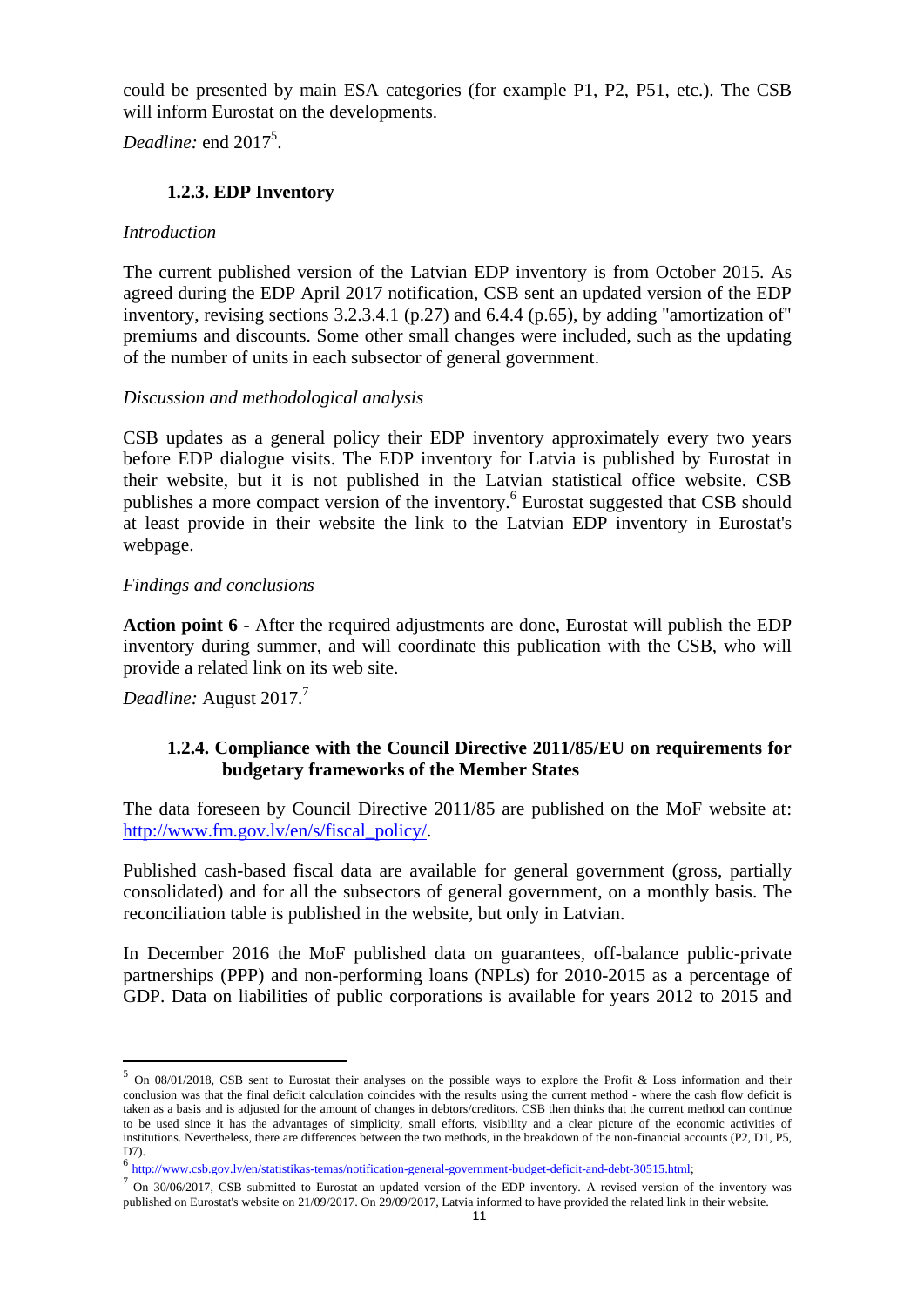data on government participation in the capital of corporations is published for years 2013 to 2015.

# **2. Follow-up of the previous EDP dialogue visit of 26-27 May 2015**

#### *Introduction*

The previous EDP dialogue visit to Latvia took place on 26-27 May 2015. All action points resulting from that mission have been completed, except for Action Point 9 regarding Rail Baltica II, which is still in progress. The follow up of this issue was discussed under point 4.1.2. "Sector classification of specific units".

#### *Discussion and methodological analysis*

Eurostat recalled the issue under Action Point 2 from the 2015 EDP Dialogue Visit, regarding the "*detailed description on the savings bonds (intended for individuals)",* and asked about the classification of the saving bonds in national accounts. As the government bonds are non-tradable, they are classified in F.2–currency and deposits instead of under F.3-debt securities, as the latter should only include negotiable instruments and just for the amount of the principal, not including capitalized interest. CSB confirmed that the coupons are paid annually.

The treatment of the receivables from the Maintenance Guarantee Fund (MGF) was also reviewed. MGF provides child support in case parents living separately from their children fail to do it. As a consequence, receivables are created in the balance sheet of the Ministry of Justice. The MGF establishes claims against the non-paying parents and collects the claims. However, as the fund was accumulating big volumes of unpaid claims, in the last EDP visit, it was agreed that, in national accounts, the flows related with the MGF would be considered mostly on a cash basis. Consequently, the receivables were reduced by approximately 87%. The remaining 13% of still existing receivables are the amounts considered as still collectable.

### **3. Analysis of EDP tables and questionnaire – follow up of the April 2017 EDP notification**

#### *Introduction*

The aim of this agenda item was to review the last notification of EDP data (April 2017).

The Latvian statistical authorities sent the April 2017 EDP notification within the legal deadline and with full internal consistency. All EDP tables were published at the national level on 21 April 2017.

As shown in EDP questionnaire T1.1.2, concerning the deficit, revisions from the October 2016 EDP notification were due to:

- corrections to the co-financing rates in the context of EU agro policies (2013-2015);
- the update of the estimates on the lump sum payments for pension schemes;
- a reclassification in 2013 of a negative capital transfer expenditure to a financial transaction, as a result of super-dividend testing the return of money from the Mortgage and Land Bank (MLB).

Concerning the government debt, the item "Currency and deposits" was revised for 2014 and 2015, respectively by 44MEUR and 53MEUR, due to euro coin adjustments.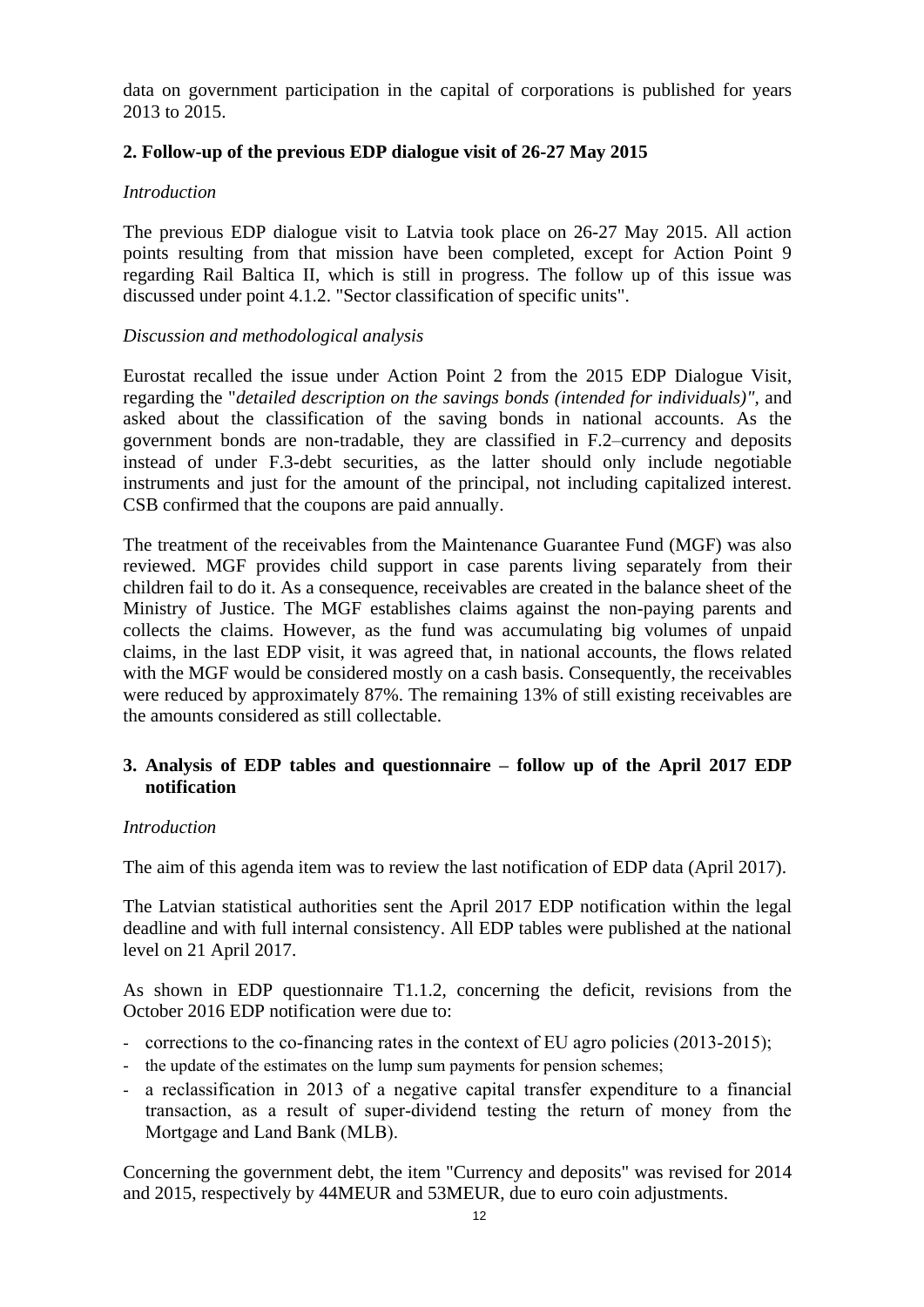#### *Discussion and methodological analysis*

Eurostat went through the list of outstanding issues from the EDP April 2017 notification, and recalled the importance of implementing the identified improvements to the EDP tables and related questionnaire in the next October 2017 EDP notification.

During the clarification process for the April 2017 EDP notification Eurostat had encouraged CSB:

- to provide, at least, the main basic entries for the planned year in the EDP tables 2;

- in questionnaire, table 3, on the adjustments for sector delimitation in EDP Tables 2A-D, to add to the current reporting by NACE codes a split (under each code) for the B.9 by main companies. In particular, CSB would report the companies with the largest surpluses for the central government;

- in the questionnaire tables 4, on the breakdown of other accounts receivable/payable (F.8) reported in EDP tables (four sub-tables), to revise the inclusion of the details in "Receivables/Payables relating to financial instruments" and "Other receivables/Payables relating to non-financial transactions". CSB was also encouraged to provide the subsector data on other accounts receivable and payable.

- in questionnaire table 6, on the recording of EU flows, to revise the stocks associated with the flow at line 17.

- concerning the supplementary tables on government support to financial institutions, to fill in Part 3 - transaction in financial assets, actual liabilities of general government and as a way to ensure consistency between part 1 and 2. Eurostat made a quick example in order to fill in the table, and asked CSB to fill the table along this line.

#### *Findings and conclusions*

**Action point 7 -** In the future the CSB will include details for the transition items of table 2A for planned data, provided by MoF, at least for the main categories.

*Deadline:* EDP October 2017 notification. 8

**Action point 8 -** For questionnaire table 3 the CSB will report, under each NACE code, the B.9 of the main units.

*Deadline:* EDP October 2017 notification. 9

**Action point 9 -** The CSB will consider a regular reporting of part 3 of the supplementary table of government interventions to support financial institutions, along the lines of the exercise Eurostat carried out during the meeting. This would help improving consistency and controlling the net asset impact of the financial crisis on government accounts.

*Deadline:* EDP October 2017 notification. 10

<sup>&</sup>lt;sup>8</sup> On 29.09.2017, CSB provided to Eurostat a table with some details for the transition items of table 2A for 2018. Table 2A in itself was filled in for 2017 after the answer to the 1st clarification to the EDP October 2017 notification.

 $9$  The action was implemented in the questionnaire table 3 in the October 2017 EDP notification.

<sup>&</sup>lt;sup>10</sup> Not yet implemented.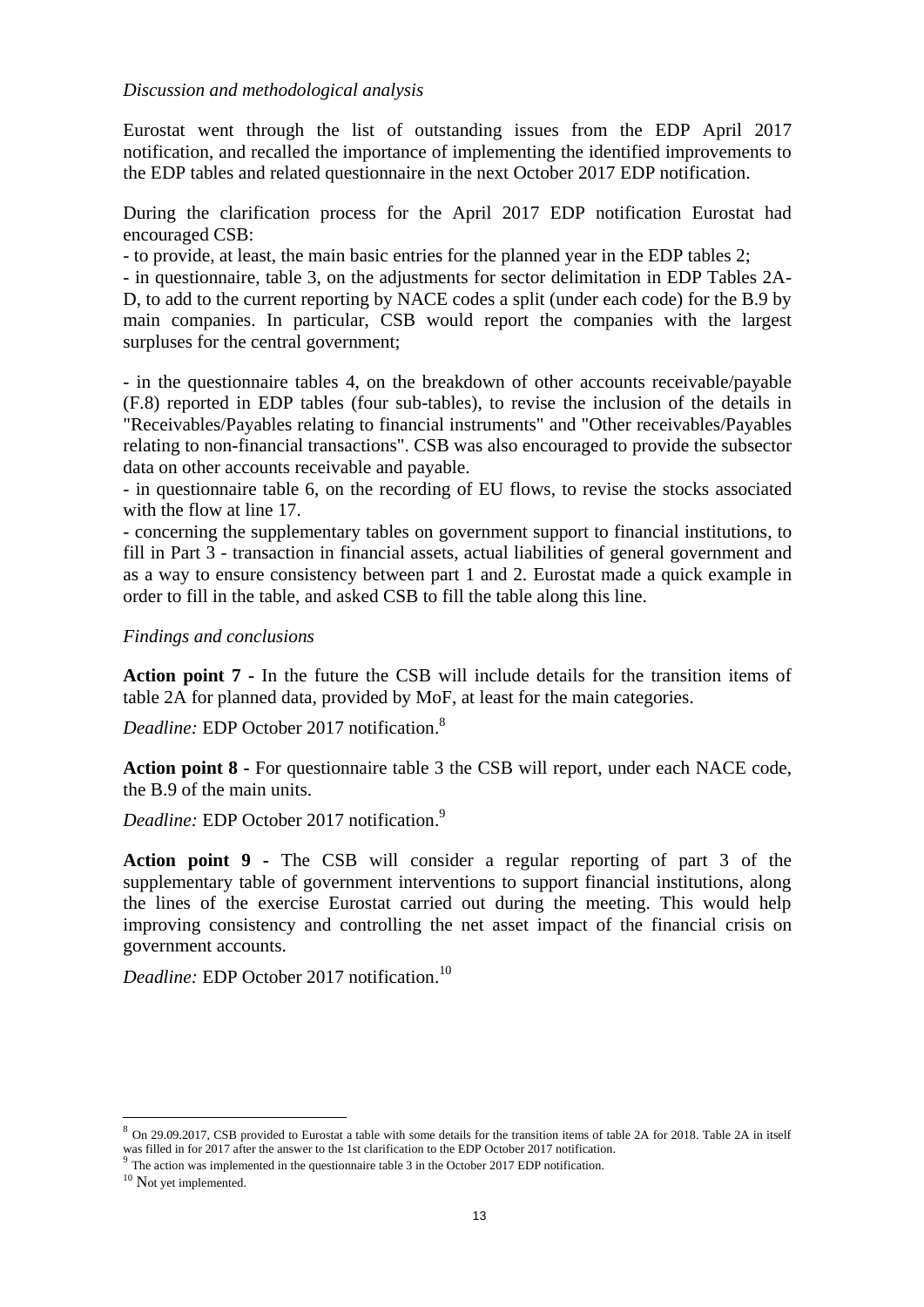### **4. Methodological issues and recording of specific government transactions**

- **4.1. Delimitation of general government, application of 50% rule and qualitative criteria in national accounts**
- **4.1.1. Review of the changes in the list of general government units**

### **4.1.1.1 Government bodies included in table 2A**

### **4.1.1.2 Application of 50% rule and qualitative criteria in national accounts**

# **4.1.1.3 Government controlled entities classified outside general government (public corporations)**

#### *Introduction*

Prior to the mission, CSB provided to Eurostat an update of annex 1 of the EDP inventory with the list of units belonging to the general government sector for Latvia. During the mission, a review of the changes in the list was undertaken.

Government bodies included in table 2 are, as referred to in the EDP inventory, extrabudgetary accounts (EBA) that record all flows of a non-financial nature which enter the working balance (WB), as reported in the first line of EDP table. Other central government units include: 1) Capital companies controlled and financed by central government (B.9 of units reclassified from S.11 to S.1311); and 2) Derived public persons and entities not financed from budget, which are not included in the WB of central government voted by the parliament, but which are included in the consolidated general government, as for instance, the universities.

Regarding the market/non-market test for the sector classification of units, Eurostat had enquired before the mission on how the test was carried out in Latvia, including the exact formula used for the 50% test based on the chart of accounts. CSB provided a note on the sector classification of units and a table with an example of calculations and formulas.

In Latvia, public hospitals and universities are classified inside general government.

#### *Discussion and methodological analysis*

The application of the market/non-market test was discussed. Eurostat enquired on the formula used for the 50% test and on the chart of accounts codes corresponding to the items used for the calculation.

The source data for the information for subsidies is a statistical survey, the same that is used for the calculations of GDP. As CSB mentioned that there are two different surveys filled in by the same entity, Eurostat asked if a cross-check of the information of the two was done and also, when there is a gap between the surveys and the budget, which information is retained. CSB clarified that the survey is only used for the 50% test purpose, not for accounting, mainly because the information from the Treasury is aggregated by ministry and not by entity. Eurostat questioned whether it is possible with this data to distinguish the subsidies on products from those on production. CSB clarified that subsidies on products exist only for agriculture, and that all the other subsidies are decided to be used on production.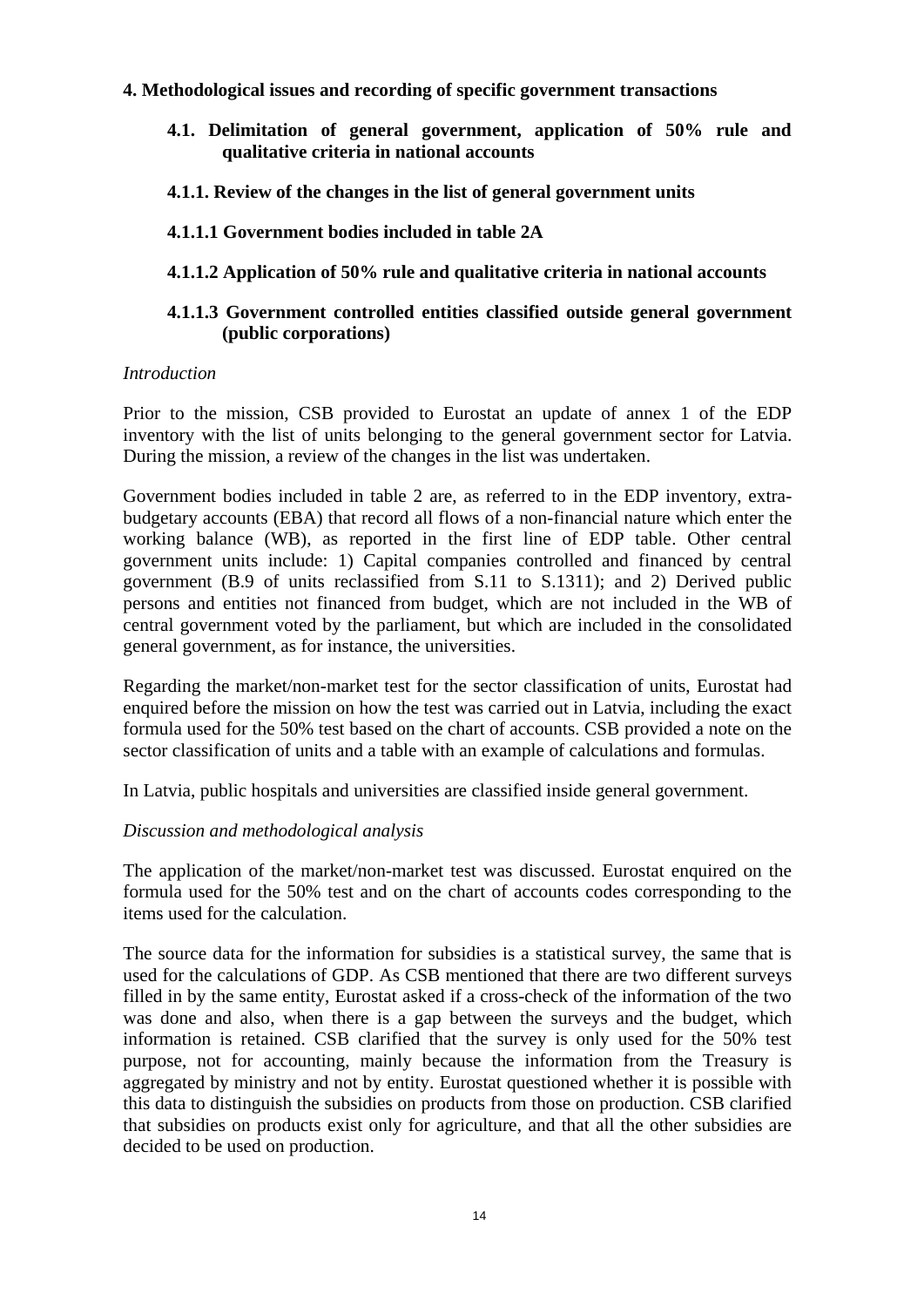Further discussion on the formula of the market/non-market test focused on the approach concerning "changes in inventories" – whether a cost of production approach or a cost of sales approach was used. Although both exist, mostly the production approach is used. Entities can choose between approaches and CSB exploits either one or the other.

It was questioned whether losses on receivables are reported as deduction of invoices (non-collected invoices) or are considered as expenditure, or are reported elsewhere.

Eurostat enquired on the policy for backwards revisions when entities are reclassified. In previous missions, CSB had said that they would reclassify the company since the first year, and this independently of its size. CSB confirmed that, firstly they check the quantitative market/non-market for three years in a row, with production costs below 50% of the sales and then, only after the third year, they reclassify the company. Eurostat mentioned that source data changes constraints should not prevent the company to be reclassified retroactively from inception; maybe a flexible approach could be considered, but only for small units.

CSB becomes aware of the existence of new companies from the register of entities, with the NACE codes. But it takes a year for the company to be registered, and then it is introduced in the statistical system.

Latvia has one public corporation classified in NACE O and outside the general government sector. *LatRailNet* is an infrastructure capacity allocation company and its classification in NACE O (non-market according to ESA 3.84) was questioned by Eurostat during the visit. "*LatRailNet*" is a subsidiary company of the SJSC "*Latvian Railway*". However, the fact that the entity is a subsidiary of a market entity is not a reason not to classify it as a non-market entity. The decision should be based on the 50% test and qualitative criteria.

It was asked why changes in the NACE codes are observed. The CSB explained that this often happens at source level, as businesses can themselves change codes in the register.

#### *Findings and conclusions*

**Action point 10 -** The CSB will provide Eurostat with the two surveys used for the calculation of the 50 percent test. It will provide the exact formula for this calculation using the codes of the surveys (bridge table), as well.

*Deadline:* August 2017.<sup>11</sup>

 $\overline{a}$ 

**Action point 11 -** The CSB will clarify to what extent the 50 percent test considers changes in inventories, as well as losses of inventories and of trade receivables.

*Deadline:* End of June 2017.<sup>12</sup>

**Action point 12 -** Eurostat took note of the current practice of the CSB to reclassify a unit inside government, when the 50 percent test is not met for three years in a row, without retroactive classification, mostly on the basis of source data considerations. Eurostat does not consider this approach as generally acceptable unless, for practical reasons, the unit is of very minor importance.

 $11$  On 31.08.2017 CSB provided to Eurostat an excel file with the two surveys and the exact formula used for the calculation of the 50% test - the sales cost approach and the cost of production approach, illustrating it, for both approaches, with examples of the calculation for some entities.<br><sup>12</sup> On 30.06.2017 CSB sent an explanatory note on this issue and it is mentioned that the 50% test includes changes in inventories, as

well as losses of inventories and of trade receivables to their fullest amount.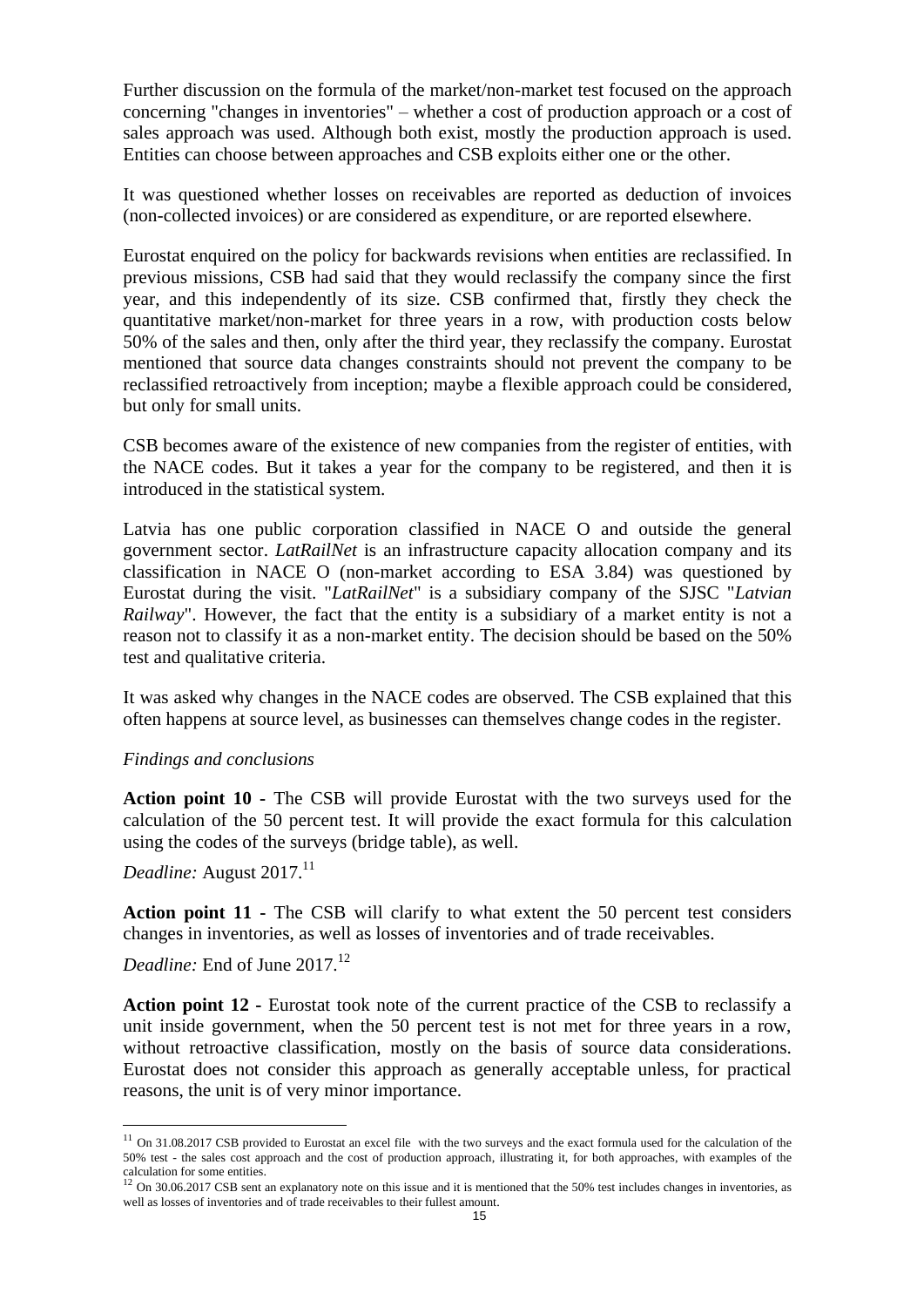*Deadline:* EDP October 2017 notification.<sup>13</sup>

**Action point 13 -** The CSB will reclassify *LatRailNet* into the general government sector for the April 2018 notification, unless the NACE code currently attributed is not correct and the activity of this unit is genuinely market. The CSB will investigate why the NACE code has been changed for the company *LIEPĀJAS SPECIĀLĀS EKONOMISKĀS ZONAS PĀRVALDE* and report to Eurostat.

*Deadline:* EDP April 2018 notification.

#### **4.1.2. Sector classification of specific units (***Tiesu Namu Aģentūra***, Rail Baltica II, Deposit Guarantee Fund)**

#### *Introduction*

Eurostat and the CSB had identified before the visit three cases which required special attention in the context of their sector classification: Rail Baltica, *Tiesu Namu Aģentūra* and the Deposit Guarantee Fund.

### **Rail Baltica II**

Latvia, Estonia and Lithuania have engaged in a co-project called "Rail Baltica II", which is a rail transport development project, registered in Latvia, with the goal to integrate the Baltic States into the European rail network. Rail Baltica II is the second phase of the Rail Baltic project<sup>14</sup> and will be developed by "RB Rail AS", a specialpurpose company established in October 2014 and owned equally by the three Baltic States. Holding equal shares in "RB Rail AS" are SIA "Eiropas dzelzceļa līnijas" in Latvia, UAB "Rail Baltica statyba" in Lithuania and OU "Rail Baltic Estonia" in Estonia.

The railway infrastructure will continue to be owned by the countries in which the respective part of the infrastructure is located. The costs associated with the building of the infrastructure will be allocated according to the same principle – each country will cover only the costs of infrastructures that are located on their territory. According to the current estimates<sup>15</sup> the project will cost approximately 5.8 billion euro altogether, with Latvia investing 2 billion euro. The design part of the project has to be started in 2018, and the construction works are planned to be started in 2020. "*So far, 85% of the project's funding has come from the European Union (*Structural and Cohesion Funds provided to the EU New Member States)*, and in February this year, the RB Rail partnership submitted a new grant application under the EU's Connecting Europe Facility for the completion of the design and construction of the railway." 16*

In order to accomplish the goal, the Latvian Ministry of Transport founded, in October 2014, a limited liability company "*Eiropas dzelzceļa līnijas*" (EDL), which is 100%

http://www.railbaltica.org/cost-benefit-analysis/

<sup>&</sup>lt;sup>13</sup> On 29.09.2017, CSB sent the EDP notification and informed that they have revised their calculations. In that sequence, *Aviasabiedíba Liepája*, was reclassified inside S1313.

<sup>&</sup>lt;sup>14</sup>"Rail Baltica is a greenfield rail transport infrastructure project with a goal to integrate the Baltic States in the European rail *network. The project includes five European Union countries – Poland, Lithuania, Latvia, Estonia and indirectly also Finland. It will connect Helsinki, Tallinn, Pärnu, Riga, Panevežys, Kaunas, Vilnius, Warsaw. The Baltic part of the Rail Baltica project is referred to as the Global Rail Baltica Project."(* [http://www.railbaltica.org/\)](http://www.railbaltica.org/)

*<sup>&</sup>quot;The first phase, known as Rail Baltica I, extends from the Poland-Lithuania border to Kaunas. It was inaugurated on October 16, 2015. Construction of Rail Baltica II, the second phase connecting Kaunas, Riga, and Tallinn, is planned to start construction in 2019. The Tallinn–Riga–Kaunas standard-gauge route is planned to be finished in 2025, and the connection to [Warsaw](https://en.wikipedia.org/wiki/Warsaw) in 2030*." (https://en.wikipedia.org/wiki/Rail\_Baltica)

<sup>16</sup>http://www.railway-technology.com/features/featurerail-baltica-a-new-corridor-for-the-baltic-states-5777339/ <https://ec.europa.eu/eipp/desktop/en/projects/project-54.html>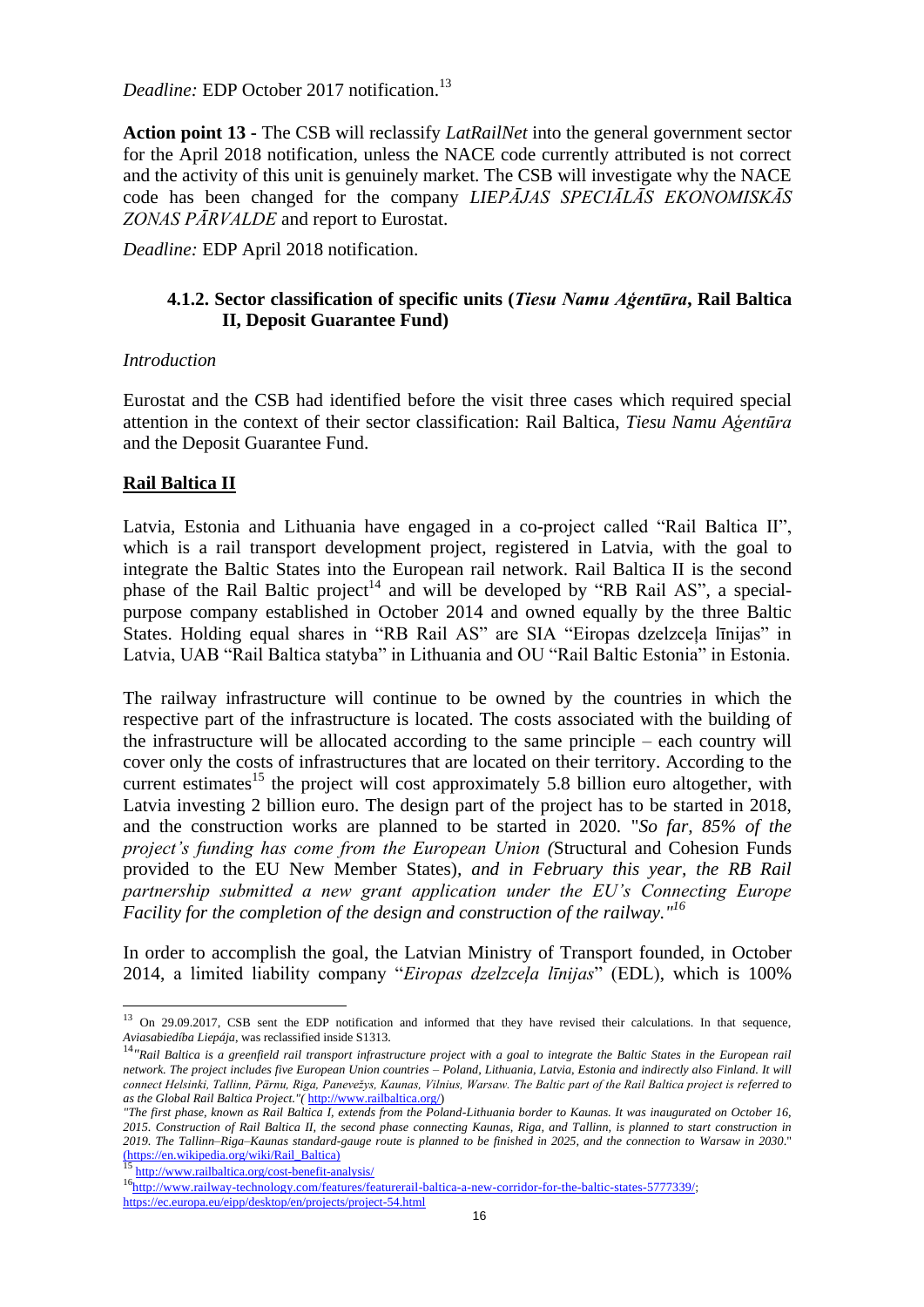owned by government and holds 1/3 of the equity of RB Rail. The government invested 0.68 MEUR in EDL in 2014, to be followed by similar equity injections in 2016 and in 2017.

In the previous 2015 EDP visit, Eurostat confirmed the classification of the holding company *Eiropas dzelzceļa līnijas* (EDL) in the general government sector, and the joint venture Rail Baltica in the non-financial corporations sector of Latvia as a foreigncontrolled non-financial corporation (S.11003).

#### *Discussion and methodological analysis*

Two representatives from the Latvian Ministry of Transports (MoT), an expert from the Investment Department and the project manager of Rail Baltica national research project participated in the meeting to present the project and discuss the case.

Eurostat asked, from an accounting point of view, which entity records in their balance sheet the ownership of the infrastructure and who is booking the current and future expenditures, for example studies and technical design for RB Rail. Eurostat also asked which entity was recording the revenue coming from the EU, or from the RB Rail.

The Latvian MoT explained that the EU funds are given to the joint venture RB Rail, which is the financing coordinating entity. Then the Latvian Treasury receives the EU financing from the RB Rail, adds the 15% national financing part and gives it to the MoT. The MoT either pays the service directly to the suppliers or gives it to EDL, which then will pay the suppliers. MoT is convinced that their ministry, which is the entity receiving the grants, is probably the owner of the infrastructure, since the other entities are just implementing parties. Nevertheless, there is still no clear definition on the whole institutional setup of the project and subsequent recording of the flows. A business plan for RB Rail will be prepared by around the end of the year, beginning of 2018, as well as an infrastructure management study. It is still to be decided whether the project will have a joint infrastructure management.

Currently, each country is finishing the technical design part of the project. The expenditure for studies and technical design for RB Rail, currently carried out as government expenditure in Latvia, amounts to 0.680 M euro. This is included in the 290M euro of the grant part for Latvia to be spent until 2020 in studies and technical design.

In terms of recording in national accounts, a large part of the investment (85%) covered by EU funds is neutralized. Even if the ownership of the asset belongs to Government, nonetheless it will not impact the deficit by this 85%. Further advice on the recording to be made in national accounts depends on the setup to be defined for RB Rail. But in cases of international joint ventures, it is possible that the investment expenditure will be divided by the 3 Baltic countries.

The Latvian statistical authorities agreed to provide Eurostat with relevant information about RB Rail (business plan, etc.). Among other issues, the management of EU funds relating to this project should be clarified. Based on this information, Eurostat would then provide its opinion on the future treatment of flows and stocks of RB Rail in national accounts.

Meanwhile, regarding the current expenditure for studies and technical design for RB Rail, the CSB should enquire on the recording of the flows and related stocks in public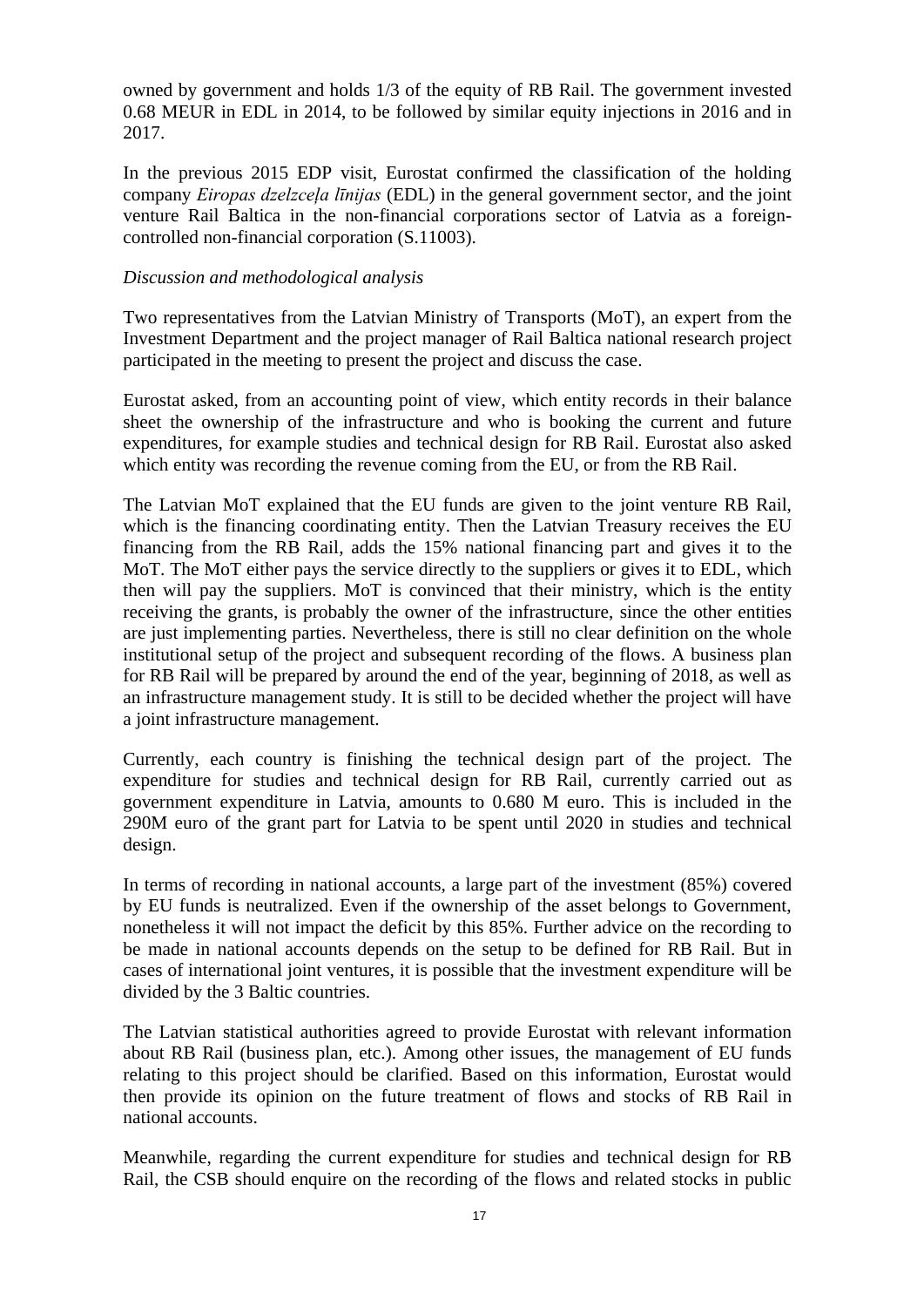accounts (Balance Sheet and Profit & Loss). If CSB records the amounts from the working balance at the time the Treasury transfers the funds to the MoT/EDL, there may be a time difference to the moment of the payment to the suppliers. If so, there might be place for a correction. In terms of the nature of the expenditure, it may be P.2 or P.51 expenditure. If the project goes on and the asset is completed, the amounts that should be capitalized need to be identified; if the project is abandoned it should be considered P.2. If there is a doubt, it should be considered work in progress P.52.

#### *Findings and conclusions*

**Action point 14 -** The CSB will inform Eurostat about developments related to the eventual or tentative setup and business plan of RB Rail, before seeking an advice (exante or ex-post) from Eurostat.

*Deadline:* when available.

**Action point 15 -** In the meantime, CSB will record the expenditure for studies and technical design for RB Rail, currently carried out by the entities, as government expenditure, together with the appropriate matching amount of EU revenue (around 85 %). Those expenditures are expected to comprise approximately 290 million euro over the next three years. The CSB will reflect on the capitalization of this expenditure, either as GFCF (P.51) or as work in progress (P.52). Furthermore, the CSB will enquire on the recording of the flows and related stocks in public accounts (Balance Sheet and Profit & Loss).

*Deadline:* April 2018.

# *Tiesu namu aģentūra*

#### *Introduction*

*Tiesu namu aģentūra* (TNA) is a public real estate company in Latvia, 100% owned by the state (by the Ministry of Justice), that rents the state's real estate back to government. The company was reclassified by CSB into the general government sector and the decision was contested by TNA at the national court in 2014.

*According to the Latvian statistical authorities "TNA viewed its inclusion to the government sector list as unfounded and non-conforming to legal provisions of ESA 2010. It started proceedings against CSB at the District Administrative Court, which the CSB won. However TNA appealed the ruling at the Administrative Regional Court in 2015 and won. The court thought that there was not enough justification to regard TNA as a non-market public sector institutional unit, arguing that the analysis of differentiation of non-market and market activity was carried out incompletely."*

In the last EDP April 2017 notification, CSB continued to include the company in the government accounts, although it removed it from the published list of entities included in S.13. Eurostat supported this pragmatic solution.

The Latvian authorities are waiting for an opinion from Eurostat on the way forward regarding this case.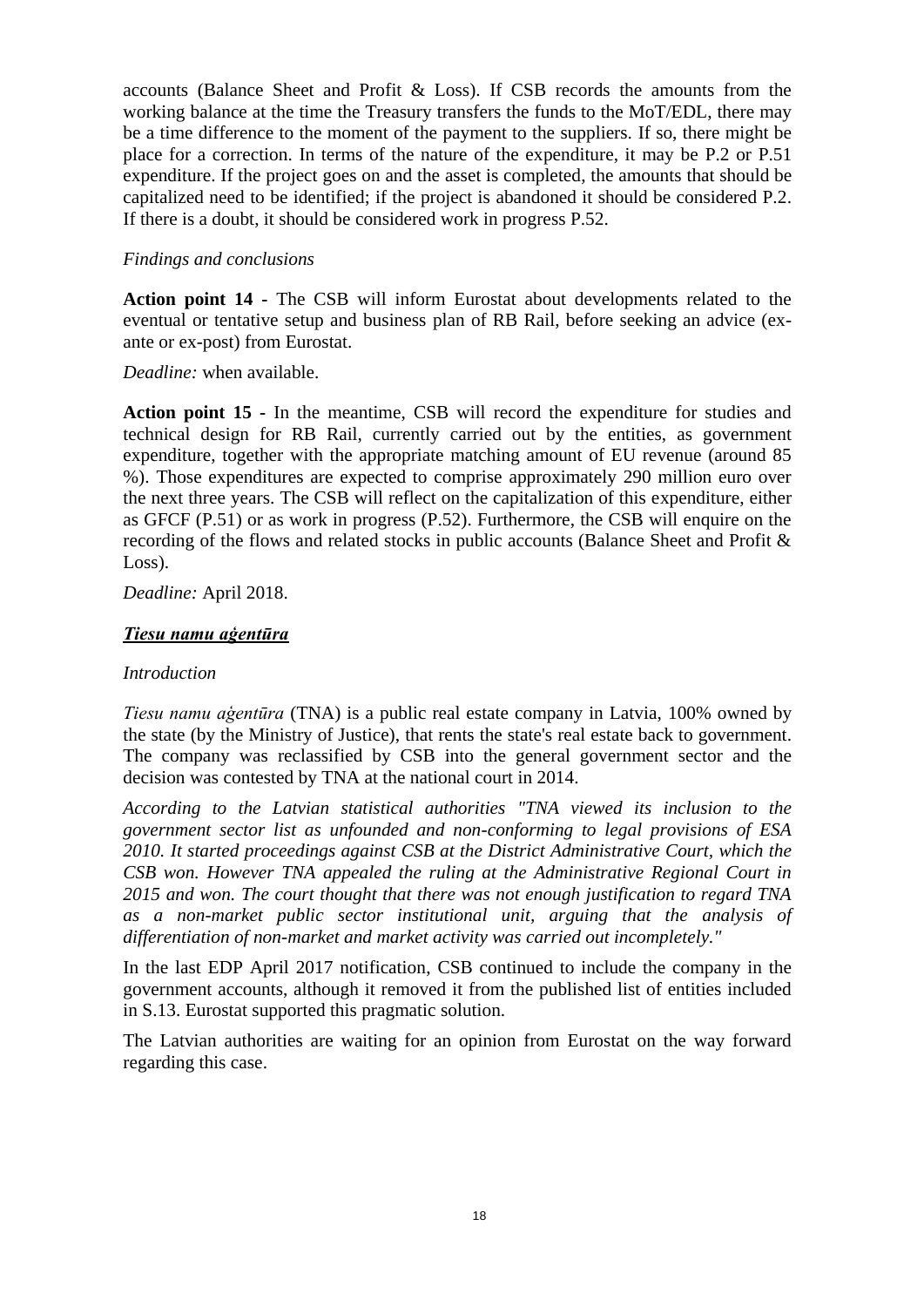### *Discussion and methodological analysis*

Eurostat informed that it is examining cases in several countries of contestation in national courts of statistical classification decided by national statistical authorities, and that it intends to address the issue in the next EDPS WG meetings.<sup>17</sup>

CSB referred that the court decision was based on the decision tree, upon which the Court concluded that TNA was a market entity. Eurostat asked CSB to be provided with the decision of the court and with the documentation provided by CSB to the court.

TNA has real estate assets and rents offices, 90% of which to the Ministry of Justice (MJ). Although there are auctions for the rent assignments, the MJ is nearly the only client of TNA. In national accounts, the classification of units is based in the economic structure and not on legal arrangements. The lease and auction procedures need to be clarified, checking price levels against market prices and whether government is prioritised in any way over other market bidders. The MJ created an entity that can only be a market unit if some criteria apply, but TNA looks as an entity providing ancillary services to the MJ.

Eurostat suggested to CSB to read the advice letter provided to the Slovenian statistical authorities on 17 May 2017, published in Eurostat's website, regarding the "Ex ante consultation of the sector classification of the DSU company".

Eurostat will provide an advice letter with an analysis of the TNA sector classification, basing the rational for the reclassification on the applicable ESA paragraphs.

### *Findings and conclusions*

**Action point 16 -** The CSB will provide Eurostat with information on *Tiesu namu aģentūra* (TNA), based on the questions raised during the meeting (notably on the importance of the 2013 regulation on leasing offices), as well as on additional questions that will be sent by Eurostat following the meeting, with the documentation provided to the Court, and the Court ruling. The CSB will examine Eurostat advice to Slovenia on a similar case recently published on its web site, and provide feedback to Eurostat. On this basis, Eurostat will provide advice on the sector classification of TNA, but – preliminarily – Eurostat confirmed the statistical treatment adopted by CSB.

*Deadline:* August 2017. 18

# **Deposit Guarantee Fund**

#### *Introduction*

 $\overline{a}$ 

Eurostat has been re-examining the treatment of deposit guarantee schemes in the European context with the aim of ensuring equal treatment of sector classification across Member States. In the 2015 EDP visit, Eurostat had confirmed the classification of the Deposit Guarantee Fund in the financial corporations sector for "the time being", however, in the sequence of the revised text of the MGDD, Eurostat suggested to the

<sup>&</sup>lt;sup>17</sup> EDPS WG 3-5 July 2017: Item B.3. Statistical classification of units challenged (by units) in Courts; EDPS WG December 2017: Item B.2. Statistical classification of units challenged by units in Courts – follow up.<br><sup>18</sup> On 31.08.2017 CSB, sent to Eurostat several translations of the court documentation. CSB acknowledged Eurostat's advice to

Slovenia on similar case and agreed with the analysis which could be applied to TNA. On 14.12.2017, CSB answered Eurostat's email from 31.10.2017 and provided further clarifications on TNA. Eurostat is currently preparing the official advice on the sector classification to CSB. In the meantime, the entity will remain classified in S.13.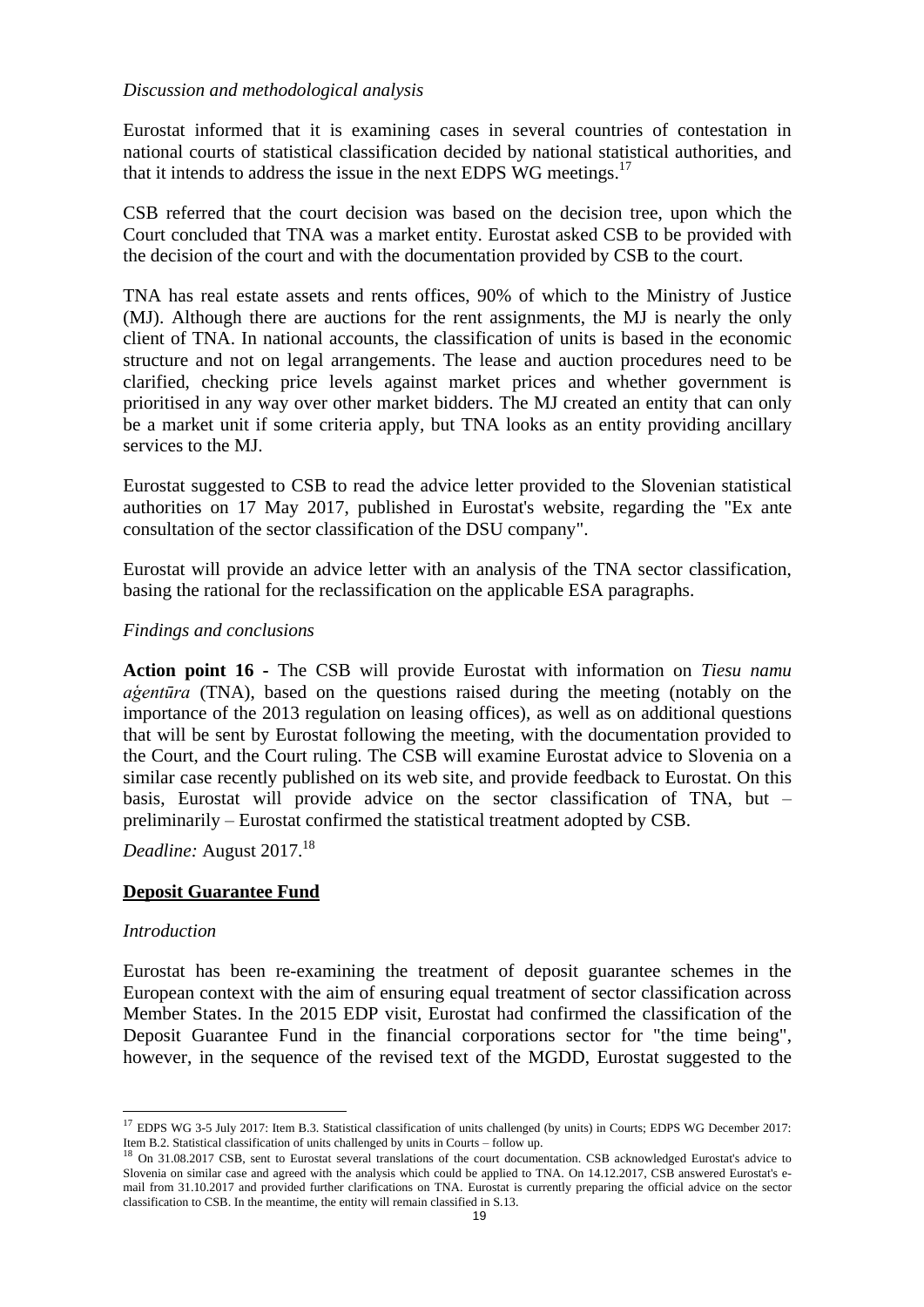Latvian authorities during the EDP April 2017 notification that the Deposit Guarantee Fund should not remain classified outside Government.

*"EDPS WG has agreed that statutory protection funds organized to meet EU legislation should be classified in S.13 (both Guarantee and Resolution Funds). As a result, we think that it would be in very rare and in very special cases that the protection fund would be classified outside Government. A number of Member States have recently agreed with this view including Italy, which Fund is even legally controlled by the private sector. The Italian authorities have proposed a partitioning of the unit / re-routing of transactions of assets through Government accounts."* 

CSB agreed to proceed with the reclassification of the Deposit Guarantee Fund inside S.13 in the next EDP October 2017 notification. *"*

#### *Discussion and methodological analysis*

According to the relevant Latvian laws regarding the financial supervisor (Financial and Capital Market Commission – FCMC) and the Deposit Guarantee Fund (DGF), the lender of last resort is Government, which indicates that the DGF should be classified inside General Government even under current statistical rules. This reclassification, that should be done since 2001, will improve government B.9 and possibly the public debt. The contributions from the banks are to be considered as a tax. The amounts paid to the banks should be considered as capital transfers and the bank repayments as revenue.

Eurostat recalled the recording treatment of the 2011 rescue operation of *AS Krajbanka.*  Due to the bankruptcy of the AS *Krajbanka*, the Deposit Guarantee Fund borrowed (F.4L) 185.5 MLVL (263 MEUR) from the Treasury, in 2011. The last repayment to Government was made in 2014.

CSB referred to the case of another fund in Latvia that would need to be analysed in the light of the new text of the MGDD – the Insurance Guarantee Fund. An important criterion is to understand who pays at the end.

#### *Findings and conclusions*

 $\overline{a}$ 

**Action point 17 –** The CSB confirmed that the Deposit Guarantee Fund will be reclassified into the general government sector in October 2017 starting from 2001 onwards. In this context, the CSB will reflect on the appropriate recording of the 2011 rescue operation of *AS Krajbanka* and inform Eurostat (notably considering the recording of a financial claim at that time). The CSB will also examine the sectorisation of the Insurance Guarantee Fund, and will notably check whether government is lender of last resort and, if this is the case, will reclassify this fund into the general government sector.

*Deadline:* EDP October 2017 notification.<sup>19</sup>

Eurostat asked to be provided with the analysis of the market character of the Insurance Guarantee Fund.

<sup>&</sup>lt;sup>19</sup> For the October 2017 EDP notification CSB reclassified the Deposit Guarantee Fund inside S13 starting, from 2001 onwards. CSB informed that "the rescue operation of AS Krājbanka is recorded in 2011. Concerning the Insurance Guarantee Fund, the insurance and reinsurance law states that in a case of insufficient funds the Insurance Guarantee Fund can borrow from one, or a pool of local or residential financial institutions. It does not propose a last resort bail-out from the government. This is the main point why its sectorisation differs from the Deposit Guarantee Fund."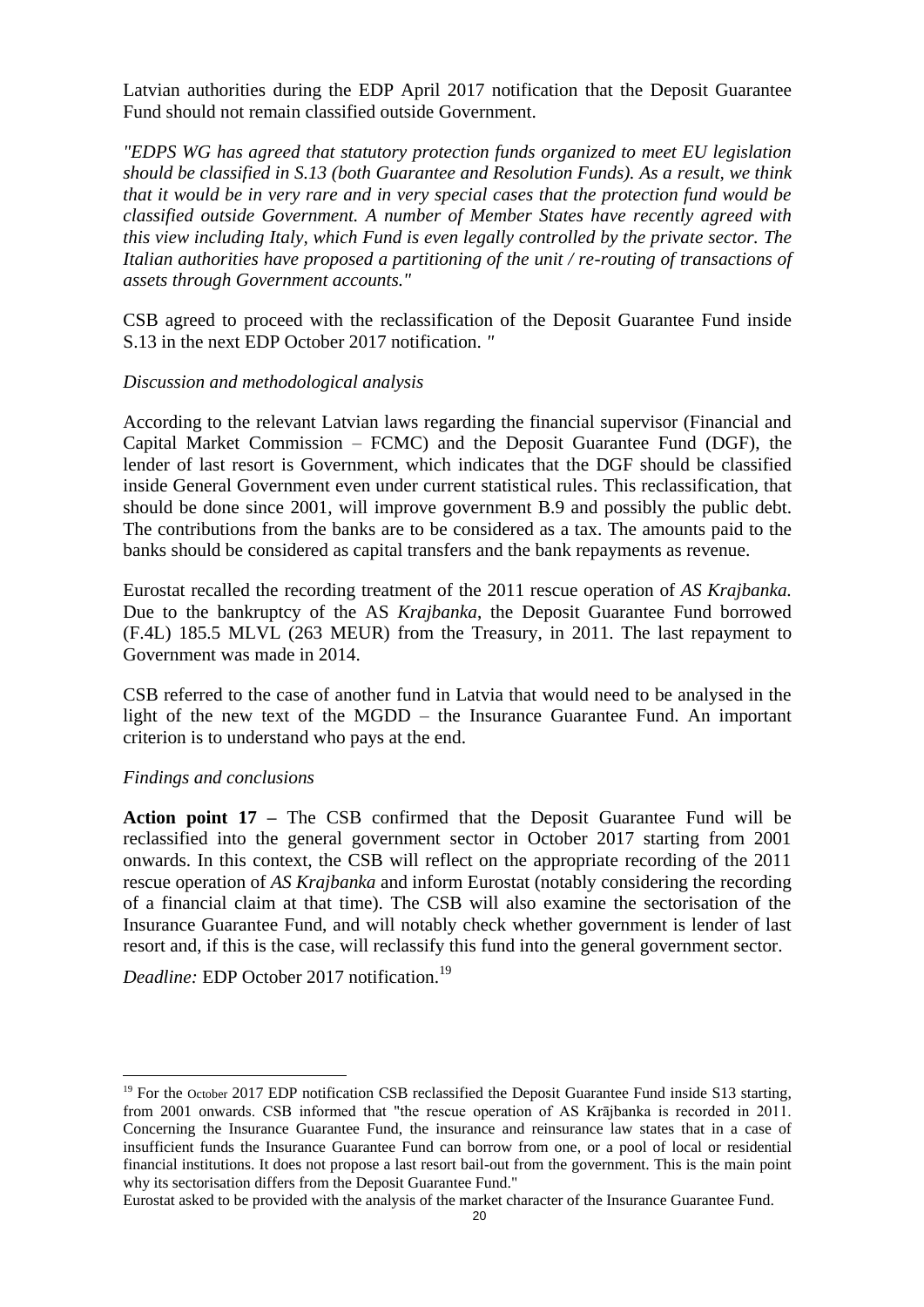# **4.2. Implementation of the accrual principle**

# **4.2.1. Taxes and social contributions**

#### *Introduction*

The CSB submitted before the visit a document including detailed and comprehensive information about the time adjustment of different types of taxes – VAT; Personal income tax; Social security contributions; Excise tax; Electricity tax; Subsidised electricity tax; and Solidarity tax.

A one month time-adjusted cash method is applied to all main tax categories (VAT, PIT, excise tax, electricity tax) and to social contributions. But for the Subsidized electricity tax, there is a two months adjustment.

### *Discussion and methodological analysis*

Eurostat reviewed the treatment of the Subsidised electricity tax, which CSB is currently recording as D.214 (Taxes on products, except VAT and import taxes) according to the time adjusted method. Taking into account that the tax depends on the production process and not on the quantity of produced electricity, Eurostat suggested the tax to be classified as taxes on production (D.29) rather than on products.

The taxpayers of the subsidised electricity tax are the producers of electricity (including wind power stations) based on their income from selling electricity. According to a national electricity scheme, the electricity producers receive State subsidies, and this tax was introduced to mitigate the "excess of generosity" of the State support. The electricity producers pay the tax which is collected by a subsidiary of a public corporation - *Enerģijas publiskais tirgotājs AS (*EPT, Electricity Public Trader). EPT collects the tax revenue and redistributes it in the form of a Mandatory Procurement Component to energy producers generating electricity from renewable resources or in cogeneration. This issue is further detailed in point 5.2.1. New mandatory electricity procurement scheme.

CSB noted that there are no payable tax credits in Latvia. Eurostat enquired then about the existence and treatment of tax refunds. CSB will check the situation and will provide clarifications and illustrative examples to Eurostat.

Regarding the social contribution figures in questionnaire table 5, Eurostat questioned the systematic decline of the stock of AF.89 – other accounts receivable/payable, excluding trade credits and advances. CSB explained that there were changes, not on the rates but on the proportion of payment from the  $2<sup>nd</sup>$  pillar contributions. In 2015, it increased from 4% to 5% and in 2016 from 5% to 6%. Nevertheless, this would not explain the pattern of receivables in itself.

Eurostat remarked that if social security collected the contributions and paid later, a payable should have been recorded (a liability). Eurostat enquired on the recording of these payables in the balance sheet and the recording in the financial accounts, and if they explained the decline of assets in questionnaire table 5 (for instance, because there is an increase in the liabilities and the figures are assets netted from liabilities).

CSB mentioned that further tax amnesties may occur in the future in the context of the tax reform expected for 2018. In the past, the amnesty was applied only to tax penalties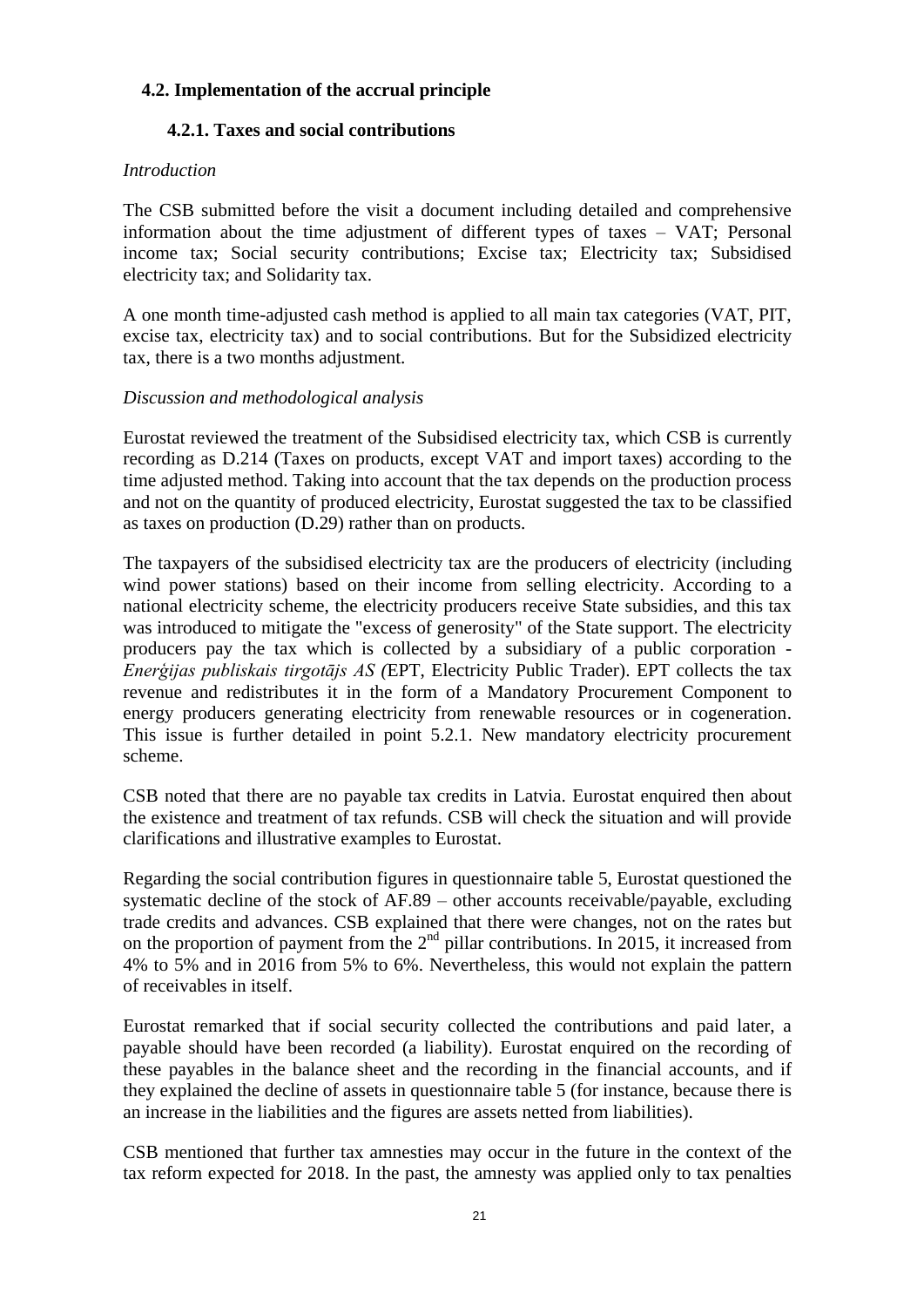and fines of the main tax debt and was recorded together with the tax by the actual amounts.

#### *Findings and conclusions*

**Action point 18 -** The CSB will consider reclassifying EPT (Electricity Public Trader), the unit collecting the electricity fees and redistributing them to energy producers generating electricity from renewable resources or in cogeneration. It will otherwise, reroute (recognizing the principal party) the flows (tax on product and subsidy on production) and stocks concerned through government accounts, and inform Eurostat on the approach implemented. The CSB will provide Eurostat with the B.9 and debt impact of those flows.

*Deadline:* EDP October 2017 notification.<sup>20</sup>

**Action point 19 -** The CSB will consider changing the classification of the so-called 'subsidized electricity tax' as taxes on production rather than on product, in consideration of its nature.

*Deadline:* EDP October 2017 notification. 21

**Action point 20 -** The CSB will provide Eurostat with examples of tax refunds, taking into account that, in Latvia, no payable tax credits exist. The CSB will also monitor the tax 2018 amnesties and provide information to Eurostat as soon as available.

*Deadline:* August 2017.<sup>22</sup>

**Action point 21 -** The CSB will clarify the recording in public accounts (balance sheets) of the payables of Social Security Fund towards the second pillar pension schemes, will report on the amounts of stocks over 2012-2016, and will enquire on the implications for GFS/EDP reporting, which may explain the strange pattern of receivables in questionnaire table 5.

*Deadline:* EDP October 2017 notification.<sup>23</sup>

# **4.2.2. Interest**

#### *Introduction*

 $\overline{a}$ 

The focus of this agenda item was on the data submitted by the CSB before the meeting via the special questionnaire on interest.

The CSB provided, for the EDP April 2017 notification, a document with the recording of interest with data for the period 2013-2016 on the total stock of consolidated debt; the stock of coupons; the stock of discounts  $(+)$  / premiums  $(-)$ ; discounts  $(+)$  / premiums  $(-)$ at issuance; amortisation; discounts (-) / premiums (+) repurchased; revaluation and OCV in discounts and premium; and a memo item on the change in coupons and amortisation of discount/premium.

 $^{20}$  In the EDP October 2017 notification, EPT (Electricity Public Trader) was reclassified inside S13 from 2014 onwards.

 $21$  In the October 2017 EDP notification, the subsidized electricity tax was reclassified from D.214 (tax on product) to D.29 (tax on production).<br><sup>22</sup> On 31/08/2017 CSB provided an example of the VAT refund to residents. CSB informed Eurostat of a new law on tax amnesties to

enter into force on 1st October 2017, and the taxpayers will have the right to apply for the tax amnesty till December 31st 2017.<br><sup>23</sup> On 29.09.2017, CSB sent a note on the recording in public accounts (balance sheets) of towards the second pillar pension schemes.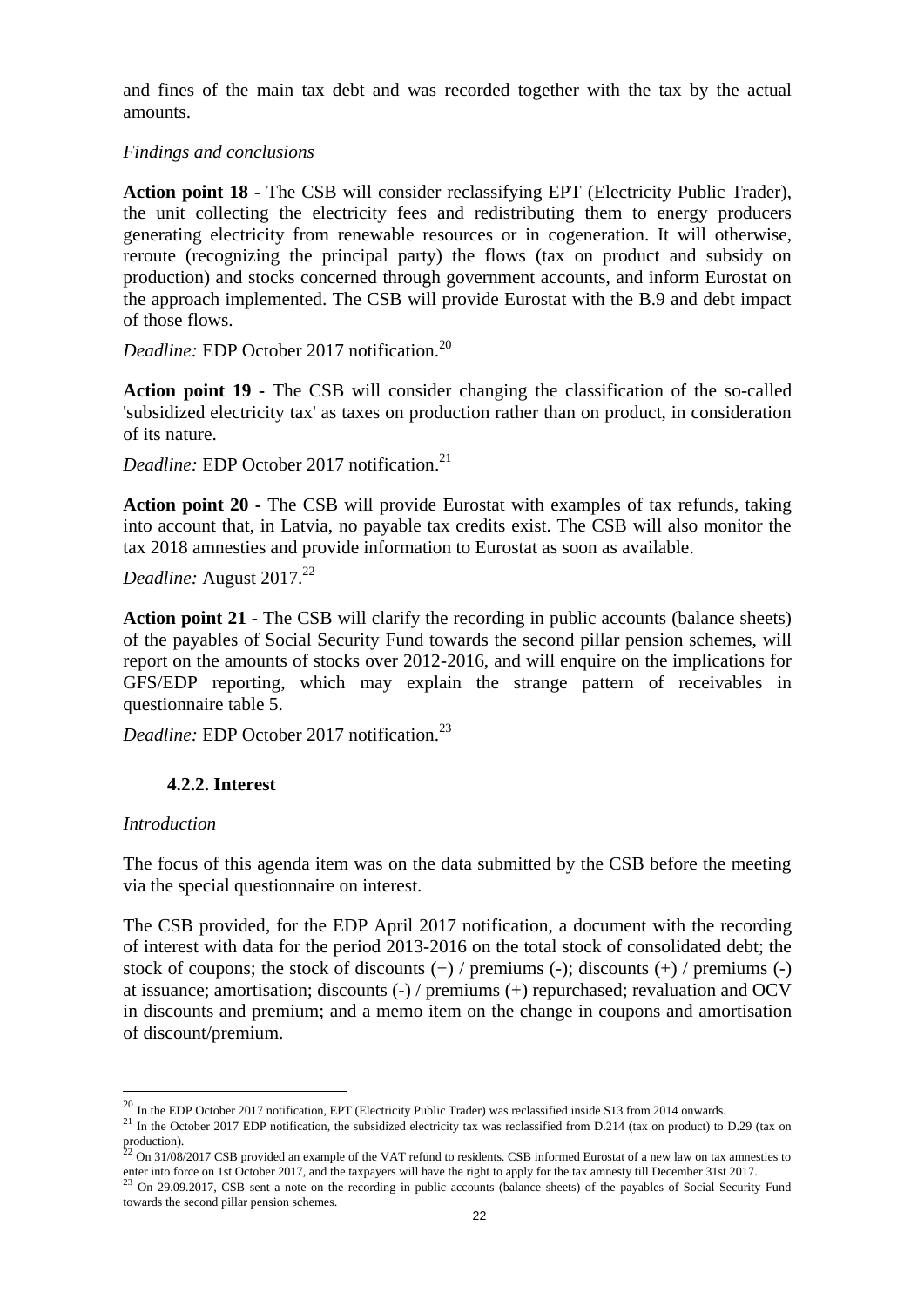Following Eurostat's recommendations during the clarification exercise for the April 2017 notification, CSB revised the EDP inventory in points 3.2.3.4.1 and 6.4.4.

#### *Discussion and methodological analysis*

Based on the document submitted by the CSB before the meeting, Eurostat noted that the data filled in the table showed inconsistency between stocks and flows. Amounts in lines 1 and 7 should include the stock of the previous period. Line 15 showed the discount/ premium accrued to date at the time of repurchase (contrary to what is indicated by the side note on the table). Furthermore, Eurostat sought information about the discount on loans  $(F.4)^{24}$  and according to the Latvian Statistical Authorities, a similar recording of loans as for bonds is applied, with a spreading of the interest.

The loan provided by the EU Commission to Latvia at a discount is being recorded by government just like a bond at nominal value spreading the interests. Eurostat noted that there is an issue of comparability among Member States.

#### *Findings and conclusions*

**Action point 22 -** Eurostat welcomes the data provided by CSB on interest. CSB will adapt the table on interest provided by Eurostat according to the discussion.

*Deadline:* EDP October 2017 notification.<sup>25</sup>

**Point 23 -** Eurostat takes note that the BOP loans of the Commission to Latvia, issued at a discount, are recorded in the Maastricht debt for the redemption value.

### **4.2.3. EU flows**

#### *Introduction*

 $\overline{a}$ 

The compilation of data for EU flows was discussed in detail in previous EDP visits. The authorities confirmed that the data are compiled by sub-categories, included separately in the programmes.

Three issues were discussed: the structural funds, the financial instruments and the contribution to the EU budget – amended budgets.

#### Structural and agricultural funds

#### *Discussion and methodological analysis*

In terms of accounting, the inflows (EU revenue) are recorded at the Treasury and outflows at the level of the spending ministries, both at the time the ministries spend the funds. CSB referred that amounts of EU inflows are around 1 billion Euro in total, of which 400 to 500 MEUR were for central government and 150 to 250 MEUR to local government. Around 300 to 400 MEUR concern agricultural funds. The remaining amounts concern current or capital transfers go inside general government. The amounts for central government are booked when the ministries spend the structural funds, as

<sup>&</sup>lt;sup>24</sup> A discount loan is a loan that does not require the payment of interest or any other charges; rather, a discount loan deducts the

interest and/or other charges from the face amount of the loan when it is given out.<br><sup>25</sup> CSB re-sent the table on interest recording with the October 2017 EDP notification. On 09/10/2017, in the sequence of the 1st request for clarification, at Eurostat's request LV re-sent the revised table on interest recording. On 13/010/2017, in the sequence of the answer to the 2nd request for clarification, LV re-sent the table on interest recording. The table was discussed is the EDPS WG 6- 8 December 2017 under item B.3.c Tables on interest recording (oral).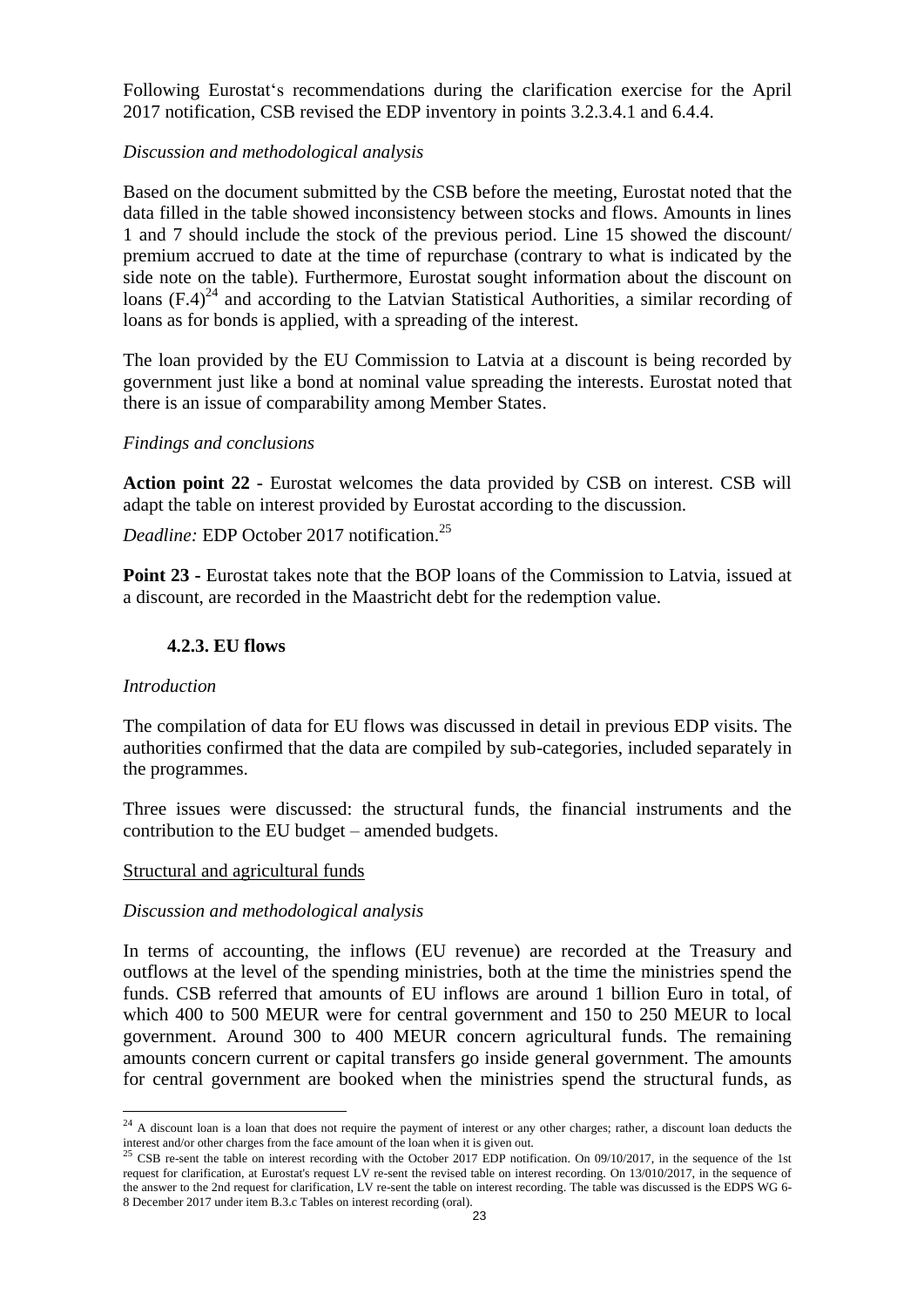reflected in the EDP questionnaire table 4. For local government, the data used are not the cash flows but detailed information from their IT system. In addition, some reimbursement from EU funds to local government can transit through central government.

Eurostat clarified that in questionnaire table 4, item 5, line 13 and 13b should be presented at a consolidated level. Also in table 6, lines 2 and 5 are consolidated at general government level.

The current 2014-2020 programme of the EU funding includes all the agricultural flows and other funds. This means that 2016 was the end of the previous program (since there is a 2 years delay) and in that year a drop in the inflows should have been observed. Taking this into account, Eurostat questioned why the stock of receivables of general government against the EU (questionnaire table 6, item 33), increases all the time instead. CSB was aware of this evolution and the explanation provided was that the agricultural funds were paid in advance (one year earlier than the other funds) and, in addition in 2016, 150 MEUR more than in 2015 were handed out, neutralizing the expected fall for 2016. Eurostat asked CSB to document the explanation by providing the amounts of agricultural funds payed out.

#### Financial instruments

#### *Introduction*

CSB provided a document on the treatment of the unused EU funds (JEREMIE). The European Investment Fund (EIF) and government of Latvia launched the JEREMIE programme in 2008 with the aim of providing SMEs with: (1) Equity investment; (2) Development loans; (3) Mezzanine finance; (4) Energy efficiency loans.

*"In 2012 government took over this programme from the EIF and the active investment period has ended by now. Eventually the activities under items (3) and (4) did not materialise and the respective funds must be returned to the European Commission. The authorities confirmed that the treatment of unused resources ensures neutrality of impact on government deficit.*

*(...) In compliance with the Agreement the government of Latvia in 2008 transferred EUR 91 million to the investment fund. The proportions of government and structural fund funding in the Holding Fund are following – 91.02% ERAF funding and 8.98% State budget funding. The introduction of investment fund of the EU structural funds has been assigned to the Ltd 'Latvian Guarantee Agency' (Latvijas Garantiju aģentūra) that has been classified to the sector S12. Nature of government transfer to the Holding Fund is grant. Final beneficiary from national accounts point of view is Holding Fund.*

*On April 15, 2015, "Latvian Guarantee Agency" (LGA), "Latvian Development Financial Institution Altum" and "Rural Development Fund" (LAF) united in a single body – JSC "Development Finance Institution Altum", which takes over all rights and obligations of ALTUM, LGA un LAF and continues to realize all previous state support programmes of ALTUM, LGA and LAF. According to information from Altum all activities of Jeremie programme have ended and declared to European Commission."*

#### *Discussion and methodological analysis*

EU flows relating to Jeremie were channeled through the Treasury. The Fund had an account in the Treasury and the money stays there for a couple of years. The expenditure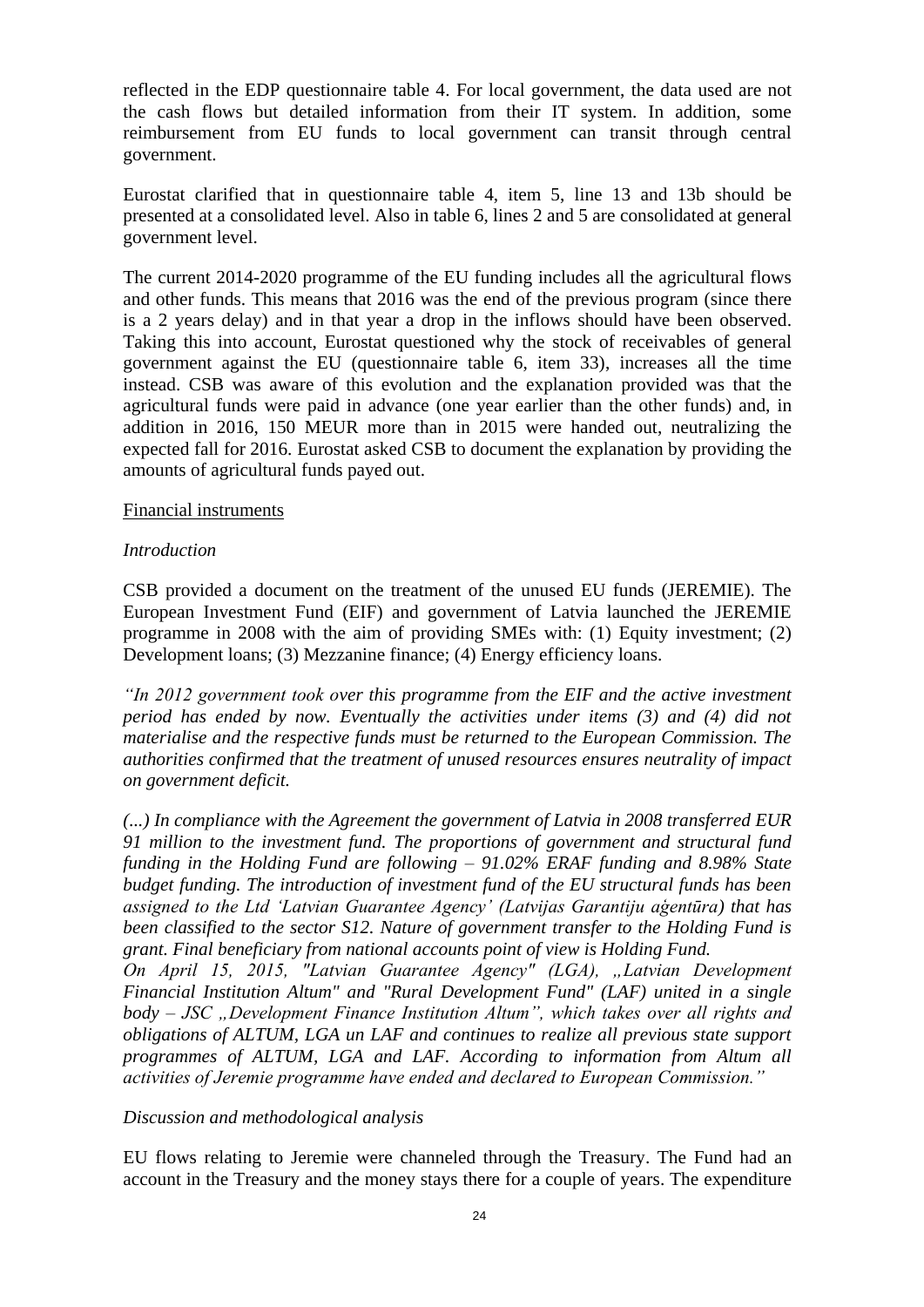is recorded on the budget of the Ministry of Economy as European structural fund expenditure. At the same time, an entry in the revenue side is also recorded, resulting in a neutral impact in B.9. Eurostat enquired if the revenue entry was recorded in receivables.

In 2013, a stock of payables should be observed, however it is not observable because Latvia nets the receivables and so payables disappear from the system. Eurostat asked CSB to identify the amounts of payables and to reflect on this issue.

Jeremie corresponded to one payment in one year. Eurostat questioned which expenditure was recorded as capital transfer since 2008.

A distinction should be made before and after 2015, when the new instrument Altum was created by merger. The funds were given to Latvia and transferred to the Agency Altum in 2015. Before that, there was the Latvian Guarantee Agency (S.12 at the time, later became S.15). Eurostat asked for information about the stock of payables just before the merger in 2015 and when and how Jeremie impacted the government figures as Maastricht debt or as payables. CSB will collect the information and clarify this to Eurostat. In some countries, amounts were "repaid" to the EU since the purpose of the programmes was changed and the money was cancelled. In Latvia, at the time Jeremie was stopped, the funds were transferred to other activities.

#### Contribution to the EU budget

#### *Introduction*

In 2014, there were revisions to GNI resulting in large own resource contributions to the EU in 2014 (Latvia had to pay 20.0 MEUR by 1st December 2014). Also the Amending Budget (AB)  $N^{\circ}2$  to  $N^{\circ}7/2014$  was adopted only on 17 December 2014, which was too late for these AB to be integrated into the 2014 call for funds (payment request from the Commission) and the actual impact on payments was in 2015. All the entries are in line with the accrual principle and payments to the EU budget are recorded in the year of the AB establishing the amounts due.

#### *Discussion and methodological analysis*

Eurostat took note, in the last April 2017 notification that all the entries are in line with the accrual principle and that B.9 is correct. However, in the questionnaire table 6, item 16/17 Eurostat would have expected, in 2016, an entry of -18.2 MEUR corresponding to  $-15$  MEUR (=  $-16.5$  MEUR $+1.5$  MEUR) – 3.2 MEUR. Latvia clarified that almost all the amount have already been paid in 2016. Therefore there is no outstanding amount (-18.2 MEUR) of AF.8 (payables/receivables) against EU at the end of 2016. The MoF specified that the receivables and payables in questionnaire table 6 are net.

In table 6, Latvia should record receiving 15 MEUR that were already in the WB and register an entry of -15 MEUR in F.8A. In addition there should also be an entry for the 3.2 MEUR that were not yet paid in 2016.

#### *Findings and conclusions*

**Action point 24 -** The CSB will report to Eurostat on the profile of the stock of EU receivables, and notably: 1) provide a breakdown by category (structural funds, agricultural funds, other); 2) analyse the 2016 pattern of agricultural payments.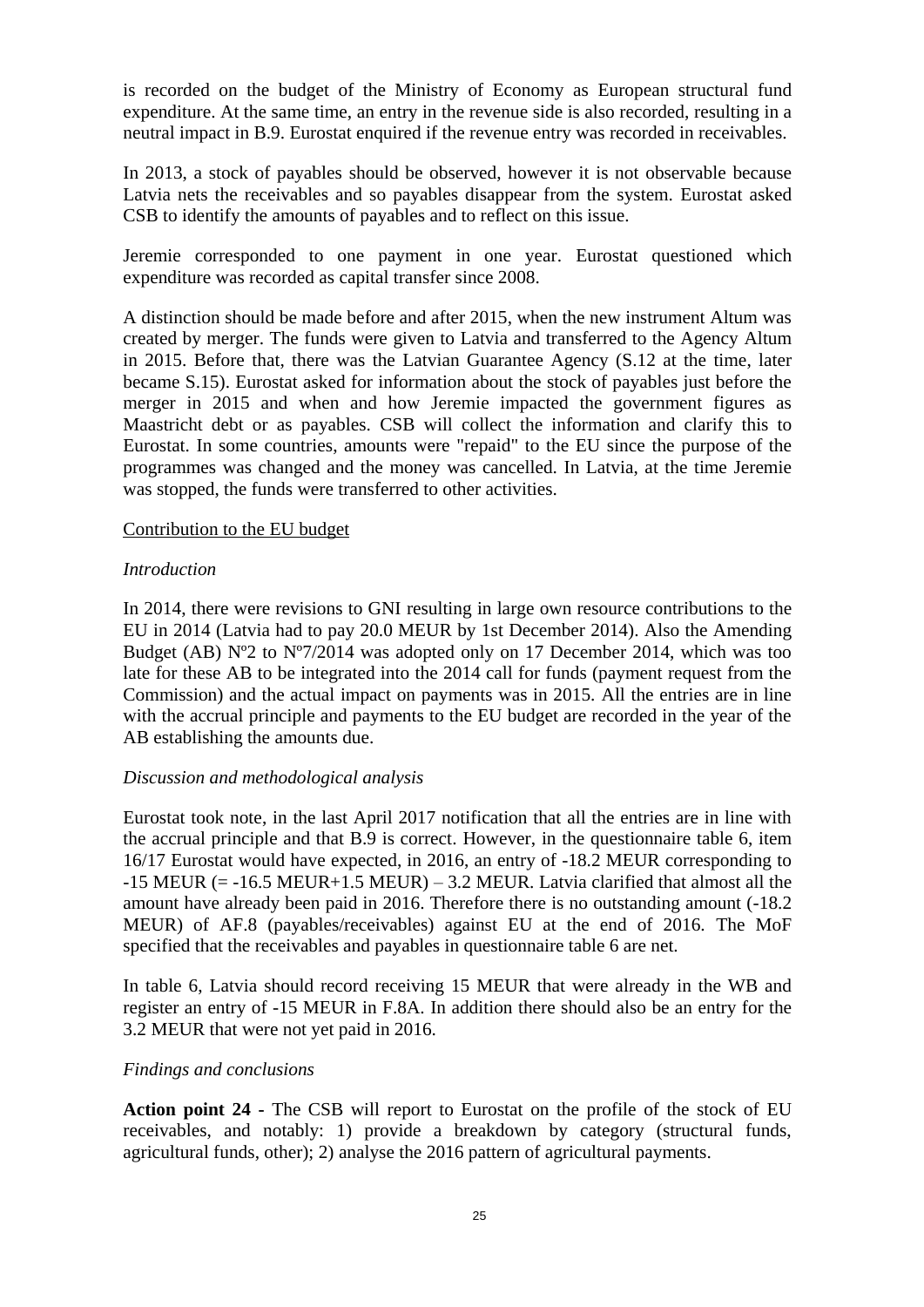*Deadline:* EDP October 2017 notification.<sup>26</sup>

**Action point 25 -** Concerning JEREMIE, the CSB will clarify the statistical treatment of those flows since 2008, including how the removal of the payable that should have occurred in 2015 was carried out, and will report to Eurostat.

*Deadline:* August 2017. 27

# **4.2.4. Military expenditure**

### *Introduction*

In the last 2015 EDP visit, it was explained that the EDP questionnaire tables 7 were in fact filled by the Ministry of Defence, whereas the CSB lacked access to the more detailed data underlying the figures reported in tables 7. Eurostat encouraged the Latvian statistical authorities to establish a system for receiving detailed information from the Ministry of Defence, in order to be able to record accurately these expenditures in government accounts.

This was put in practice with the publication of the cabinet regulation nº756 from December 2015, that mentions in its point 9 that: *"The Ministry of Defence shall prepare and submit the information referred to in Annex 3 to this Regulation to the Bureau by 1 March of year n (and by 1 September if changes are detected in the previously submitted information)."*

### *Discussion and methodological analysis*

It was confirmed that questionnaire tables 7 are filled by an accountant trained in EDP at the Ministry of Defence.

As some equipment delivery is expected, its recording was discussed. The settlements in kind on the expenditure side should be recorded as P.51 and on the revenue side as gross D.92 – investment grants (D.92 in 2016 amounted to 20 MEUR).

# **4.2.5. Recording of other flows of receivables and payables**

#### *Introduction*

 $\overline{a}$ 

The discussion was based on the questionnaire table 4 on the breakdown of other accounts receivable/payable (F.8) reported in EDP tables for the EDP April 2017 notification.

<sup>&</sup>lt;sup>26</sup> On 29.09.2017, CSB sent the EDP notification and enclosed a note on the EU funds corrections. "We have made deeper analysis of structural funds and other EU policy instruments funds. The calculation is based on the co-funding rate of actual fund's 2010-2016 execution. The use of the planned co-funding rate has led to an impact on the notified deficit in the historical time series which now differs from the recalculated results. Therefore, we have found out that the actual EU co-funding rate has been different from those planned and calculated based on the co-funding rate of actual fund's 2010-2016 execution."

 $27$  On 29.09.2017, CSB sent the EDP notification and enclosed a note on Jeremie:

<sup>&</sup>quot;The JEREMIE scheme resources 91.8 MEUR were transferred to EIF (European Investment Fund) S.2. in year 2008. Accordingly to Eurostat decision "The treatment of transfers from the EU budget to Member States" EU flows were recorded in the amount 91.8 MEUR as expenditure on behalf of EU to the final beneficiary outside government. There was no impact on government deficit. In year 2012 the unused resources of JEREMIE in the amount of 32.5 MEUR were repaid back to budget and it was recorded as financial transaction (liabilities to EU F.8L). According to decision of Ministry of Economics (19.10.2011 No.2011) the remaining JEREMIE scheme resources were transferred from EIF to Latvian Guarantee Agency (LGA) S.12 and were spent in sub-activity "Support to enterprises for improvement of competitiveness" (All foreseen amounts are already declared to EU). Statistical treatment was not changed because both institutions were outside general government sector."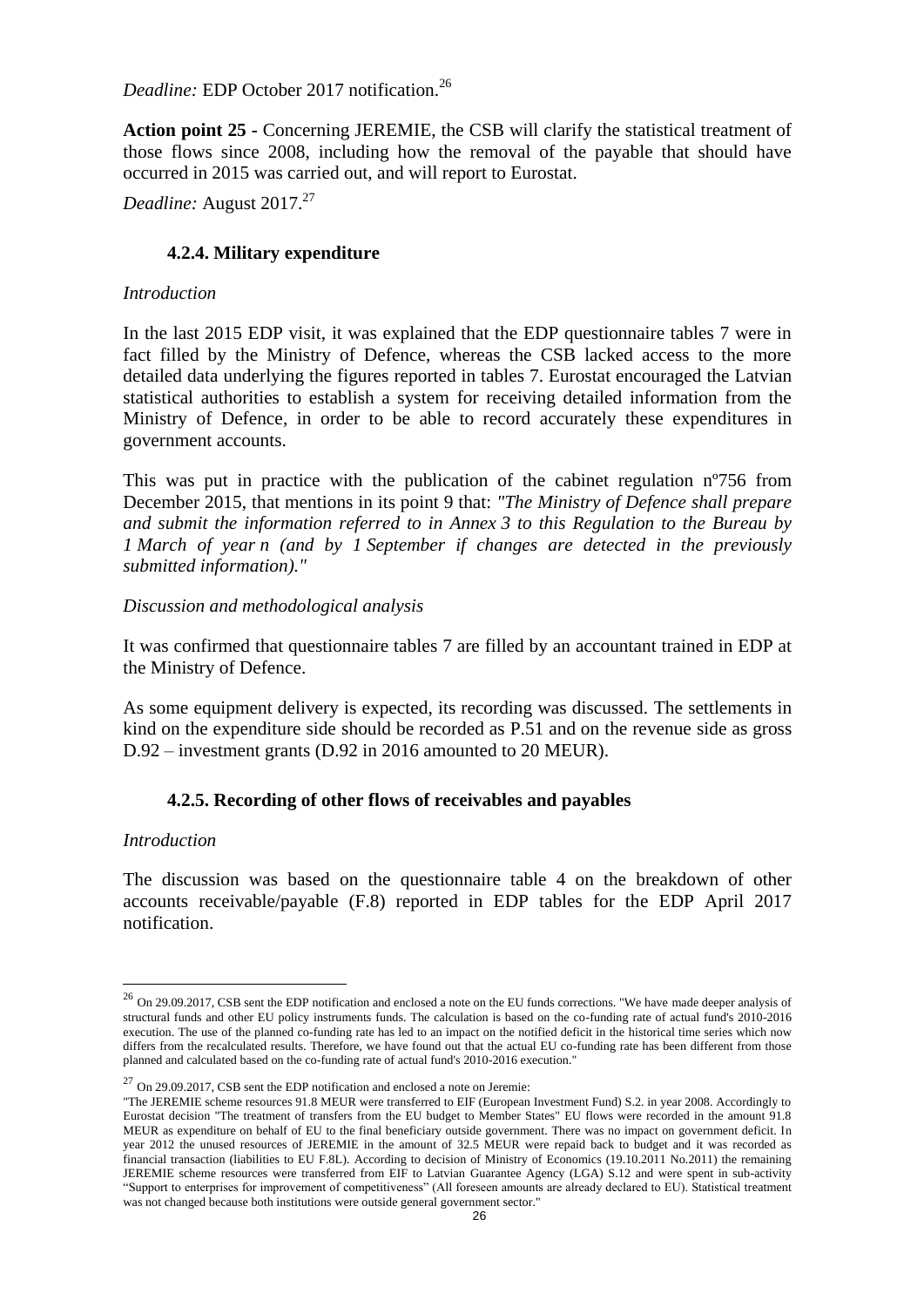#### *Discussion and methodological analysis*

As it had been agreed in the request for clarification of the EDP April 2017 notification, for the questionnaire table 4, the CSB was asked to revise some of the details included under "Receivables relating to financial instruments" (line 13), to be placed under "Other receivables relating to non-financial transactions" (line 7). Eurostat argued that, since the WB is used for filling in ESA Table 2, in principle, in the questionnaire table 4, item 7 "Other receivables relating to non-financial transactions (other than in the line 2)" can also be filled in by ESA categories.

Furthermore, CSB agreed to provide the subsector data on other accounts receivable and payable, for the next EDP October 2017 notification.

Future periodic expenditure/revenue and advance payments are distinct. Advance payments occur when making a full or partial payment for goods and services before they are delivered. It is a deferred expense and an asset that represents a prepayment of future expenses that have not yet been incurred.

It can also occur that an expense is not recognized at the same time it is paid. This difference requires either an asset or liability to be recorded, in order to reflect this difference in timing.

Eurostat asked CSB to provide a transition table with the reconciliation of the used cash data corrected by payables and receivables and the accrual data from the financial statements.

This transition table should be done in general for all items, indicating and clarifying from all the payables and receivables in the balance sheet which are used and which are excluded for some reason (e.g., the child support of the MGF that is eliminated because it is considered pure cash basis).

#### *Findings and conclusions*

 $\overline{a}$ 

**Action point 26 -** The CSB will improve the questionnaire table 4 reporting by: 1) reporting subsector information (as already provided for the mission); 2) changing the location of selected items for receivables/payables to non-financial transactions rather than financial instruments; and 3) providing some further breakdown by ESA categories. The CSB will clarify the difference between advance payments and future expenditure/revenue by providing concrete examples.

*Deadline:* EDP October 2017 notification.<sup>28</sup>

**Action point 27 -** The CSB will provide a transition table reconciling the payables and receivables reported on the public account balance sheet and the flows reported in the questionnaire tables 4.1/4.2.

*Deadline:* EDP October 2017 notification.<sup>29</sup>

 $^{28}$  Questionnaire table 4 was improved at the October 2017 EDP notification.

<sup>&</sup>lt;sup>29</sup> On 08/01/2018, CSB provided, for the social security fund (2016), a transition table reconciling the payables and receivables reported on the public account balance sheet and the flows reported in the questionnaire tables 4.1/4.2.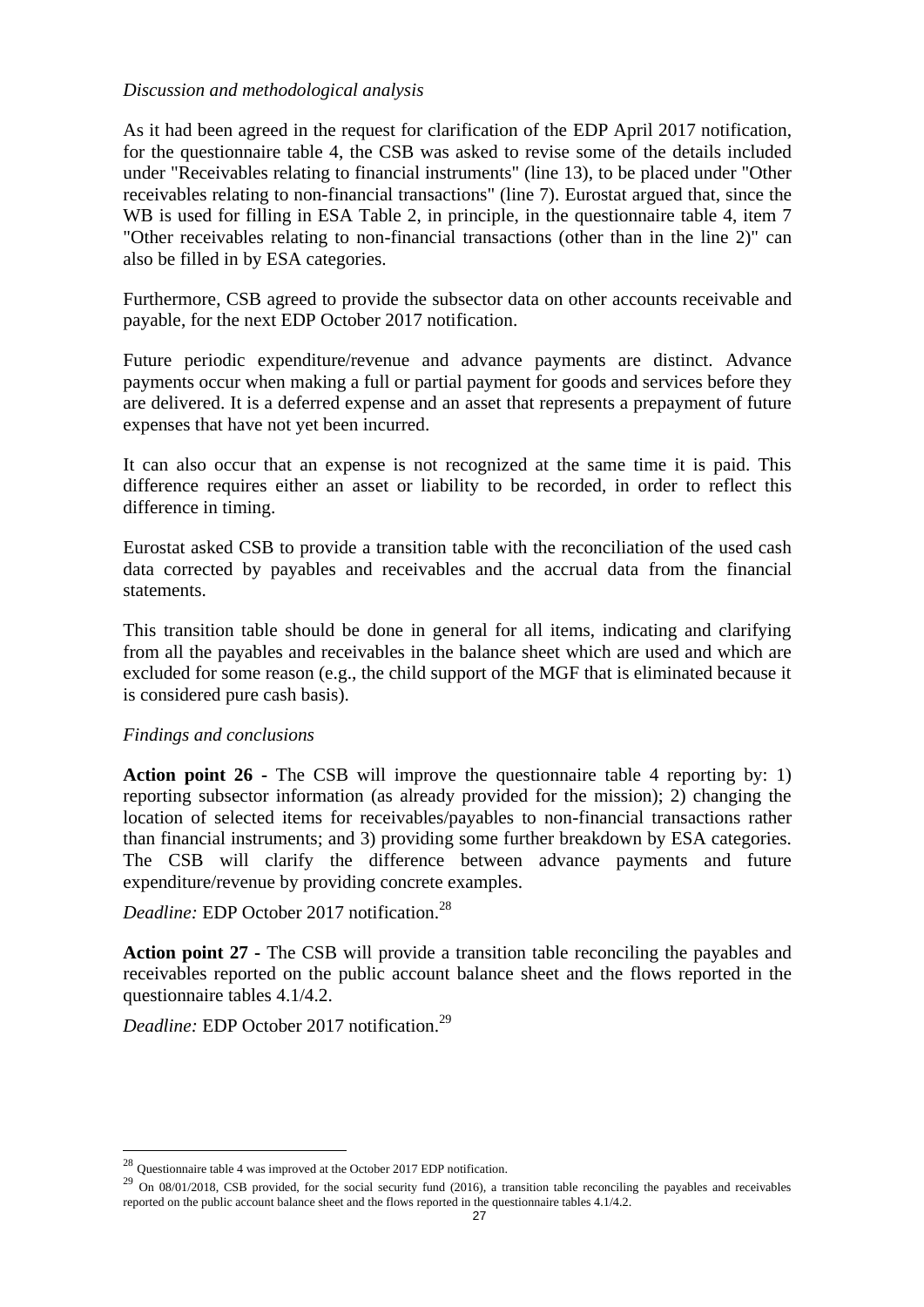#### **4.2.6. Gross Fixed Capital Formation (GFCF)**

#### *Introduction*

In Latvia, the gross fixed capital formation is recorded when the ownership of the fixed assets is transferred to the institutional unit that intends to use them in production. The EDP inventory indicates that the data source for gross fixed capital formation is cash information from Treasury reports, with no accrual adjustments being made. Cash data have been treated as accrual data.

### *Discussion and methodological analysis*

Eurostat asked why the relevant data for recording of GFCF are not obtained on an accrual basis from the non-financial assets and amortization recorded in the balance sheets and profit and loss statements.

The transition table reconciling the payables and receivables reported on the public account balance sheet and the flows reported in the questionnaire tables 4.1/4.2, mentioned in the previous point, should include also the details of the GFCF items. An exception should be made for intangible assets.

The Latvian authorities referred to an additional investment survey for the Central administration (including the State) with detailed info – more detailed than in the balance sheets. Eurostat asked CSB to make a comparison between the 3 different estimations: 1. cash time adjusted for F.8 (payables/receivables); 2. Variation in the net fixed assets  $+$ amortization from the balance sheet; 3. investment surveys. For B.9, and according to the P.51 survey, the difference that exists between cash adjustment by payables/receivables is put in P.2. CSB should also amend the inventory describing the calculation of GFCF and the adjustment to P.2.

#### *Findings and conclusions*

**Action point 28 -** The CSB will provide a transition table for GFCF (1) as calculated using the cash data adjusted for payable and receivable, (2) using the public account balance sheet and the P&L statement (3), and the investment surveys. This exercise will be carried out for selected units or grouping of units, such as the State, or subsectors.

*Deadline:* December 2017.<sup>30</sup>

**Action point 29 -** The CSB will adapt the inventory to describe the calculation of GFCF and the adjustment to P.2.

*Deadline:* End of June 2017.<sup>31</sup>

 $30$  On 08/01/2018, CSB provided a transition table for GFCF (1) as calculated using the cash data adjusted for payable and receivable, (2) using the public account balance sheet and the P&L statement (3), and the investment surveys. The analysis was carried out for 2 budget institutions (CSB and VVC), 1 ministry (IM) and 2 local governments (VN and VP) consolidated summaries. CSB's conclusion is that data is comparable and the statistical survey data may be replaced by the Treasury data for calculation of P.51. CSB was unable to compare cash data adjusted for payable and receivable, because there is no clear breakdown of payable and receivable for intangible assets and fixed assets.

 $31$  On  $30/06/2017$  CSB submitted to Eurostat a revised version of the EDP inventory.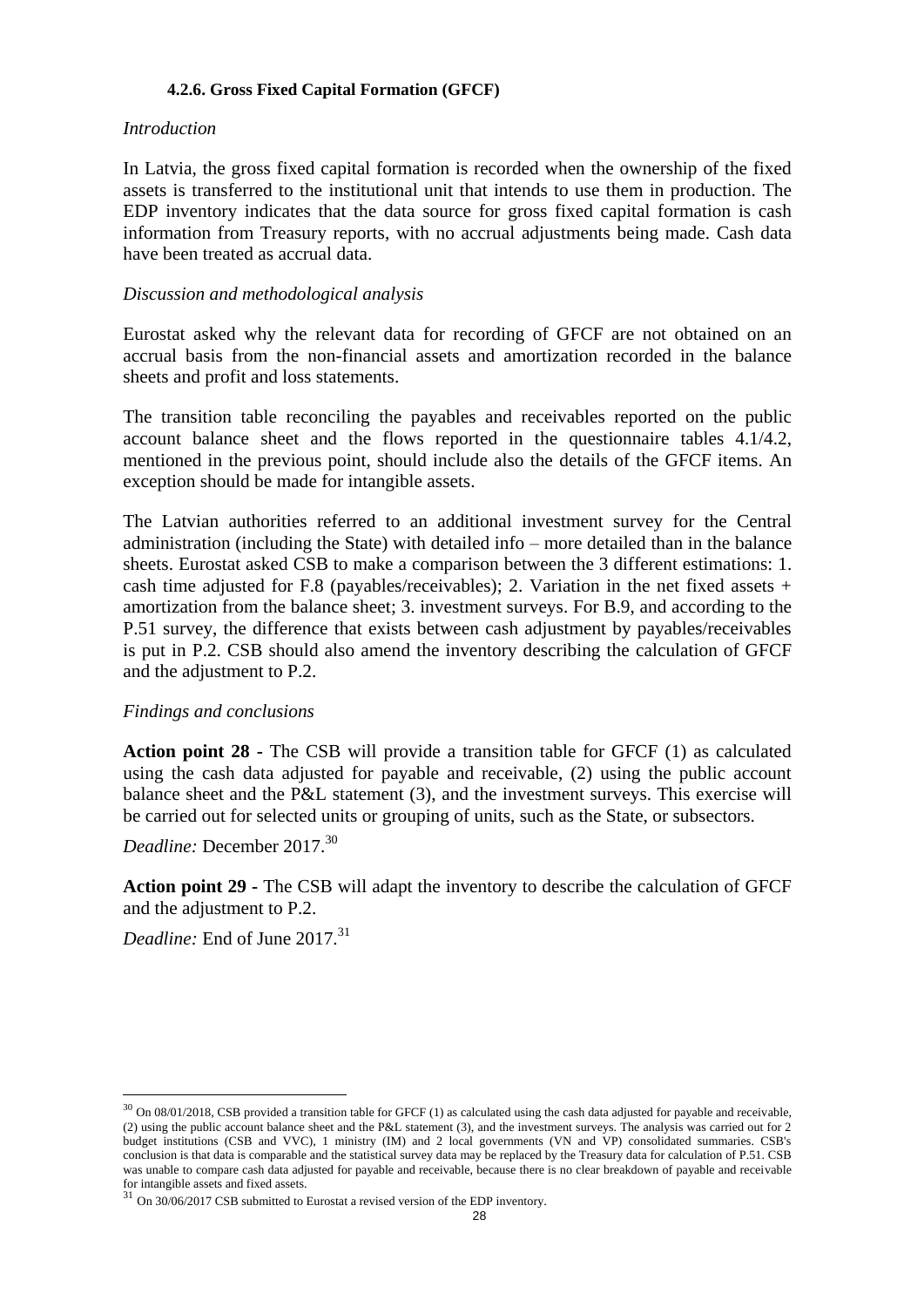### **4.3 Recording of specific government transactions**

# **4.3.1. Government interventions to support financial institutions**

# **4.3.1.1. Winding-down of Reverta**

#### *Introduction*

At the end of 2008, *Parex Banka*, the second largest bank in Latvia with total assets of LVL 3.4 billion (4.9 billion EUR), was severely hit by the financial crisis. In November 2008, Latvia notified a package of rescue measures in favour of *Parex*. The plan included a split of *Parex* into a newly established "good" bank, *Citadele banka*, taking over all core and some non-core assets, and a "bad bank" ("Parex", later renamed "Reverta"), which kept the remaining non-core and non-performing assets. $132$ 

After the split, *Parex banka* (including its subsidiaries) should remain in winding down mode and handle the asset recovery. *Parex banka* would sell and run off all of its assets in order to recover the maximum amount from the assets assigned to it over its lifetime, which for forecasting purposes was assumed to be eight years. *Parex* would concentrate on working out non-performing loans together with already repossessed real estate assets.

Following the split, neither *Parex banka* nor its subsidiaries will engage in new economic activities unless required for its primary task to manage transferred assets and to sell them. In particular, *Parex banka* stopped new loan origination and its banking license was revoked in 2012. However, it can unbundle certain assets into separate subsidiaries for management (sale) purposes.

In 2016 and 2017, after selling the asset portfolio (mostly real estate and loans), only the impact for 2016-2017 through B.9 of Reverta will be added.

Nevertheless, the forecast for repayment of state support shows that recovered amounts potentially might not meet the target set in the restructuring plan, which was the main source for valuing Reverta assets at the moment of its reclassification into the government sector in 2010. Therefore, unless the difference in value could be explicitly related to broad market changes, it seems that government, at the time of reclassification took over (recorded) assets at value that was above prevailing market value.

#### *Discussion and methodological analysis*

 $\overline{a}$ 

When a defeasance structure is created and reclassified in S.13, the rule is to record a capital transfer expenditure corresponding to the expected loss, e.g. the net assets recorded at fair value (expected loss). In this sense, Eurostat asked whether a capital transfer for the net asset of *Parex* was recorded in 2010 and for which amount. In case of defeasance structure, the rule is to record the capital transfer at inception, and this is why it is required to know at which value were the assets transferred from *Parex* to the general government: at acquisition value or at face value.

An additional problem is that all capital transfers were made and analysed considering *Parex* outside S.13. But *Parex* was reclassified inside government and now there is a loan inside government. The writing off of the loan should be neutral. In some countries

<sup>&</sup>lt;sup>32</sup> [http://europa.eu/rapid/press-release\\_IP-14-793\\_en.htm](http://europa.eu/rapid/press-release_IP-14-793_en.htm) - State aid: Commission approves public support measures in favour of Latvian banks Reverta (formerly Parex banka) and Citadele.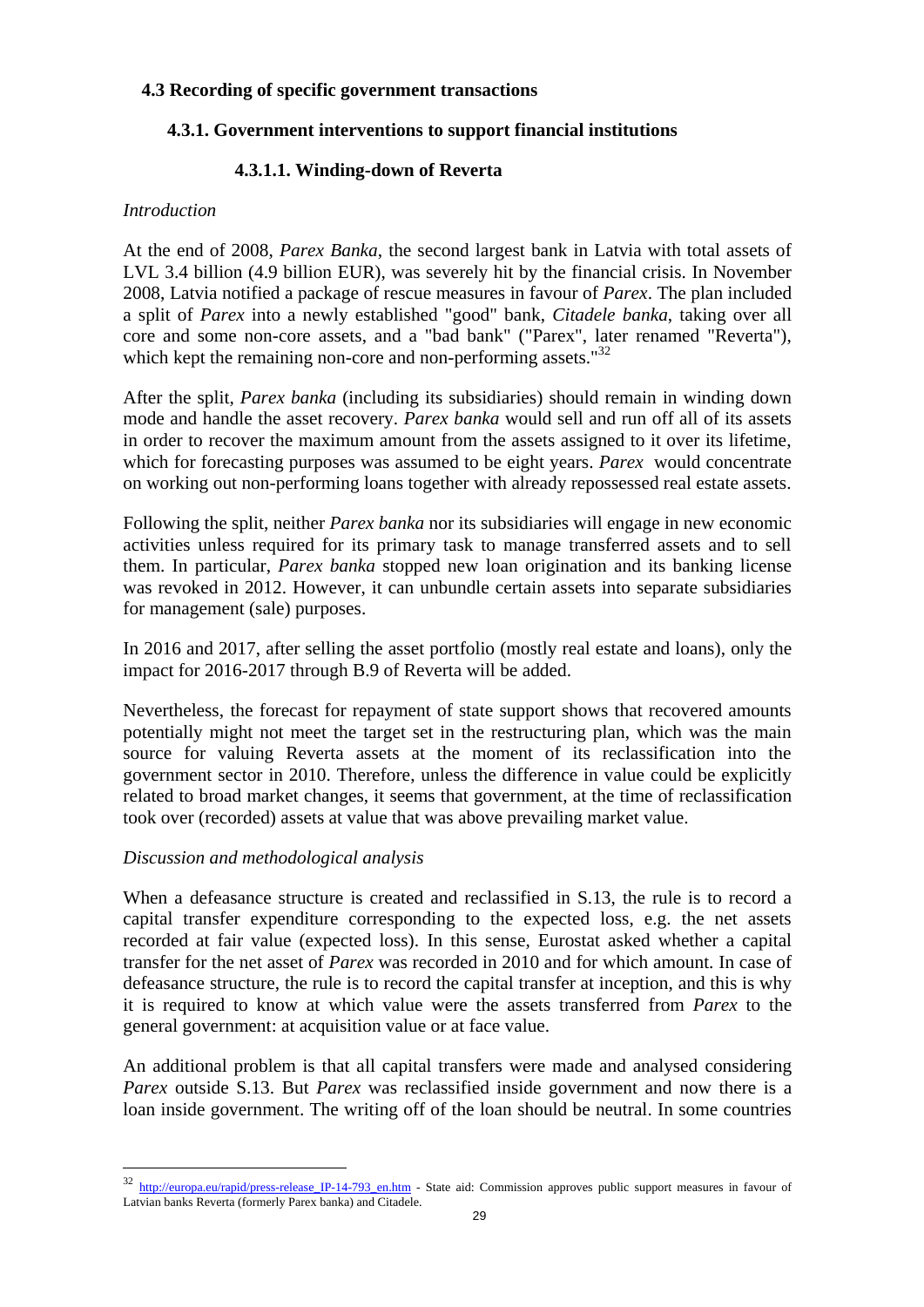each time there was a further loss a capital transfer was recorded in the year the loss was realised (increase of B.9 by the expected loss in 2010).

Furthermore, in Latvia, in the balance of payments, loans are still recorded at face value. In the financial crisis table and in table 27, the values for *Parex* are reported at the net value in the BS after provision. So if they have a provision, the stock will decrease and there will be a difference with part 3 of the financial crisis table.

To conclude, CSB could revise the capital transfers at inception. CSB will have to change the *Parex* BS and have a statistical adjustment to reflect the flows over the years. And, to build the stocks over the years, CSB will verify the flows over the years.

According to the findings from the discussion, Eurostat invites the CSB to adapt the recording in part 2 and 3 of the supplementary table and in ESA table 27. This issue is under discussion in the EDPS WG.

Eurostat takes note that the current valuation of the assets of Reverta in ESA Balance Sheets and in the supplementary table of government interventions to support financial institutions uses Reverta own Balance Sheet (i.e. net of allowances for impairment).

#### *Findings and conclusions*

**Action point 30 -** Concerning *Reverta*, the CSB will clarify how much cash to be recorded as D.9 was given to *Parex* and whether and for what amount at time of reclassification a capital transfer was imputed, if any, for the net assets (expected loss). The final loss in excess of the expected loss will be materialized by a write off of treasury loans benefitting Reverta. Eurostat agrees with the CSB that the appropriate recording should be a capital transfer in 2010, with a revision of the stock of assets reported in the ESA balance sheet.

*Deadline:* December 2017.<sup>33</sup>

**Action point 31 -** Eurostat takes note that the current valuation of the assets of *Reverta* in ESA Balance Sheets and in the supplementary table of government interventions to support financial institutions uses *Reverta* own Balance Sheet (i.e. net of allowances for impairment). Eurostat invites the CSB to adapt the recording in part 2 and 3 of the supplementary table and in ESA table 27.

*Deadline:* EDP October 2017 notification.<sup>34</sup>

# **4.3.1.2. Recording of EBRD put option and the** *Citadele* **sale**

#### *Introduction*

This issue was discussed in the 2015 EDP mission and its recording was recalled during the clarifications to the EDP April 2017 notification.

*"Citadele bank was registered as a joint stock company on 30 June 2010 and commenced its operations on 1 August 2010. Citadele was established as a result of implementation of an EC restructuring plan, which was approved by the Cabinet of Ministers of the government of Latvia in the spring of 2010 and pursuant to which AS Citadele Banka was to take over from AS Parex Banka certain assets and liabilities and other items, i.e.* 

 $34$  On 08/01/2018 and 29/03/2018, CSB provided to Eurostat further information concerning Reverta..

<sup>&</sup>lt;sup>34</sup> Not yet fully implemented.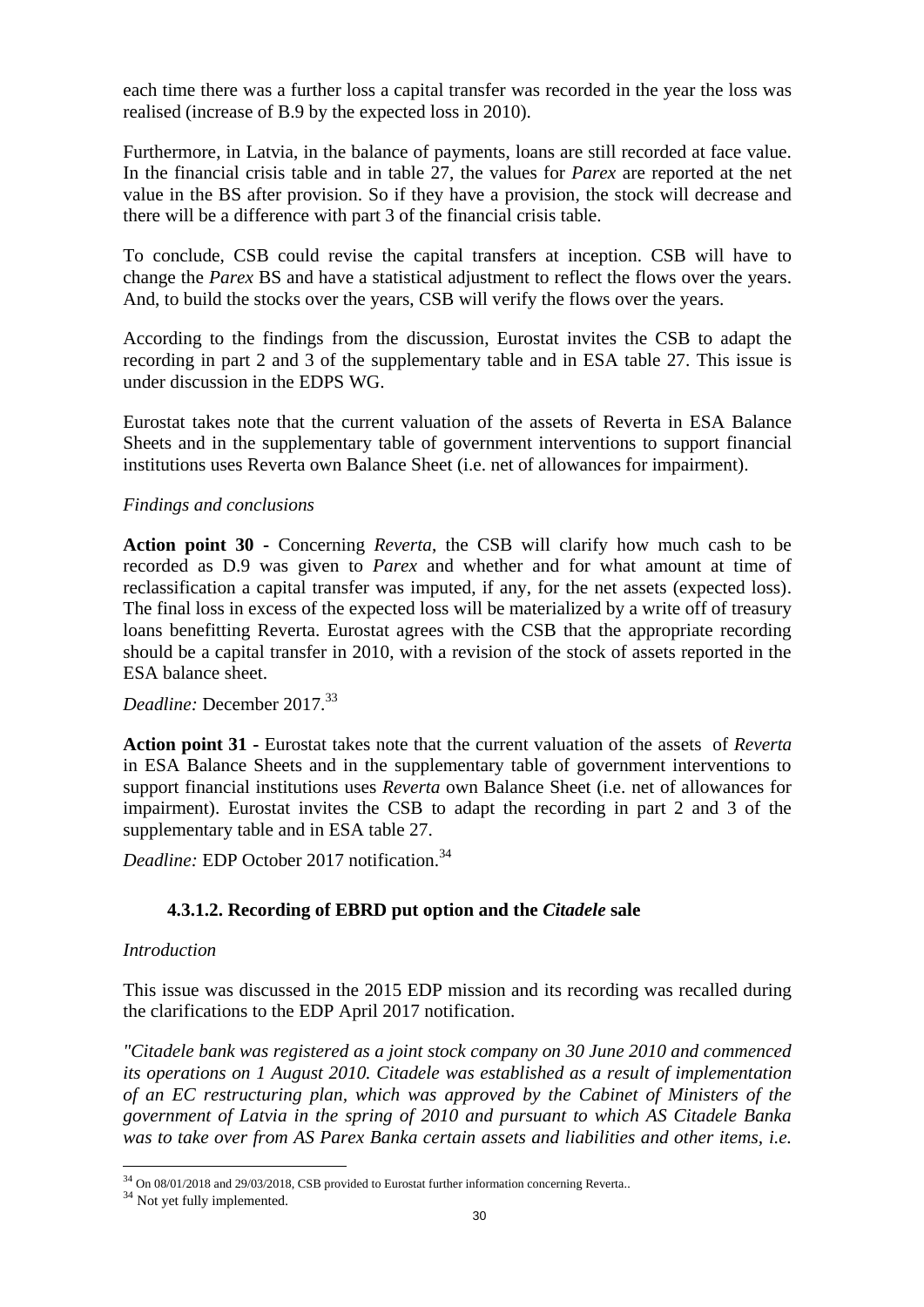*an undertaking. The transfer of undertaking took place on 1 August 2010. Citadele, the Latvian Privatisation Agency (LPA) and the European Bank for Reconstruction and Development (EBRD) signed an agreement on 30 July 2010, whereby the EBRD took a shareholding of 25 % of share capital plus 1 voting share. 75% minus 1 share was owned by the LPA. Following a tender process, the Latvian government decided to sell its 75% stake in Citadele to Ripplewood Advisors LLC and an international group of investors. EBRD retained its 25% minus one share stake in Citadele. Privatisation was concluded in April 2015." 35*

LPA and EBRD concluded a put option agreement (embedded in the *Parex Bank* shares purchase contract signed between the mentioned parties) in April 2009, which forms part of the *Parex Bank* shares purchase contract, followed by minor amendments in July 2009, July 2010 and November 2012. With this put option agreement the LPA guaranteed to the EBRD its investment in *Parex Bank*. Eurostat concluded together with the CSB in 2015 that this put option is not a financial derivative instrument in national accounts (i.e., it is not a marketable instrument) and therefore it should be recorded as a guarantee in national accounts. The activation of the put option (i.e. call of the guarantee in national accounts) is related to the privatisation of the *Citadele Bank*, which is the "good bank" after the split of *Parex Bank* in 2010. The privatisation was concluded in 2015.

The provisional amount of 74 MEUR was specified in the equity sale contract, which was subject to change depending on the *Citadele Bank*'s financial result for 2014. There is a payable in the amount of 88.14 MEUR in the 2014 accounts of the LPA, which led to recording a guarantee call (deficit increasing capital transfer) in 2014 (instead of 2015). The recording of the capital transfer of 88.14 MEUR to EBRD had the following formulation: the starting point was the put option price of 114.3 MEUR, which is the amount to be paid by LPA on the historical investment of EBRD (93 MEUR notional + 21.3 MEUR interest). For 1.26 MEUR, the put option was partially settled in 2012, which leaves 112.9 MEUR still to be settled between LPA and EBRD. However, LPA has to pay ERBD only the amount which is not covered by the value of EBRD 25% ownership of *Citadele Bank* (CB) shares, which is calculated as 24.9 MEUR taking into account that the sales price of 75% of PA shares in CB was 74.7 MEUR. Therefore the full amount of impact on B.9 was recorded as  $88.14 \text{ MEUR} = 114.3 \text{ -} 1.26 - 24.9$ .

#### *Discussion and methodological analysis*

Eurostat agrees that 88.14 MEUR corresponds to the government obligation to EBRD, taking into account the original obligation (114.3MEUR) (including interest accrued), minus repayments (1.3 MEUR), minus 25% of the share held by EBRD in *Citadele*. Against this obligation the government acquires 75% of *Citadele* at 74.7 MEUR. As a result the loss is only 13.5MEUR. According to the rules, the capital transfer on a call representing 88.2 MEUR of liabilities against an acquisition on assets of 74.7 MEUR is a capital transfer of 13.5 MEUR. Government sold *Citadele* for 74.7 MEUR after a few months, which provides a good estimate of its value.

Eurostat agrees that there is a payable in the Privatization Agency accounts in 2014 of 88.2 MEUR. But the put call will have a deficit impact or not depending on whether an effective claim is acquired, whose value can be reasonably estimated. In this case, it seems there is an effective claim since the equity was sold within a few months to

<sup>35</sup> *i[n https://www.cblgroup.com/en/about-us/history/](https://www.cblgroup.com/en/about-us/history/)*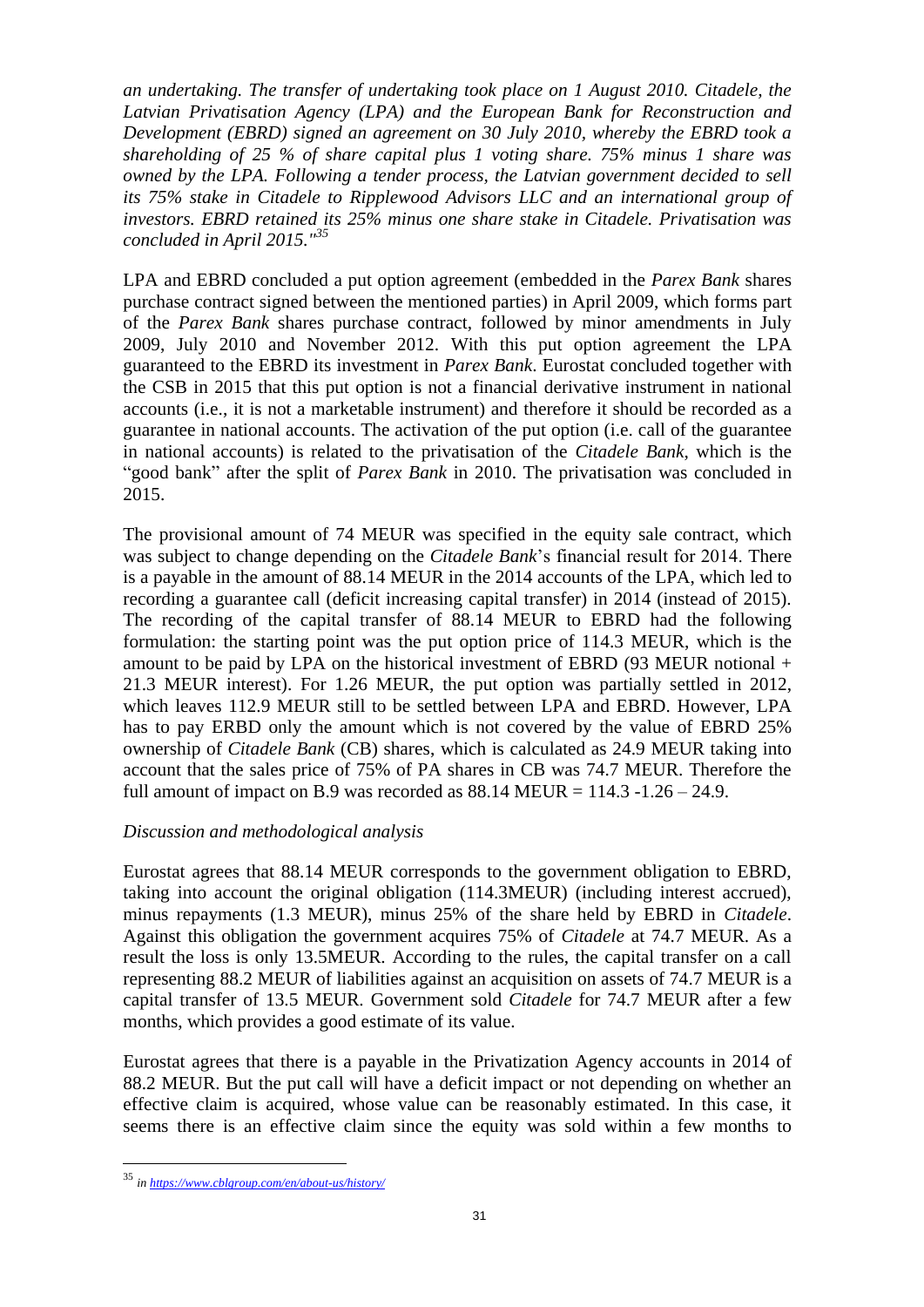investors and the value can be considered to be the value sold at that time (74.7 MEUR). Under this condition, the recording of a capital transfer should be reduced from 88.2 MEUR to 13.5 MEUR.

Another possible way of recording is to consider that at inception it is expected that EBRD will call the put option, and thus, a loan of 93 MEUR from EBRD to the Government would be considered starting in 2010. In this case the put option would be considered as a loan with interest at inception this would eliminate the 2014 capital transfer completely.

#### *Findings and conclusions*

**Action point 32 -** Concerning *Citadele* the CSB will reduce the capital transfer expenditure (88 million euro) recorded in 2014 for the amounts of the proceeds collected in 2015 or, if it interprets the put option as a loan at inception, will eliminate the capital transfer completely.

*Deadline:* EDP October 2017 notification.<sup>36</sup>

#### **4.3.2. Recording of the lump sum payments provided by the 2nd pillar pension scheme to the State social insurance pension budget**

#### *Introduction*

 $\overline{a}$ 

This issue was discussed in previous EDP visits and notifications and Eurostat agrees with the CSB approach. At this visit, the recording of the revenue flow as D.9, possibly D.91 (rather than D.6), was discussed.

#### *Discussion and methodological analysis*

Eurostat questioned if the 2nd pillar transfers of deceased persons' assets in certain cases meet the definition of social contributions, since in that case there is no holder of the entitlement in the household sector and social contributions are by definition made in expectation of (potential) future benefits. The revenue could be more assimilated to an inheritance tax (D.91a). Amounts are not negligible but this is a classification issue that is B9 neutral.

The State Funded Pension Law provides three kinds of lump sum payments from the 2nd pillar pension scheme asset management companies to the State Social Insurance Pension Budget in Latvia:

- When the 2nd pillar participant has reached the retirement age and choses to add his/her accrued funded pension capital to the non-funded pension capital;

- When the participant, who had family members, supported by him/her, has died prior retirement. In this case the whole funded pension capital, registered by the day of the death of the participant, is included in the State Social Insurance Pension Budget and considered for calculation of the survivor's pension;

- When the 2nd pillar participant, who does not have any survivors, has died prior retirement. In this case the whole funded pension capital is included in the State Social Insurance Pension Budget and together with other kinds of budget revenues is used to

<sup>&</sup>lt;sup>36</sup> On 29.09.2017, CSB sent the EDP notification and revised downwards by 74,7M€ the capital transfer expenditure in 2014 (from 88.24ME to 13.7ME).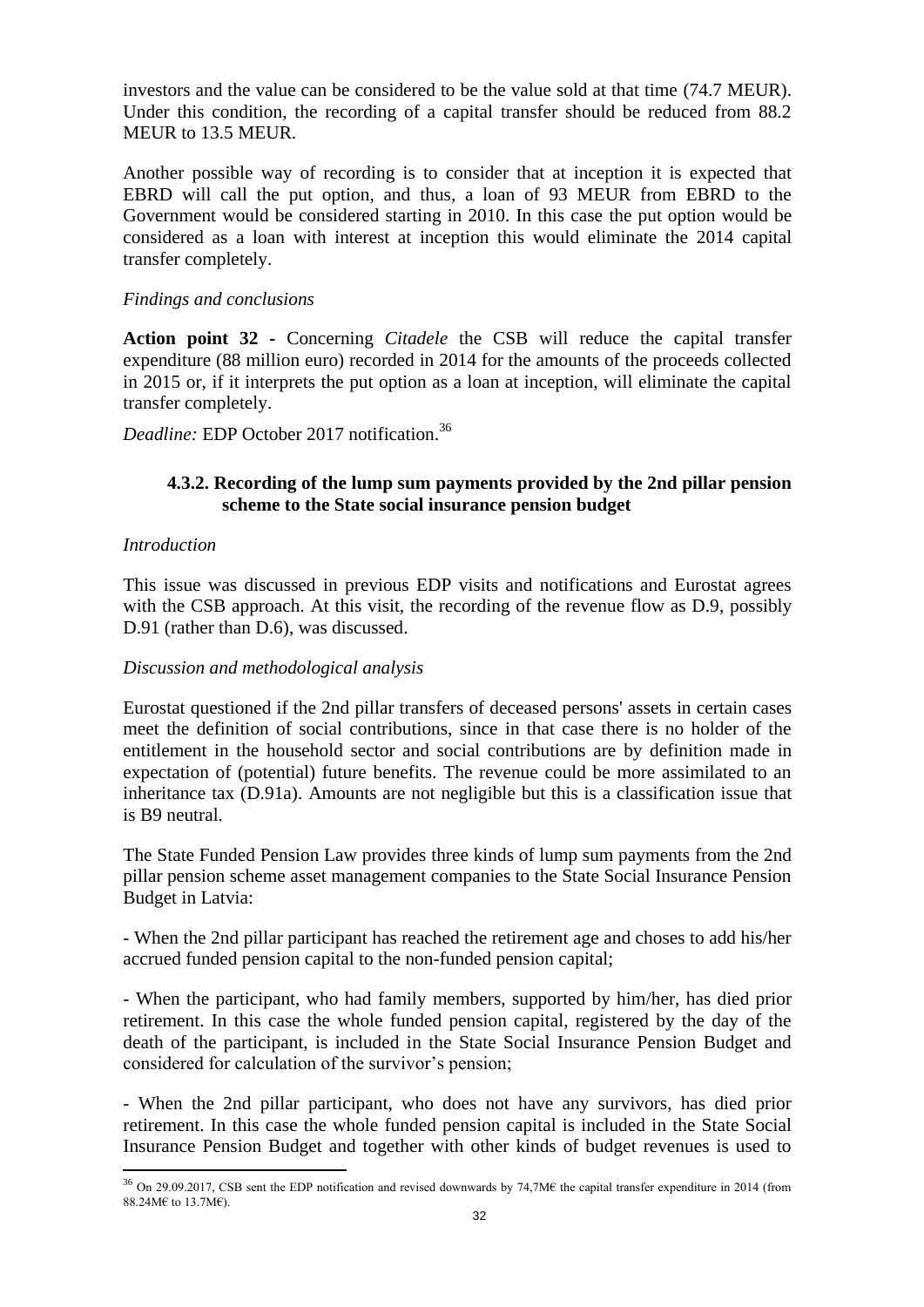finance respective budget`s expenditures in general (i.e. the lump sum payment is not earmarked and not oriented to cover pension expenditures for any specific sub-group of this budget).

Regarding GFS and in terms of recording, there are three different situations that may give rise to the lump sums: retirement age; the person dies and his/her assets are transferred to the heirs; the person dies and there are no heirs. In the last case, the cash acquired is a cash revenue recorded as a D.7 expenditure – current transfer. The question is why it is this not considered a capital tax.

CSB argued that in the social security budget, these amounts are considered non-tax revenue. Moreover the funds are used to cover expenditure. Notwithstanding the fact that this money is transferred as a lump sum payment from the 2nd pillar, it could not be deemed as advance payments for the EDP notification.

As noted above, in accordance with the State Funded Pension Law, the money transferred to the State Social Insurance Pension Budget as a lump sum due to the death of the 2nd pillar participant prior retirement, in the case he/she did not have survivors, is not earmarked for any pension payments related to the 2nd pillar scheme. This money remains in the Pension Budget as revenues and is freely used to cover budget needs.

Eurostat will reflect on the nature of capital tax, keeping in mind that this needs to be treated the same way as when government gets deceased people's assets: it is revenue that comes without a liability.

#### *Findings and conclusions*

**Action point 33 –** Eurostat agreed on the current recording of some lump sum payments related to pensions. Eurostat and CSB will reflect on the appropriate classification on some of these payments, without B.9 impact (D.7/D.91/D.99).

*Deadline:* EDP October 2017 notification.<sup>37</sup>

# **4.3.3. Government guarantees and guarantee calls**

#### *Introduction*

The Latvian statistical authorities provided prior to the meeting a list with the outstanding government guarantees, new guarantees provided, guarantee calls and repayments by individual companies for the period 2015-2016.

#### *Discussion and methodological analysis*

Eurostat reviewed the table on stocks and flows of guarantees provided to public and private corporations, which was provided by CSB before the visit. A column with the guarantees called should be added to the table.

Eurostat will reflect on the inclusion of standardized guarantees, as well as the *Citadele* put option, in the questionnaire table 9.1. The CSB will improve the recording of the questionnaire table 9.4 on Standardised guarantees by filling in columns 1 to 6.

*Findings and conclusions*

<sup>&</sup>lt;sup>37</sup> To be implemented in the EDP April 2018 notification.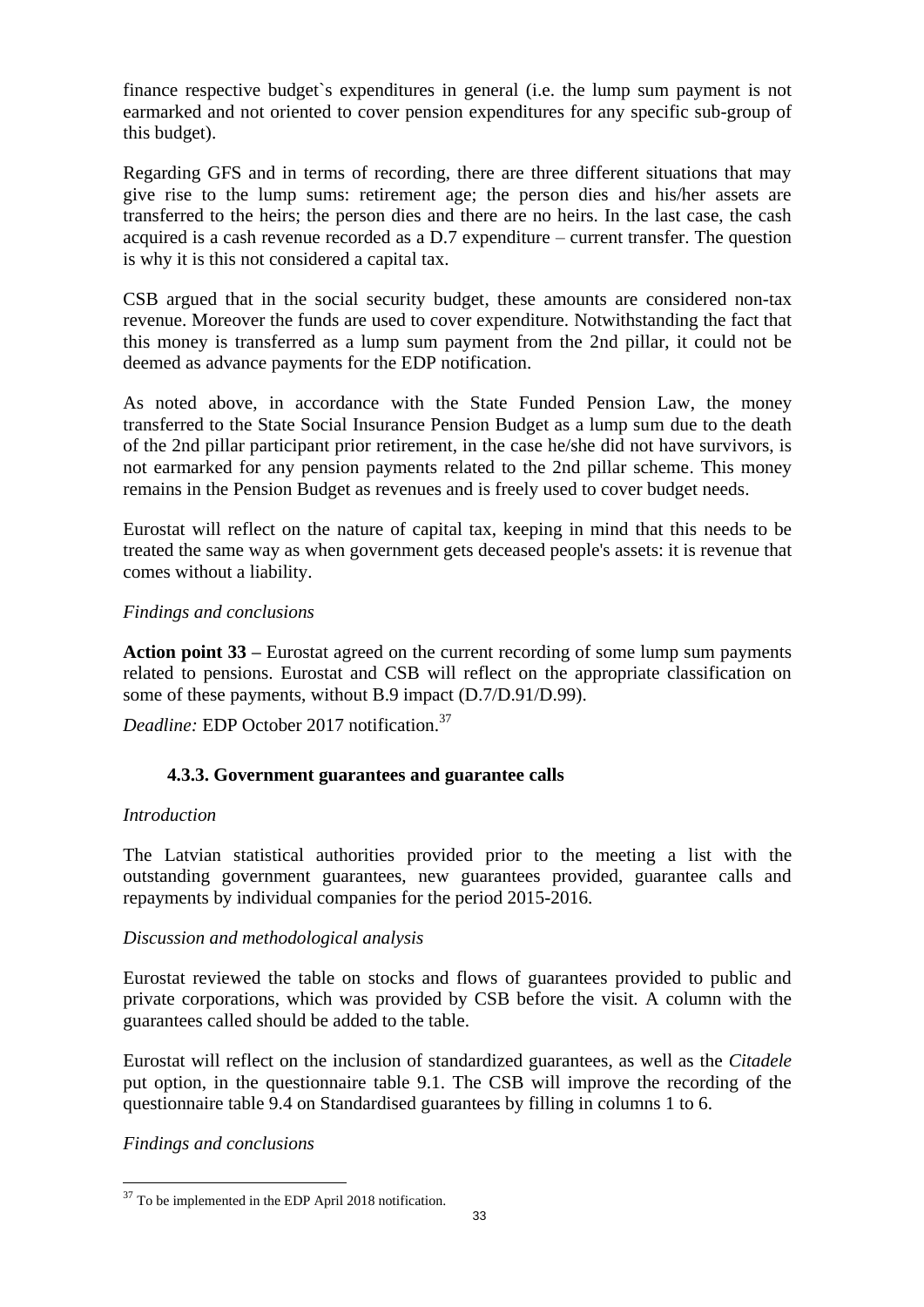**Action point 34 -** Regarding questionnaire table 9.4, the CSB will review the current recording in order to have an AF.6 liability position together with the B.9 impact. Eurostat will clarify if the amounts in questionnaire table 9.4, as well as the *Citadele* put option, should be excluded from questionnaire table 9.1.

*Deadline:* EDP October 2017 notification.<sup>38</sup>

# **4.3.4. Debt assumptions, government claims, debt cancellations and debt write-offs**

CSB submitted before the visit information on debt assumptions and debt write-offs by government for years 2015-2016. The amounts of debt assumptions and debt write-offs are small.

# **4.3.5. Capital injections in public corporations**

# **4.3.5.1. Capital injection in Air Baltic**

### *Introduction*

 $\overline{a}$ 

In February 2016, the Latvian government signed an agreement with Ralf-Dieter Montag-Girmes, a German investor to whom 20% of Air Baltic was sold for 52 MEUR. Under the deal, a total of 132 MEUR of new capital to be invested in the Latvian carrier for fleet modernisation and its new Horizon 2021 business plan (52 MEUR by the private investor and 80 MEUR by the Latvian government).

The focus of the discussion was to understand whether the profits of Air Baltic are sustainable in the future and if the government may expect to earn a sufficient rate of return on its investment, mostly in the form of dividends and interest and a higher value of its financial instrument, and as similar conditions as the private investor.

Since 2010, there have been several capital injections in Air Baltic, recorded as capital transfers (D.9) in the government accounts for a total amount of 149 MEUR. The accumulated losses of Air Baltic since 2010 amounted to 165 MEUR and the apportioned losses accruing to government amounted to 111 MEUR. As a result, past losses have been fully covered by capital transfers and therefore, for the capital injection test, CSB should focus now on the second part of the test which is to look into the future and on the expected flows.

#### *Discussion and methodological analysis*

In the last EDP April 2017 notification, the capital injection was recorded as a financial transaction, with no impact on government deficit/surplus. The company has been profitable in the last year and past losses have been fully covered by capital transfers. Eurostat asked the statistical authorities to examine closely the future expected results of the company on the basis of the business plan of Air Baltic and to investigate if the private and the public investment were seemingly done on a same basis.

The capital injection in Air Baltic may be considered as a financial transaction in F.5, but the recording is still uncertain and it should be confirmed that there is no specific

<sup>&</sup>lt;sup>38</sup> For October 2017 EDP notification, table 9.4 was revised. Eurostat had previously clarified that standardised guarantees should not be included in table 9.1.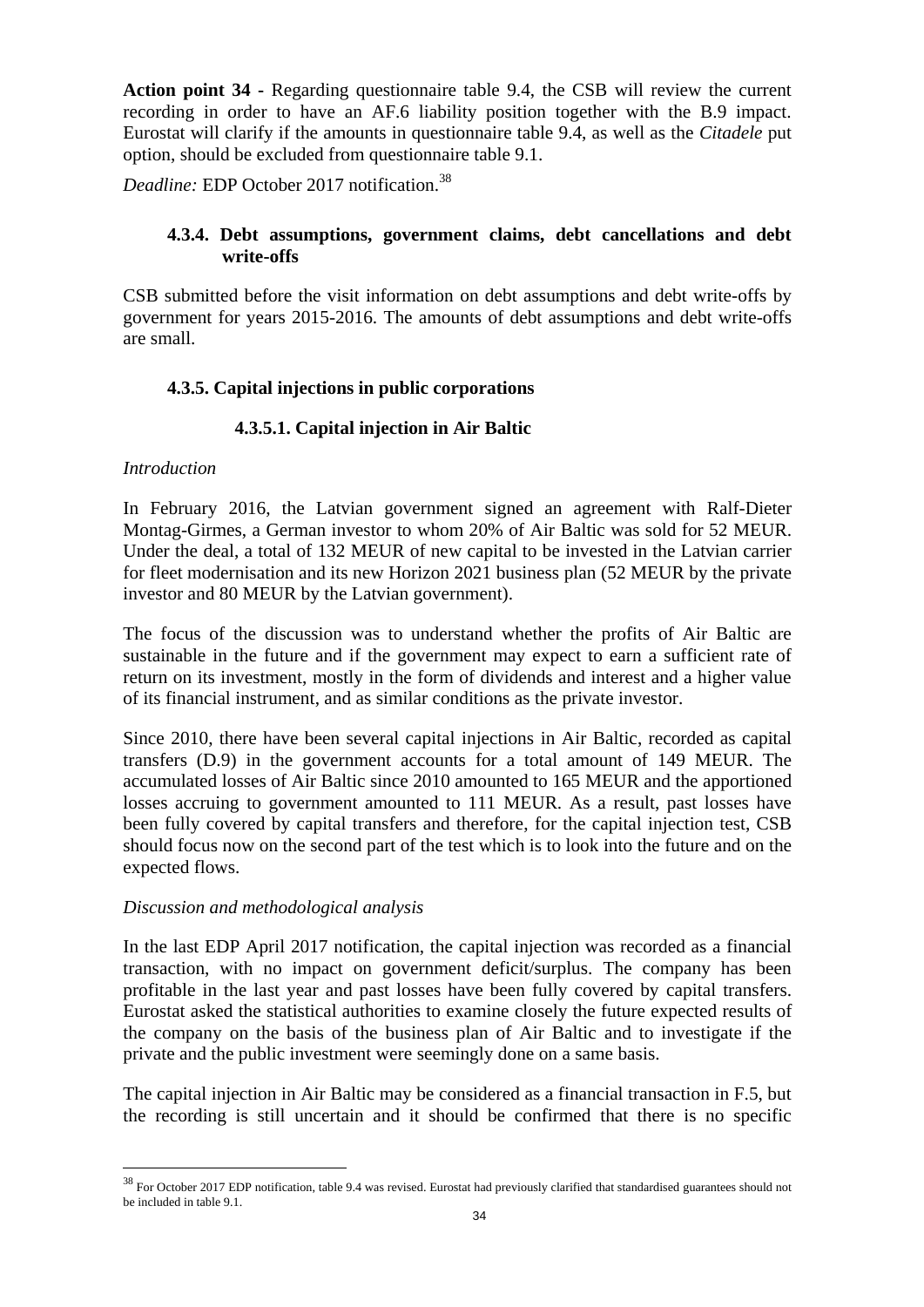arrangements that benefit the private investor, e.g. through a buy-back agreement (like a put option).

### *Findings and conclusions*

**Action point 35 -** The CSB will confirm to Eurostat that there are no specific provisions benefiting the private investor as part of the investment agreement concerning Air Baltic Corporation. Based on this, Eurostat will confirm the statistical treatment of the capital injection before the next notification.

*Deadline:* August 2017.<sup>39</sup>

# **4.3.5.2. Capital injection in SJSC ""***Latvijas Dzelzceļš***" (LDz)**

### *Introduction*

Just prior to the EDP visit, the Latvian authorities requested an ex-ante advice for the correct treatment of a planned equity increase in SJSC "*Latvijas Dzelzceļš*" (LDz) by government, for the implementation of the Latvian railway network electrification project. CSB provided to Eurostat a detailed excerpt from the Business Plan of LDz and the complete assessment of an independent expert regarding the credibility of assumptions.

Eurostat agreed to discuss the issue and to include it as an agenda point of the EDP visit. For the discussion, Latvia invited two representatives of the Ministry of Transport and the project manager from E&Y.

### *Discussion and methodological analysis*

The representatives of the Latvian Ministry of Transport presented the business plan of LDZ. The project was submitted to the Central Agency for evaluation. There is a period of 2 months to improve the project and the Ministry of Transports would like to have Eurostat's advice by August.

*LDz is a state joint stock company and is 100% owned by Latvian State. LDz was founded in September 1991, and has 6 subsidiaries. Each LDz subsidiary (including LDz infrastructure, LDz Cargo etc.) has a functional unbundling, which guarantees independent decisions.* 

*The beneficiary, owner and maintainer of the current railway infrastructure is SJSC LDz.* 

*The Latvian railway network electrification project is divided into two stages. Stage I is planned to be implemented from 2019 to 2023, and Stage II is planned to be implemented from 2023 to 2025. Within the Stage I of the Project, the total investment is planned to be 519 MEUR.*<sup>40</sup> The investment would allow not only passengers transportation but an increase of the freight transportation.

The base case scenario assumes no increase in production. The traffic volume is the same with or without electrification. It is a cost efficiency project: the investment has to be

<sup>&</sup>lt;sup>39</sup> On 31/08/2017 CSB reaffirmed that there are no specific provisions benefiting the private investor as part of the investment agreement concerning Air Baltic Corporation.

SJSC «LATVIJAS DZELZCEĻŠ» Business plan from 18.05.2017.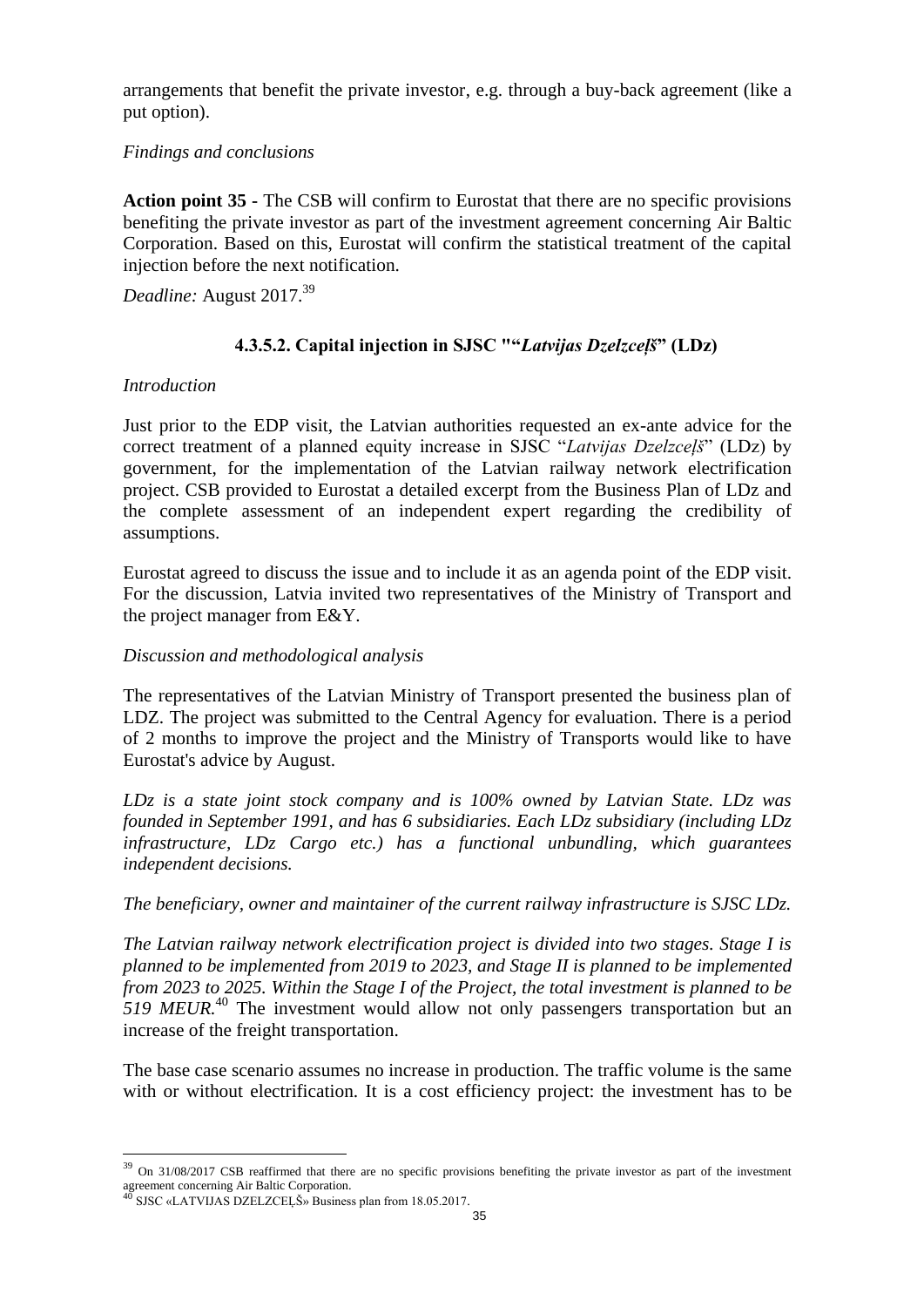profitable due to cost savings (in fuel, maintenance and, personnel) stemming from the reduction in the number of trains needed.

The geopolitical situation explains the decrease in rail freight transportation. No grants or subsidies are considered.

Regarding the operating profitability of LDz, the net profit went from 1.2 MEUR in 2014 to 0.6 MEUR in 2015 and then increased to 1.1 MEUR in 2016. To try to understand this evolution, Eurostat asked if it was possible to have the annual report of LDz in English (including the audit report) with the balance sheet and profit  $\&$  loss statements. Some key statistics from previous years are necessary to see the profile of the results of the company.

The company presents fairly low ROE indicators in recent years. According to the present study the *"project's ROE of 7% is adequate given the industry benchmark for return on equity, drawn from competitors analysis, is 1.8% (3y average)."* However, Eurostat pointed out that because the bond rates have become negative in some countries, this indicator is not so pertinent, and the study should be more demanding on the ROE indicator that needs to meet more than the bond rate.

Eurostat noted that if LDz is a loss making company, even if the project is paying for itself, in national accounts, the government capital injection in LDz would have to be considered a capital transfer, conditioned to the accounts of 2016.

#### *Findings and conclusions*

**Action point 36 -** The CSB will provide Eurostat with the 2016 financial statements/reports of *SJSC "Latvijas Dzelzceļš" (LDz)*, as well as the main financial results since 2007. On this basis, Eurostat will provide a letter of advice on the appropriate recording of the planned capital injection, in principle by the end of August, if all information is available.

*Deadline:* August 2017.<sup>41</sup>

 $41$  On 13.06.2017, CSB submitted to Eurostat the LDZ annual report for 2016 (in English) received from Ministry of Transport. On 19.06.2017 and on 30.06.2017, CSB submitted to Eurostat further information, namely, on the main financial indicators provided by LDZ. On 05.10.2017, Eurostat provided a letter of advice on the appropriate recording of the planned capital injection, available on its webpage:

<sup>(</sup>http://ec.europa.eu/eurostat/documents/1015035/7878213/Advice-2017-LV-Statistical-treatment-of-gov-investm-in-SJSC-Latvijas-Dzelzcels.pdf)

Eurostat concluded that the capital injection is to be recorded as a non-financial transaction expenditure in capital transfers (D.9) – investment grants (D92), with an impact on the government net lending/borrowing (B.9).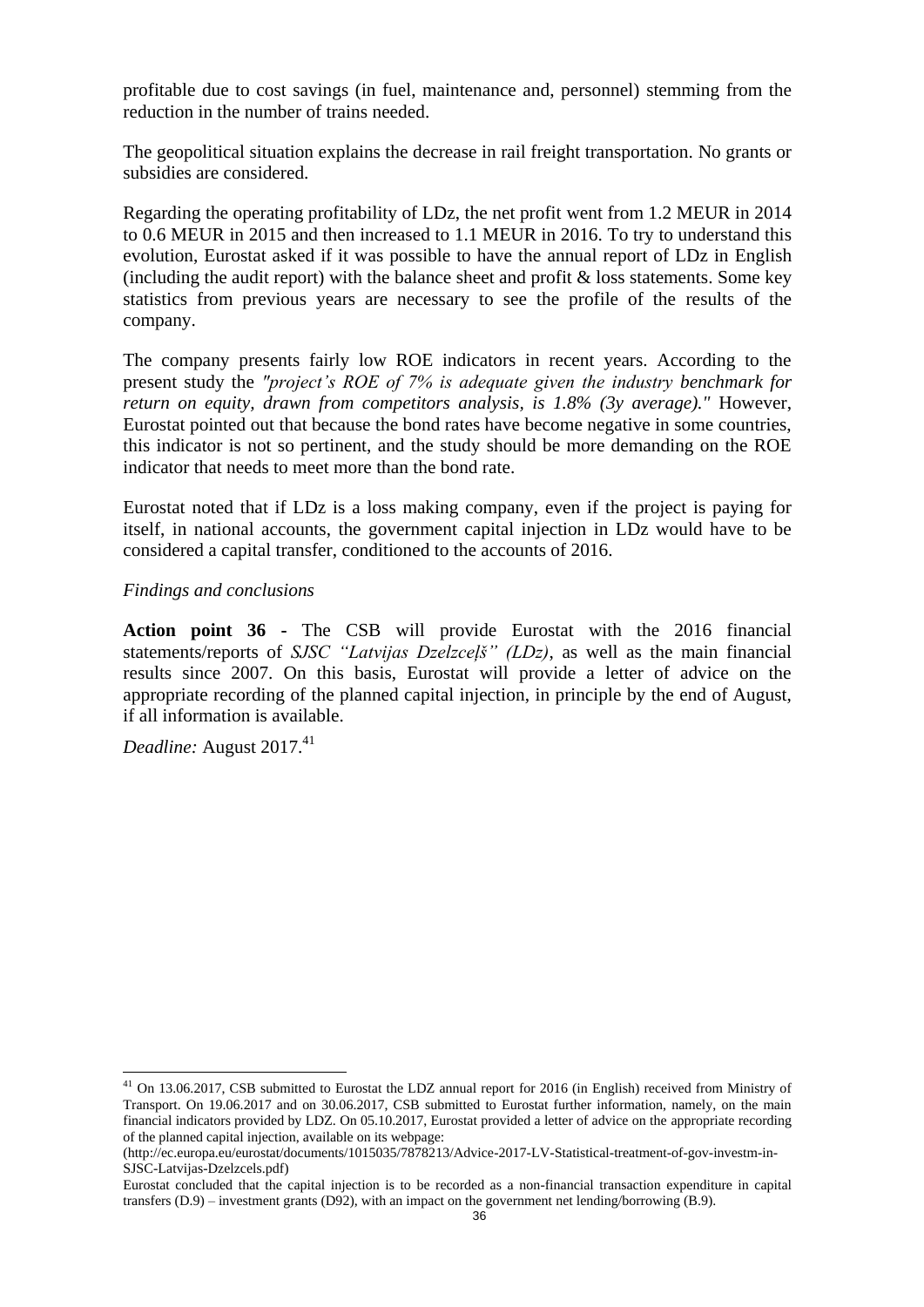### **4.3.6. Dividends, super dividends**

# **4.3.6.1 Super dividend test to repayments of loans**

# **4.3.6.2 Super dividend test of the Central Bank**

#### *Introduction*

Prior to the visit, the Latvian statistical authorities sent a list of the dividends paid by companies in 2015-2016, their associated profits and the results of the super dividend test. No super dividends were recorded in 2015 and 2016.

The issue of the super dividends test applied on profits of the Central Bank (*Latvijas Banka*) had been discussed at the previous EDP visits and was again recalled. Prior to the meeting, CSB provided a table illustrating the calculation of the super dividends.

### *Discussion and methodological analysis*

Referring to the calculation of the super dividend test applied to the Central Bank, Eurostat asked whether the operating results used in the calculations were deducted from taxes or not. Taxes, including taxes on income, should be super dividend tested. Upon this change in the calculations of the super dividend test, perhaps the *super-dividend correction* in 2013 may have to be revised and it could be that the results from the test in other years will be different.

#### *Findings and conclusions*

**Action point 37 -** The CSB will consider taxes on income in the super dividend test and, as a result, will reduce the dividend revenue originating from the central bank for some years (e.g. 2013).

*Deadline:* EDP October 2017 notification.<sup>42</sup>

# **4.3.7. PPPs, concessions and Energy Performance Contracts (EPC)**

#### *Introduction*

 $\overline{a}$ 

On 2016 CSB informed Eurostat that the Kekava bypass, a major road PPP project, may be in pipeline.

Concerning the EPC, prior to the meeting CSB sent a note informing that "*According to information provided by the Ministry of Economics, so far in the public sector energy performance contracts have not been concluded. Energy performance contracts have been concluded in the private sector mostly for thermal insulation of apartment buildings.*

*Latvian Environmental Protection Fund, in collaboration with the association Passive House Latvia developed methodological guidelines for municipalities and public administration authorities on energy efficiency service procurement for improving energy efficiency of buildings."*

*Discussion and methodological analysis*

 $42$  On 29.09.2017, CSB sent the EDP notification and revised the results for the super-dividends test from the central bank in 2013 and 2014, with negative impact on the deficit of those years.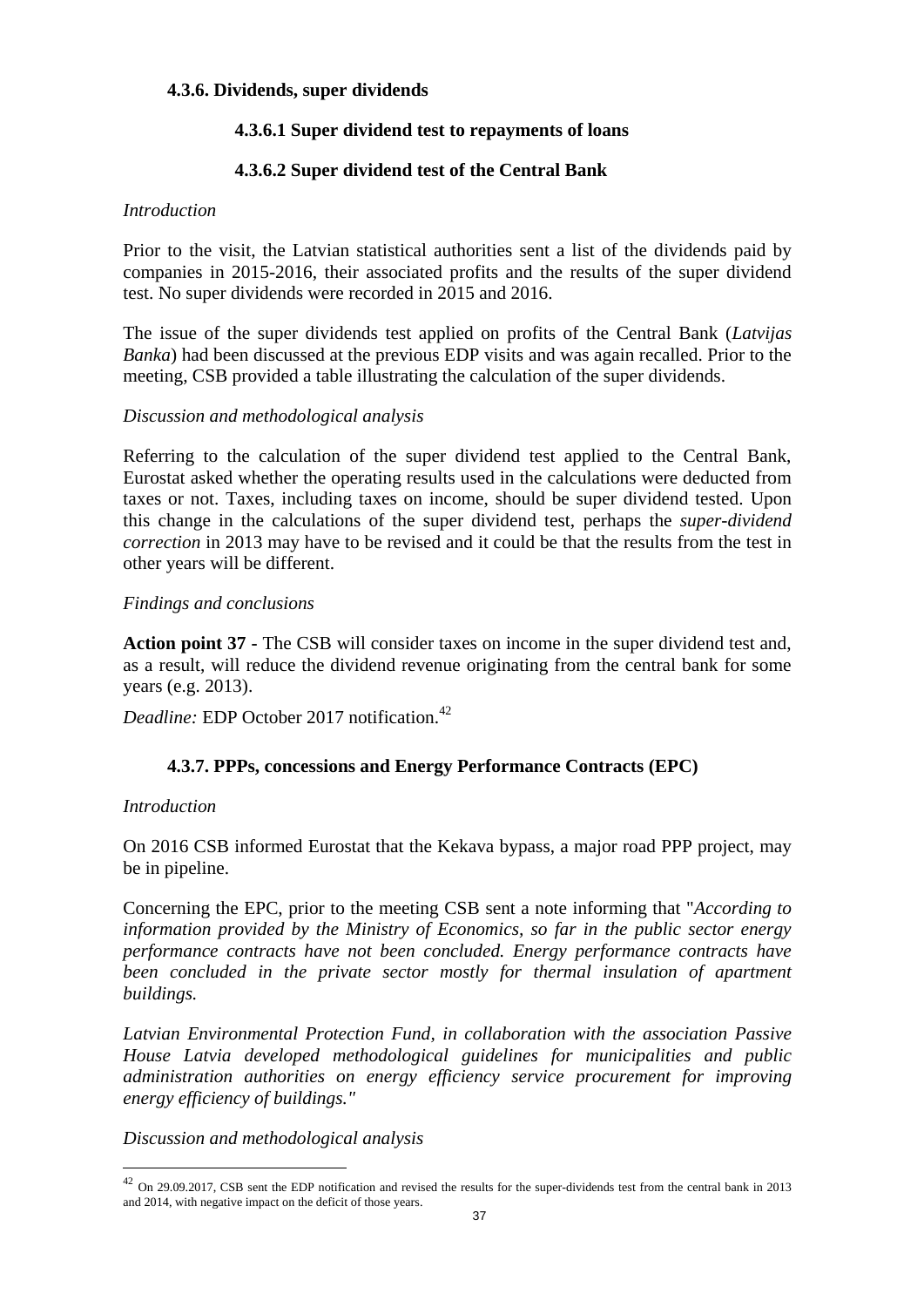CSB informed that there is still no confirmation on the starting of the Kekava project.

Eurostat stressed that the CSB should have access to draft PPP projects before they are finalised and signed in order to be able to comment on their statistical treatment. CSB confirmed to have access to the drafts of the PPP projects before they are finalised and signed in order to carry out a statistical analysis.

# **4.3.8. Financial derivatives**

# *Introduction*

Financial derivatives are used by central and local governments, in particular options (swaptions), cross currency swaps and interest rate swaps. As regards the recording in EDP table 2, cash amounts related to swaps are reported in the working balance and excluded in the 'Other financial transactions, of which: net settlements under swap contracts'.

Before the visit, CSB submitted to Eurostat the structure of the government debt questionnaire.

The CSB also provided previous to the visit: the list of the treasury derivatives in 2015 and 2016 by type, aim and signing and closing contract dates; its classification and impact on B.9; and, the recording in EDP tables 2 and 3.

# *Discussion and methodological analysis*

During the visit CSB provided some contradictory information between foreign-currency debt and hedging.

From the list of treasury derivatives provided by CSB, Eurostat noticed that the existing forwards are mainly long term forwards, with 10 to 15 years of maturity.

CSB will add to the list of treasury derivatives the figures for 2013 and 2014. Following the discussion, it was also noticed that the amounts of forwards are low and that for 2014-2015 the foreign currency debt is only in US dollars.

Under ESA 2010, flows on derivatives only enter the financial accounts (F.7), with no impact on the deficit. Eurostat enquired CSB on their rule to applied for the Maastricht debt in case of hedging. Regarding debt, hedging via derivatives impacts the valuation of face value (in EDP) while it does not change the ESA valuation (market or nominal value) of the underlying instruments. Under ESA, the derivatives enter naturally the BS under the separate category AF.7 – whether the derivative is used for hedging or not.

Eurostat asked CSB to inform on the amount of notional debt covered by forwards and by cross-currency swaps. Furthermore, CSB was also asked to clarify the amounts of forwards.

Eurostat asked about the type of CCS, whether they are normal CCS or off-market swaps. ESA 2010 recognizes, in off-market swaps, a loan component separately from a derivative component – which is to be monitored. Each contract includes interest and principal.

Eurostat questioned whether interest in the WB is recorded after or before swap and debt is recorded before or after swap. Furthermore it is important to clarify whether, when the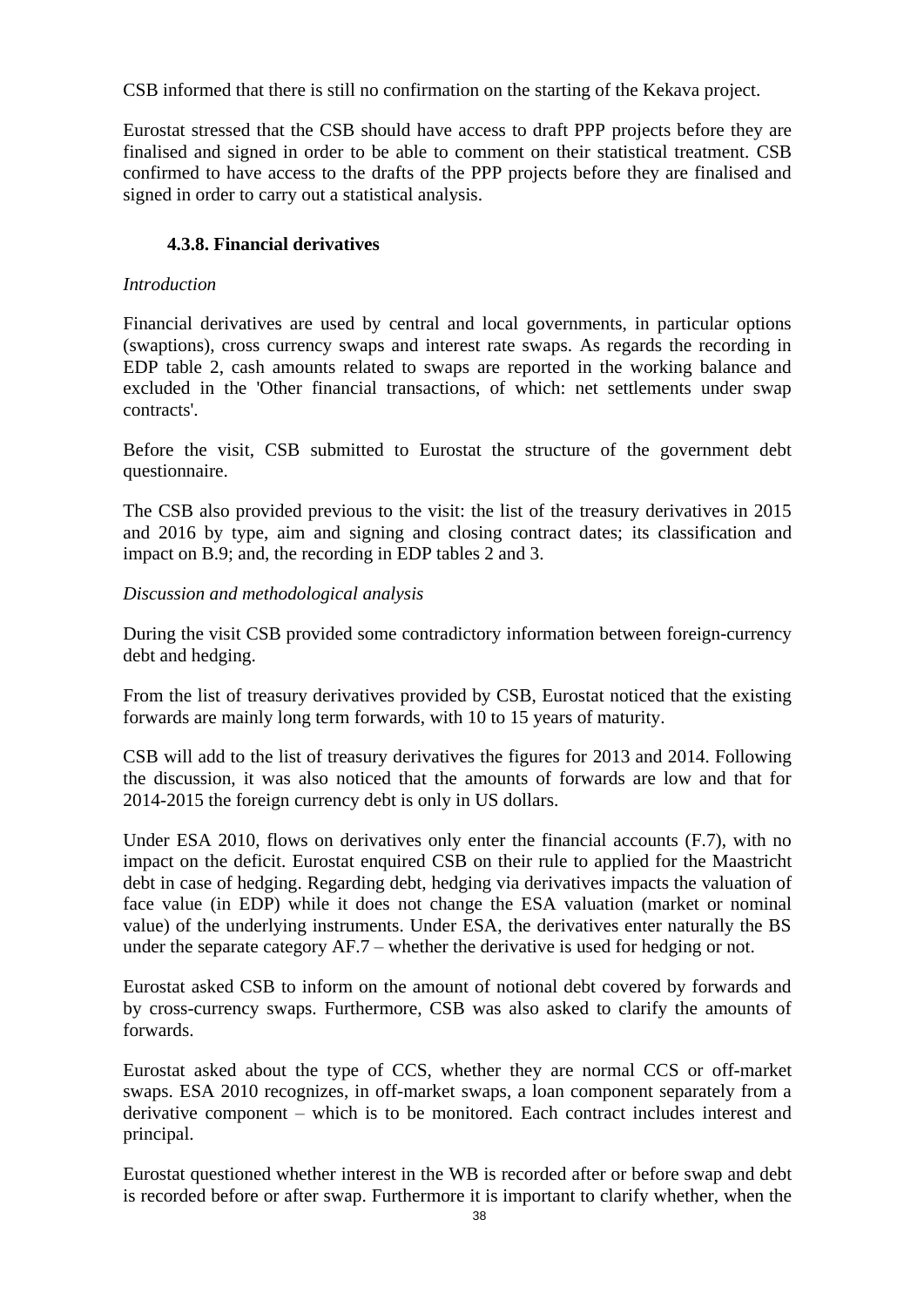swap is cancelled and there is a lump sum payment to government, this appears in the WB.

### *Findings and conclusions*

**Action point 38 -** The CSB will clarify whether interest on forex debt under hedge in the working balance is recorded before or after swaps (i.e. interest streams on CCS or forwards are reported within interest payments of the budget rather than separated in another line). The CSB will verify whether the list of derivatives provided to Eurostat is complete, and will add information for 2013 and 2014. Concerning long term forwards used for hedging, the CSB will clarify what exchange rate was used for the valuation (cash value at time of hedge or forward value) and indicate the reduction/increase in Maastricht debt arising at inception from this hedge. The CSB will clarify the recording of lump sums on swap cancellation (unwinding of hedge in 2015) as well as on forward settlements, in the working balance (budget), in public accounts, and in EDP/ESA tables.

*Deadline:* August 2017.<sup>43</sup>

**Action point 39 -** In relation to QFAGG, the CSB will separate the swap from the debt being hedged and will aim at valuing the bonds at their market values.

*Deadline:* August 2017.<sup>44</sup>

# **4.3.9. Emission trading permits and Assigned Amount Units (AAU)**

#### *Introduction*

Prior to the visit, CSB provided a note on the current and future emission trading permits. For this agenda point, a member from the Latvian Ministry of Environment and regional development was invited for the discussion.

#### *Discussion and methodological analysis*

The note on the recording of revenues received by government for emission trading permits submitted by the CSB was reviewed in the meeting.

ESA 2010 15.40 prescribes that pollution permits that are sold off should be recorded as taxes on production (pollution tax) for the value of the amounts collected. This is a kind of permit to carry an activity, whose recording is clearly explained in ESA 2010 15.32– 15.37.

It was clarified by the Latvian Ministry of Environment that, according to the EU approach and regulation, 5 MEUR per year of emission permits were given for free, the rest was sold. The amount of permits auctioned is also defined on the EU Law.

A producer has permits and may pass them to other countries, and the permits may be surrendered there. But producers may also keep the permits for later years. There was a

<sup>43</sup> On 31/08/2017 CSB provided Eurostat with:

<sup>-</sup> the clarification that the interest on forex debt under hedge in the WB is recorde before swaps;

<sup>-</sup> the list of derivatives (with impact of debt instruments) 2013-2016;

<sup>-</sup> clarified that they use the cash value for the valuation (cash value at time of hedge) and indicated that there is no impact on Maastricht debt arising at inception from this hedge. The amount of debt hedged by forward contracts is small amount of total hedged debt, for example 0.26 % at the end of 2016.

<sup>-</sup> sent an excel file with the clarification for the recording of lump sums on swap cancellation (unwinding of hedge in 2015) as well as on forward settlements, in the working balance (budget), in public accounts, and in EDP/ESA tables.

<sup>44</sup> On 31/08/2017 CSB informed that QFAGG data would be corrected and included within the next transmission of 2017 Q2 T27.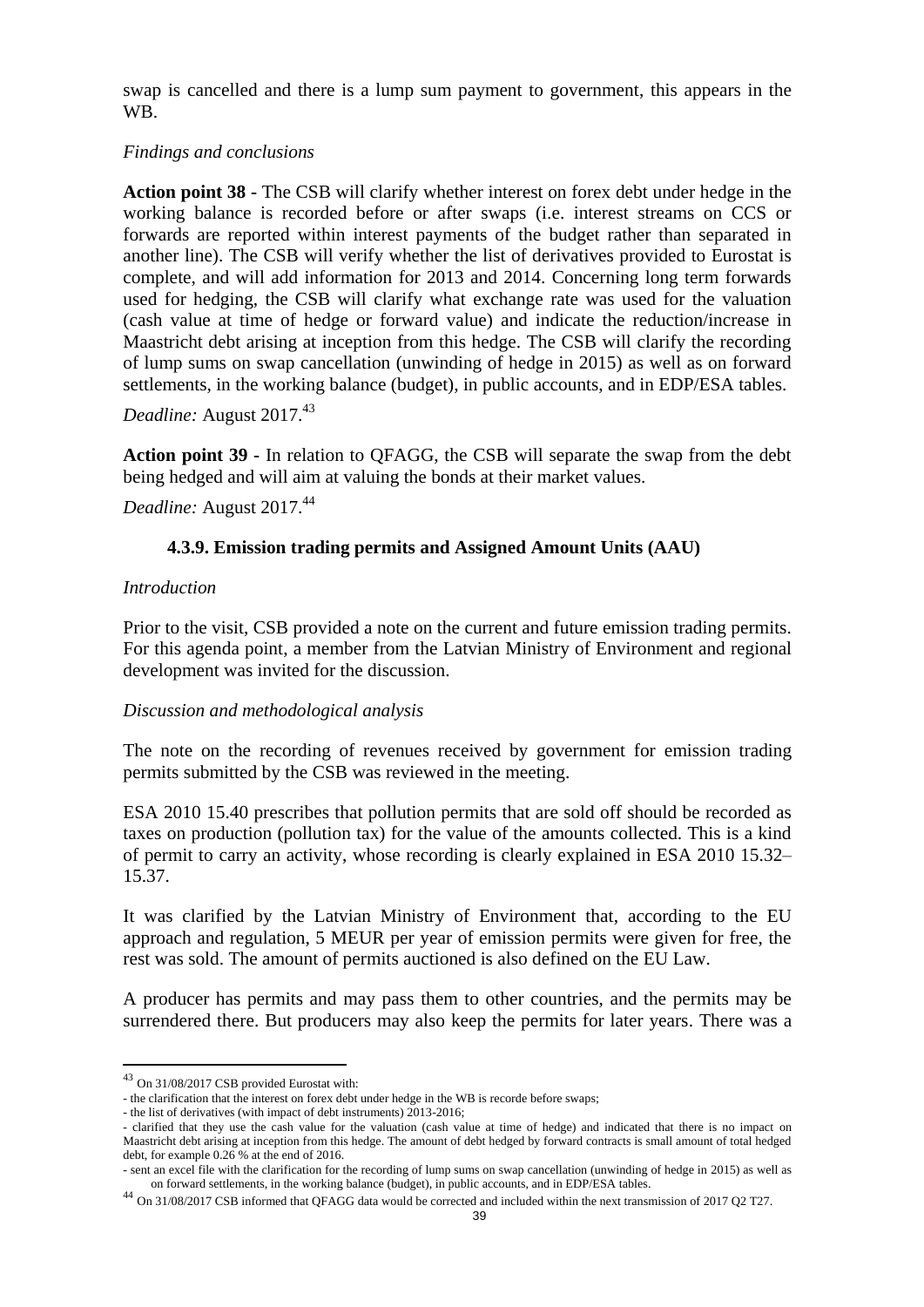change of the operating EU rules that implied that before 2008 all the permits that were not used were cancelled.

Selling ETS is done in an open platform on-line. There is a common trading platform and auctions occur but not in Latvia. In general it is difficult to relate this with exports. The permits are sold several times but they are impossible to trace.

Eurostat will modify the template of the table on emission permits and will add a line for the cancelled permits. The table had automatic formulas and, because this line was missing, the results of the table sent previously filled in by Latvia were not correct.

Line 12 of the table refers to the State Revenue Service – everything is cash revenue from the Treasury. And it refers to all the revenues, not only taxes. In 2012, Latvia sold 40 MEUR emission trading permits. In 2013, 28 MEUR was sold in total.

Regarding Assign Amount Units (AAUs), the Latvian Ministry of Environment explained that AAUs have a different system, different property rights and a different use. AAUs are to be used only by governments that signed the Kyoto protocol, and Latvia is one of them. Some buy AAUs to reach the target of reducing the emission. AAUs started in 2008 and existed until 2012; they do no longer exist. There are some AAU that have zero value and cannot be used and will not be revaluated. The price of these units went down because the US did not ratify the protocol and Canada withdrew as a consequence. From 2021, the Paris Protocol will enter into force and what will legally happen to the second phase of the Kyoto protocol is uncertain.

#### *Findings and conclusions*

**Action point 40 -** Eurostat welcomed the information on Emission Trading Scheme (ETS). Eurostat will adapt the template on ETS, so to accommodate cancellation events (as occurred in 2008). The CSB/Ministry will refill the table accordingly. The current compilation of government revenue is acceptable pending some review of the guidance. The CSB will report on the rules followed by public accountants to establish the revenues of these ETS flows.

#### **4.3.10. UMTS and mobile phone licenses**

#### *Introduction*

 $\overline{a}$ 

Prior to the visit, the Latvian statistical authorities sent a note on the current and planned operations related to UMTS and mobile phone licenses.

An auction of  $UMTS<sup>45</sup>$  licenses was launched in 2002 and its income was recorded in the central government account (S1311) as acquisitions less disposals of non-financial nonproduced assets (NP2). It is included in EDP table 2A.

Auctions of mobile phone licences were launched in 2012 and 2013. The revenue from sales was excluded from central government accounts for the years 2012-2014 and the proceeds from sales of licences were recorded as government revenue at the time when the purchasers of a licence can start using the spectrums.

*Discussion and methodological analysis*

<sup>&</sup>lt;sup>45</sup> The Universal Mobile Telecommunications System (UMTS) is a third generation mobile cellular system for networks based on the GSM standard.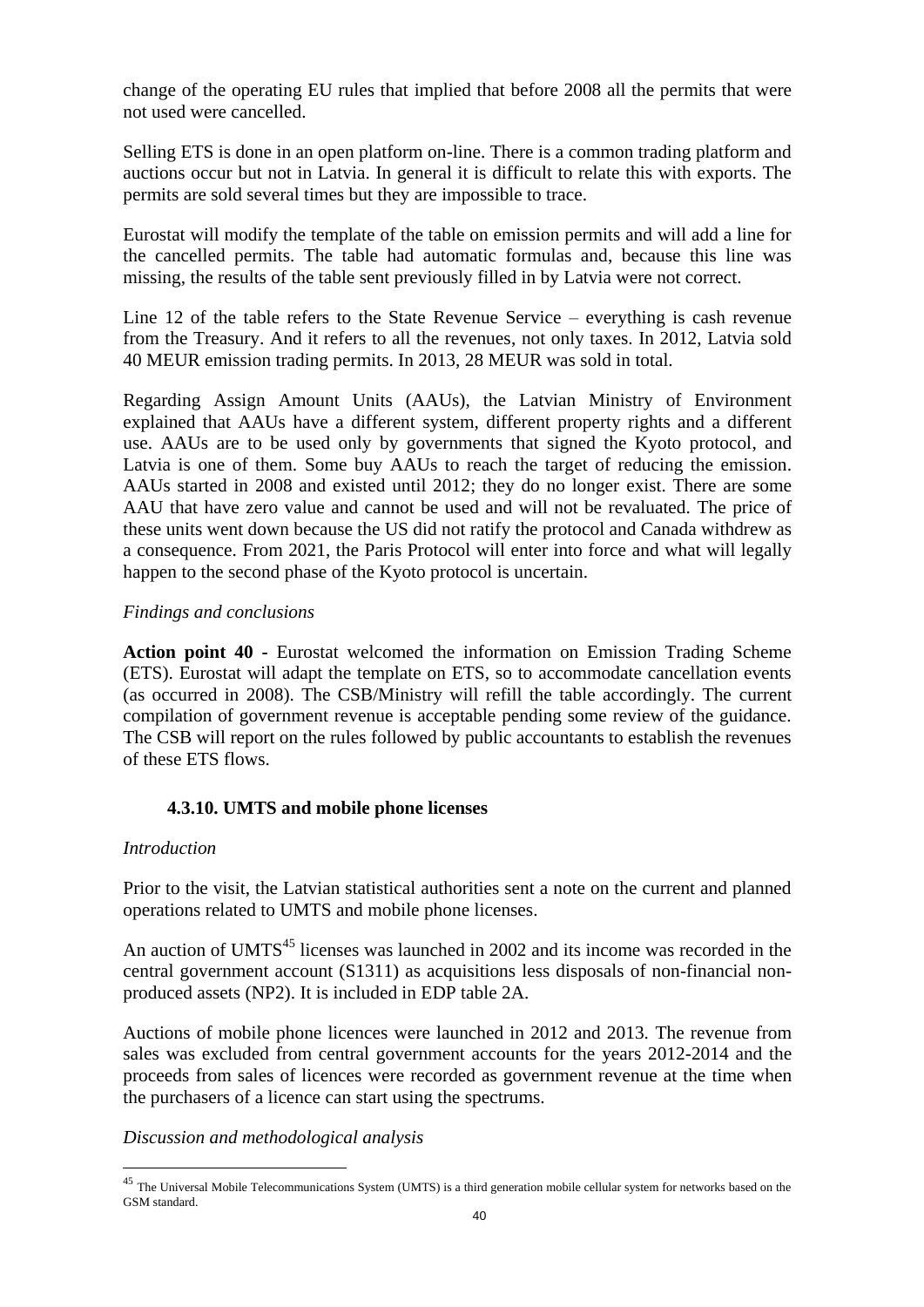CSB will update, in accordance with Eurostat's guidance note from February 2017, the recording of the proceeds (revenue) from all mobile phone license contracts awarded from 2017 onwards. It should be recorded as rent (D.45), spreading the impact over the license duration, and not as disposal of a non-financial asset with a one-off impact on deficit/surplus at inception. For the contracts signed in 2016 or before, Member States were given the choice to implement that treatment already now or at a later stage (but no later than the next benchmark revision).

#### *Findings and conclusions*

**Action point 41 -** The CSB will switch to rent recording for UMTS contracts in the October 2017 notification, possibly including older contracts (otherwise, will do so in the next benchmark revision).

*Deadline:* EDP October 2017 notification.<sup>46</sup>

### **4.3.11. Others: privatization, sale and leaseback operations, securitisation, etc.**

No operations are expected to occur in Latvia in the near future.

### **5. Any other business (planned future operations, transmission of GFS data etc…)**

#### **5.1. ESA 2010 Transmission Programme**

### **5.2. Any other business**

### **5.2.1. New mandatory electricity procurement scheme**

#### *Introduction*

 $\overline{a}$ 

Prior to the EDP visit, the Latvian statistical authorities, at a request from the Ministry of Economics, asked Eurostat to include an additional agenda point regarding a new mandatory electricity procurement scheme.

To facilitate renewable energy and high efficiency cogeneration in Latvia, a support system has been created, in the form of a subsidy for efficient production paid through a fee collected on users as well as through balancing government grants. The actual costs to end users exceeded 38 EUR/MWh in 2016 and will exceed 40 EUR/MWh in 2020. Support for high efficiency cogeneration is provided to 5 power plants in the form of guaranteed payments. Two of those power plants are operated by 100% state owned JSC "*Latvenergo*" (S.11).

The increasing burden of the scheme has led government to examine ways to modify the arrangement, notably in order to limit users' contributions or budget grants. The government of Latvia is considering designing a mechanism that would allow the companies that receive support for high efficiency cogeneration to partly waive their right of support, in return for receiving a one-off compensation.

The financing of this mechanism is expected to come from a capital withdrawal from JSC "*Latvenergo*". Almost all of the capital withdrawn from JSC "*Latvenergo*" would however go back to the company, notably with a view to allow the company to continue paying significant dividends to the state. The Latvian authorities presented three different

<sup>&</sup>lt;sup>46</sup> On 29.09.2017, CSB sent the EDP notification and revised the recording of the mobile phone licences, for the contracts made between 2002-2016,.according to the new guidelines published in February 2017.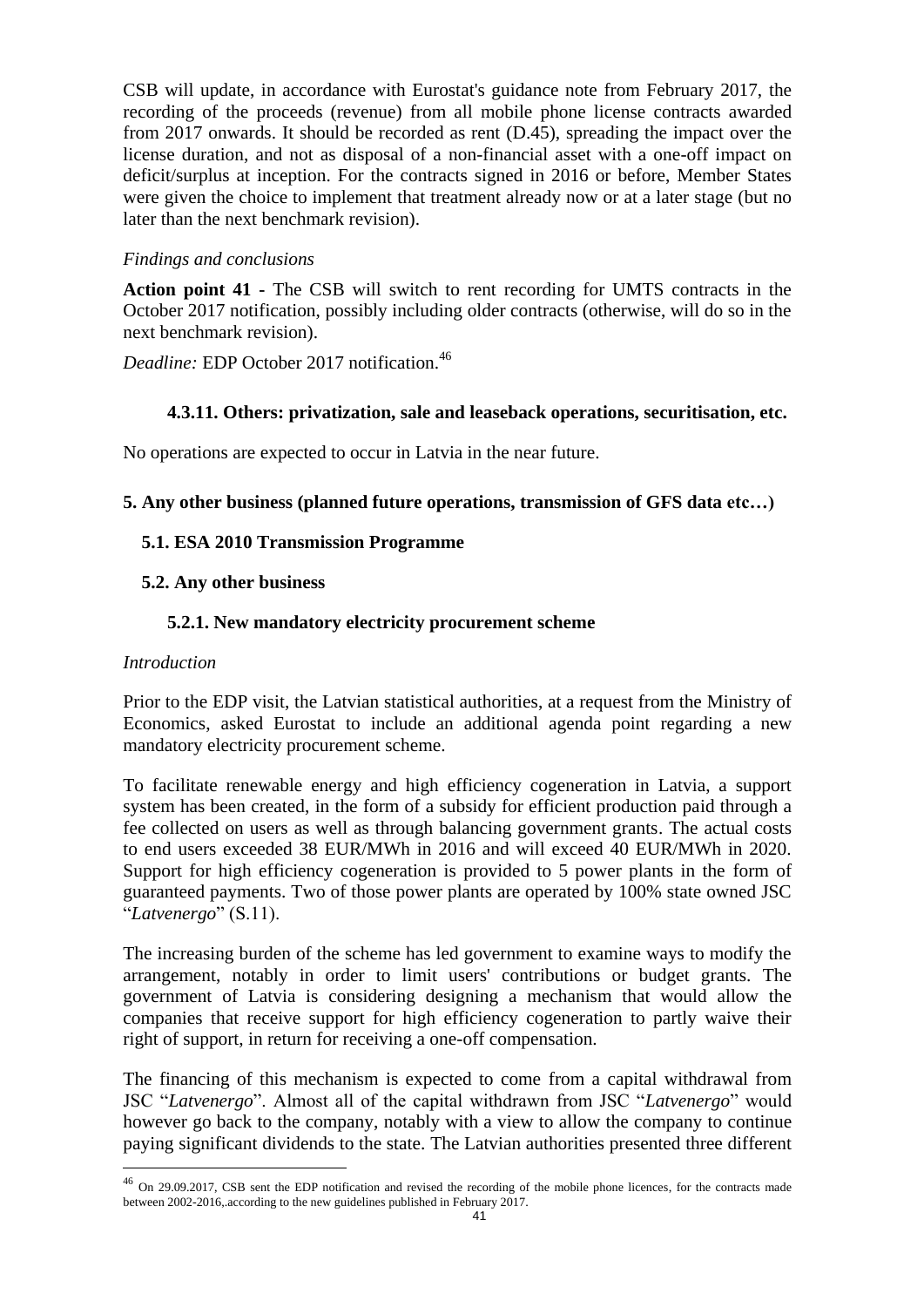possibilities on how the new scheme could be implemented and asked Eurostat in this context on the possible impact on national accounts data.

### *Discussion and methodological analysis*

#### Role and classification of *Enerģijas publiskais tirgotājs*

The current renewable energy support system is mainly based on subsidies to producers paid by *Enerģijas publiskais tirgotājs AS* (EPT), which is a subsidiary of *Latvenergo* (250 MEUR a year). This takes the form of a feed-in tariff that requires EPT to buy electricity generated by renewable energy producers at a tariff which includes a predetermined premium (determined by law) above or additional to the actual market price for electricity.

EPT is then compensated for the premiums paid to the producers via a fee, so-called mandatory procurement public service obligation fee (MP PSO), paid by end-users in proportion to their electricity consumption (150 MEUR a year). In order to keep the MP PSO fee stable, EPT also receives a government grant (100 MEUR a year), partially financed by the subsidised electricity tax. Furthermore, the government, in its quality of shareholder, has received in the last years dividends from *Latvenergo* AS.

The Latvian authorities explained that the premium paid as well as the MP PSO fee are currently treated as part of the market price to be paid for electric energy without recognising any tax or subsidy. Eurostat expressed its view that the energy support mechanism de facto constituted a tax/subsidy scheme, whereby the premium paid to the producers mainly constitutes a subsidy on production (depending on the production process). The economic substance of the PSO fee is a tax on products. Therefore, Eurostat recommended the NSI to analyse again the whole support scheme and to consider either to classify EPT to the general government sector (since it *de facto* carries out a redistribution activity, it is not a market producer) or to reroute all activities of EPT which are related to the support scheme through the accounts of general government.

#### Envisaged plan

The Latvian authorities explained in this context that the Cabinet's regulation would establish the possibility for companies to partly waive their rights to receive guaranteed payments, receiving in return a discounted compensation (lump sum payment).

The lump sum will be financed through an equity withdrawal from the government owned *Latvenergo* AS, followed by a subsequent equal cash injection to EPT. EPT then carries out the transfer of the lump sum payment(s) to the parties concerned. The Latvian authorities asked Eurostat about the possible accounting consequences of the intended plan.

The plan considers to provide a lump sum payment either to all producers of renewable energy or only to *Latvenergo* AS.

The support for the renewable energy companies will end in 2028. The present value of the subsidies to be paid to the sole *Latvenergo* AS until this point is around 450 MEUR (equal to the intended lump sum payment). The lump sum payment will presumably be substantially higher if all renewable energy companies will be able to apply for compensation. *Latvenergo* AS would mobilise 250 MEUR from its liquidities and would borrow the remainder.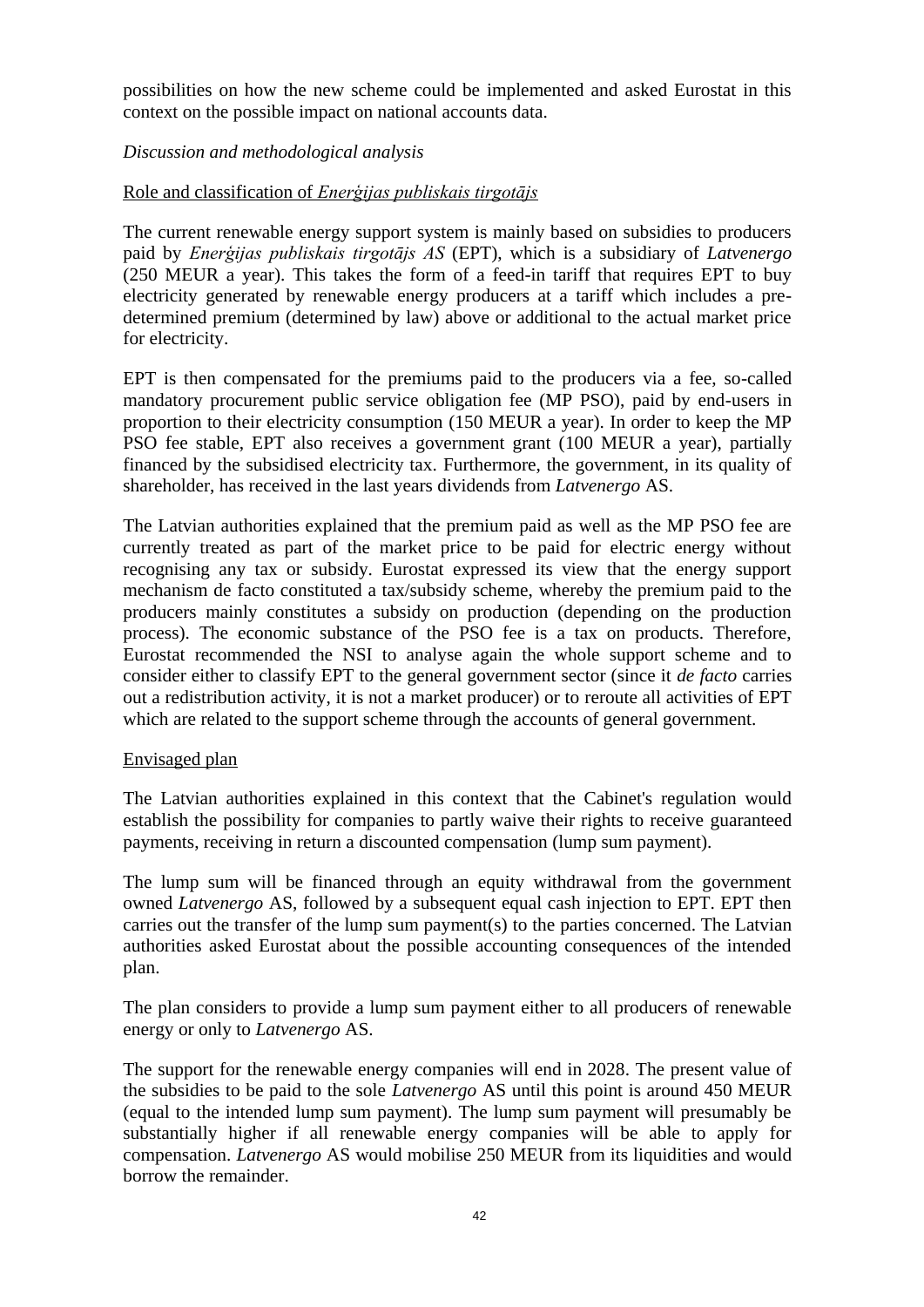The Latvian authorities explained that the targeted reduction of the subsidy could reach 75% (70 million a year, assuming a discount rate of 9%).

#### National account recording

Eurostat explained that the accounting consequences have to be analysed against the background that the energy support scheme is de facto a tax/subsidy scheme, which either results in classifying EPT to the central government or in routing the relevant transactions through the government accounts (see above). Starting from this basic assumption, the expected impact of the amended scheme on government net lending/net borrowing will correspond to the 75% reduction of the MP PSO fee (tax) that the Ministry of Economics wants to achieve, assuming that the funding of the lump sum payment is treated as equity withdrawal.

Second, the scheme proposed may not necessarily change the future surplus of government to the extent that lower subsidies would translate into lower company revenue and profit, and accordingly in lower dividends. Eurostat recalled that any amount distributed exceeding the operating profit is to be recorded as withdrawal of equity according to the super dividend test.

However, this may well depend on the current accounting treatment, in the profit and loss and balance sheet of the electricity producers, of the promised subsidy. A reduction in the subsidies/premium paid to the producers would generally result in the recognition of losses (lower profit) in the P&L accounts of the producers (including *Latvenergo*) over the years, unless the rights to receive guaranteed payments are themselves recorded as an asset on the balance (and would have to be written off their balance sheet with an one-off impact in the P&L).

If the guaranteed payments are recorded as an asset in the accounts of the affected energy companies (including *Latvenergo* AS), it is likely that the EPT mandatory payments are not recorded as revenues in the P&L accounts but directly on the balance sheet (repayment of a claim). If this is the case, the write off of the related asset does not affect the operating profit used for the superdividend test of the concerned companies. When applying the superdividend test, a suitable correction of the operating profit has to be carried out. If, on the contrary, the mandatory payments are recorded as revenues in the P&L, the operating profit and the superdividend test will be indeed affected by the waiver of rights. Eurostat suggested therefore that the Latvian authorities clarify the treatment of the energy support scheme in the financial statements of *Latvenergo* AS and other producers. In the rest of the analysis, it is assumed that the promise of subsidy is not an asset, and that the subsidies are therefore recorded as revenue of the corporation gradually over time.

Third, Eurostat recalled that a decapitalisation of *Latvenergo* AS would be subject to the superdividend test that is mostly recorded as a financial transaction and not as revenue of government. In addition, the reinjection of the funds (even if directly carried out without transiting via the Treasury) in EPT would be capital injection tested. It is most likely that, overall, the transit of funds will be broadly neutral for government accounts.

Overall, the impact on central government net lending/net borrowing can be summarized by the following equation: B.9 = MP PSO fee – Subsidy + *Latvenergo* AS dividends

If the scheme is amended (introduction of a lump sum payment with a corresponding 75% reduction of the subsidy payments), an impact on the central government accounts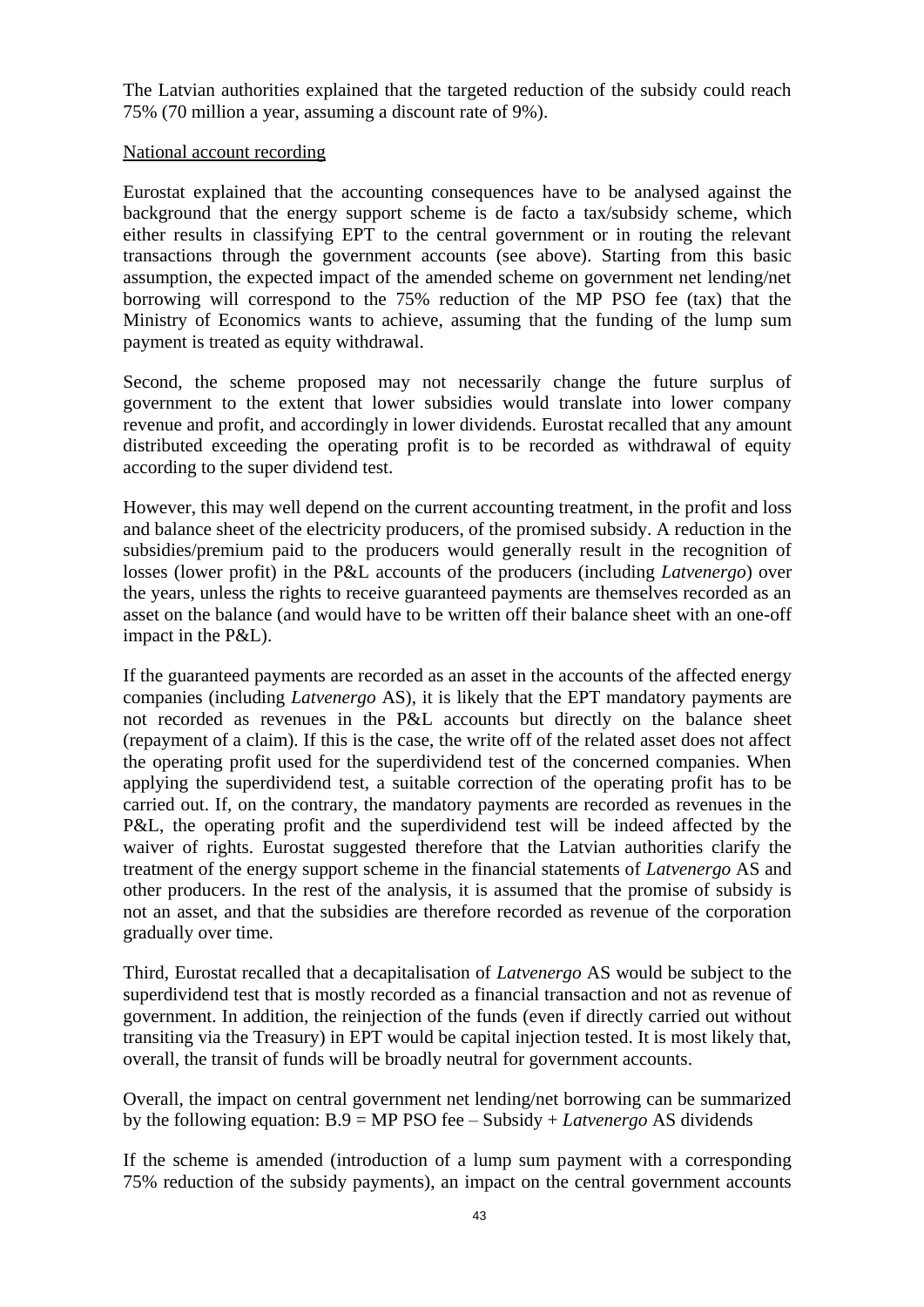will occur in subsequent years (less expenditure). However, as shown above, this impact will be, to a large extent, compensated by lower operating profit of *Latvenergo* AS and lead to lower dividends recorded in national accounts (even if actual dividends were to remain, for some reasons, at their current level).

Alternatively, the lump sum paid by EPT upfront to electricity providers may be considered as an advance payment for subsidies which would accrue in the future. The transfer of the lump sum payment back to *Latvenergo* AS and, if applicable, to the other companies is, therefore, balanced at inception by a matching other accounts receivable in the central government accounts (no impact on net lending/net borrowing at the time of the cash transfer). The other accounts receivable is amortized in the form of imputed expenditures for subsidies. This contributes to the gross operating surplus of producers, and *Latvenergo* AS can continue paying a significant dividend.

The lump sum may be recorded as expenditure at inception, rather than in future. The gross operating surplus of producers will fall in the future, and *Latvenergo* AS will have nonetheless to reduce dividends.

An alternative scenario with *Latvenergo* AS simply forfeiting its right without compensation would presumably be treated as an off-balance sheet event, with no entries at inception in national accounts. In subsequent years, the fall in operating surplus would again lead to a reduction in government revenue (dividends).

#### *Findings and conclusions*

**Action point 42 -** Eurostat took note of the project of the Ministry of Economics concerning the subsidized renewable energy scheme and provided information on the recording principles in national accounts. Based on the discussion during the meeting, further exchanges will take place. Eurostat stressed that the deficit impact would likely correspond to the reduction in the electricity fees (tax) that the Ministry of Economics aims at achieving.

*Deadline:* when available.<sup>47</sup>

<sup>&</sup>lt;sup>47</sup> On 11/07/2017 Eurostat sent to CSB a draft summary of the discussion regarding the new mandatory electricity procurement scheme in Latvia.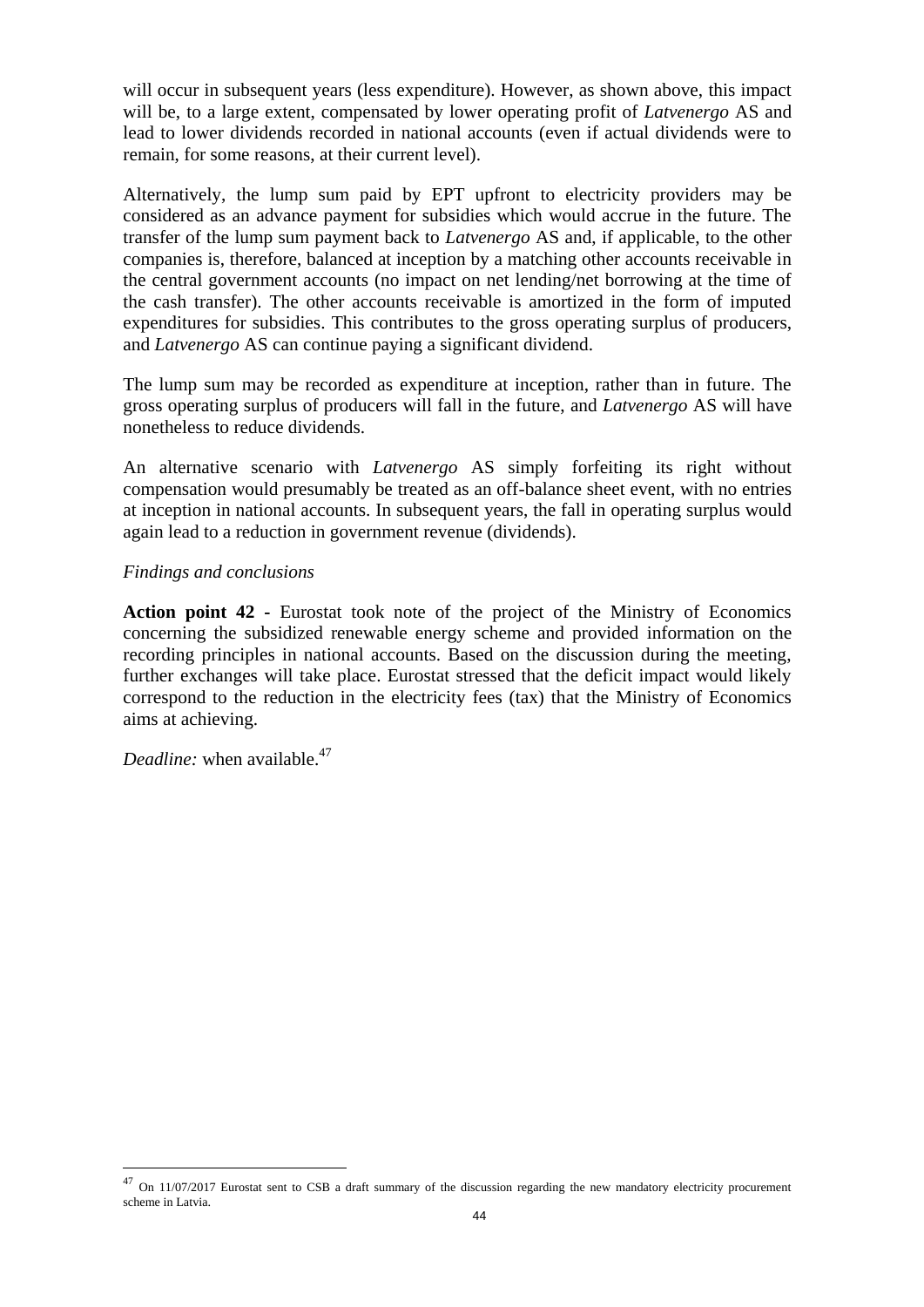#### **EUROSTAT EDP DIALOGUE VISIT TO LATVIA**

#### **7-9 JUNE 2017**

#### **AGENDA**

#### **1.Statistical capacity issues**

- **1.1. Review of institutional responsibilities in the framework of the EDP data reporting and government finance statistics compilation** 
	- 1.1.1. EDP processes and institutional cooperation
	- 1.1.2. Quality management framework
	- 1.1.3. Audit and internal control arrangements

#### **1.2. Data sources and revision policy, EDP inventory**

- 1.2.1. Structure of the General Government
- 1.2.2. Availability and use of data sources, revision policy
- 1.2.3. EDP Inventory
- 1.2.4. Compliance with the Council Directive 2011/85/EU on requirements for budgetary frameworks of the Member States
- **2. Follow-up of the previous EDP dialogue visit of 26-27 May 2015**
- **3. Analysis of EDP tables and questionnaire – follow up of the April 2017 EDP notification**
- **4. Methodological issues and recording of specific government transactions**

#### **4.1. Delimitation of general government, application of 50% rule and qualitative criteria in national accounts**

- 4.1.1. Review of the changes in the list of general government units
	- 4.1.1.1 Government bodies included in table 2A
	- 4.1.1.2 Application of 50% rule and qualitative criteria in national accounts
	- 4.1.1.3 Government controlled entities classified outside general government (public corporations)
- 4.1.2. Sector classification of specific units (Tiesu Nama Agentura, Rail Baltica II, Deposit Guarantee Fund)

#### **4.2. Implementation of the accrual principle**

- 4.2.1. Taxes and social contributions
- 4.2.2. Interest
- 4.2.3. EU flows
- 4.2.4. Military expenditure
- 4.2.5. Recording of other flows of receivables and payables
- 4.2.6. Gross Fixed Capital Formation (GFCF)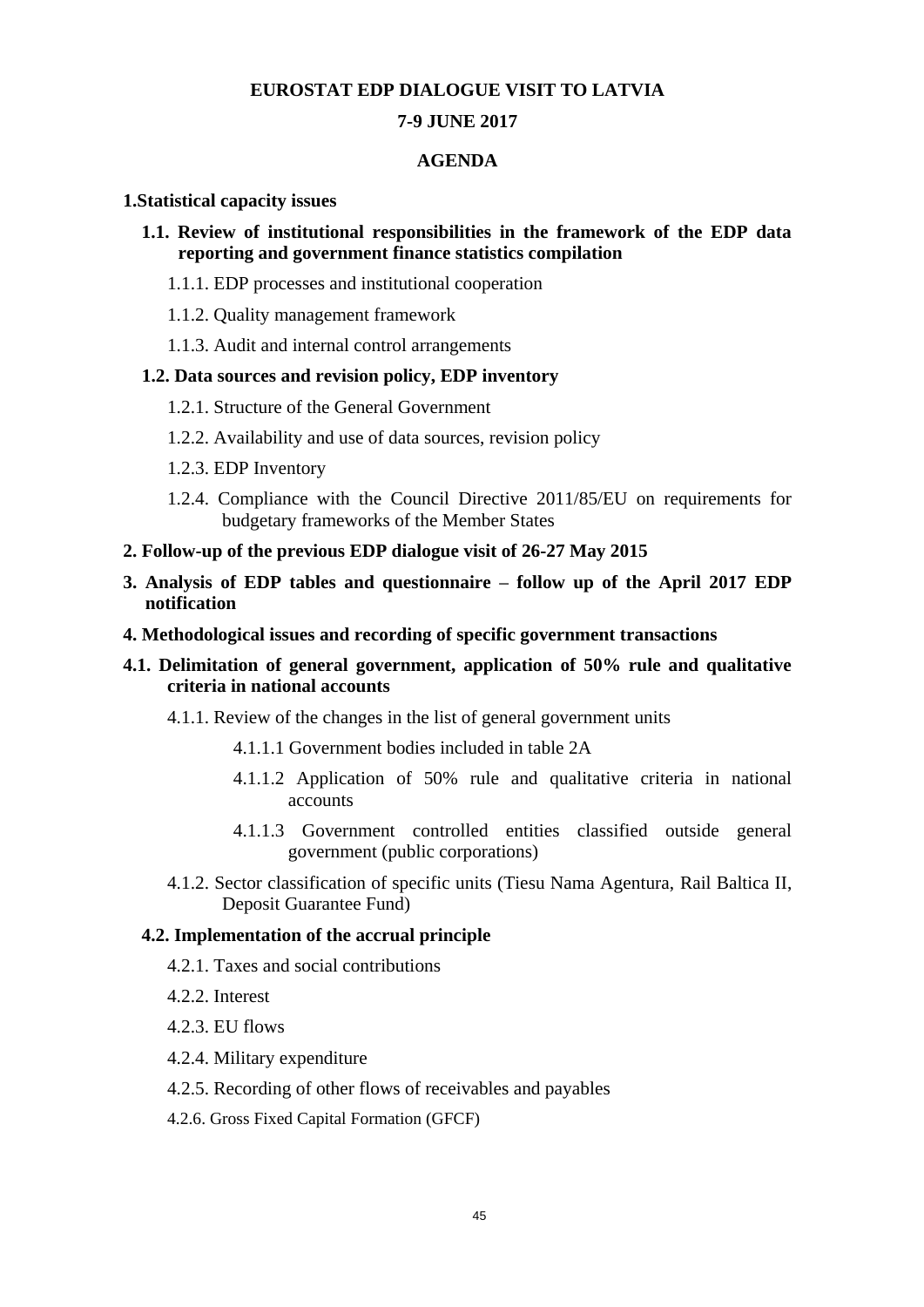#### **4.3 Recording of specific government transactions**

- 4.3.1. Government interventions to support financial institutions
	- 4.3.1.1. Winding-down of Reverta
	- 4.3.1.2. Recording of EBRD put option and the Citadele sale
- 4.3.2. Recording of the lump sum payments provided by the 2nd pillar pension scheme to the State social insurance pension budget
- 4.3.3. Government guarantees and guarantee calls
- 4.3.4. Debt assumptions, government claims, debt cancellations and debt write-offs
- 4.3.5. Capital injections in public corporations

4.3.5.1. Capital injection in Air Baltic

- 4.3.5.2. Capital injection in SJSC ""Latvijas Dzelzceļš" (LDz)
- 4.3.6. Dividends, super dividends
	- 4.3.6.1 Super dividend test to repayments of loans
	- 4.3.6.2 Super dividend test of the Central Bank
- 4.3.7. PPPs, concessions and Energy Performance Contracts (EPC)
- 4.3.8. Financial derivatives
- 4.3.9. Emission trading permits and Assigned Amount Units (AAU)
- 4.3.10. UMTS and mobile phone licenses
- 4.3.11. Others: privatization, sale and leaseback operations, securitisation, etc.

#### **5. Any other business (planned future operations, transmission of GFS data etc…)**

#### **5.1. ESA 2010 Transmission Programme**

#### **5.2. Any other business**

5.2.1. New mandatory electricity procurement scheme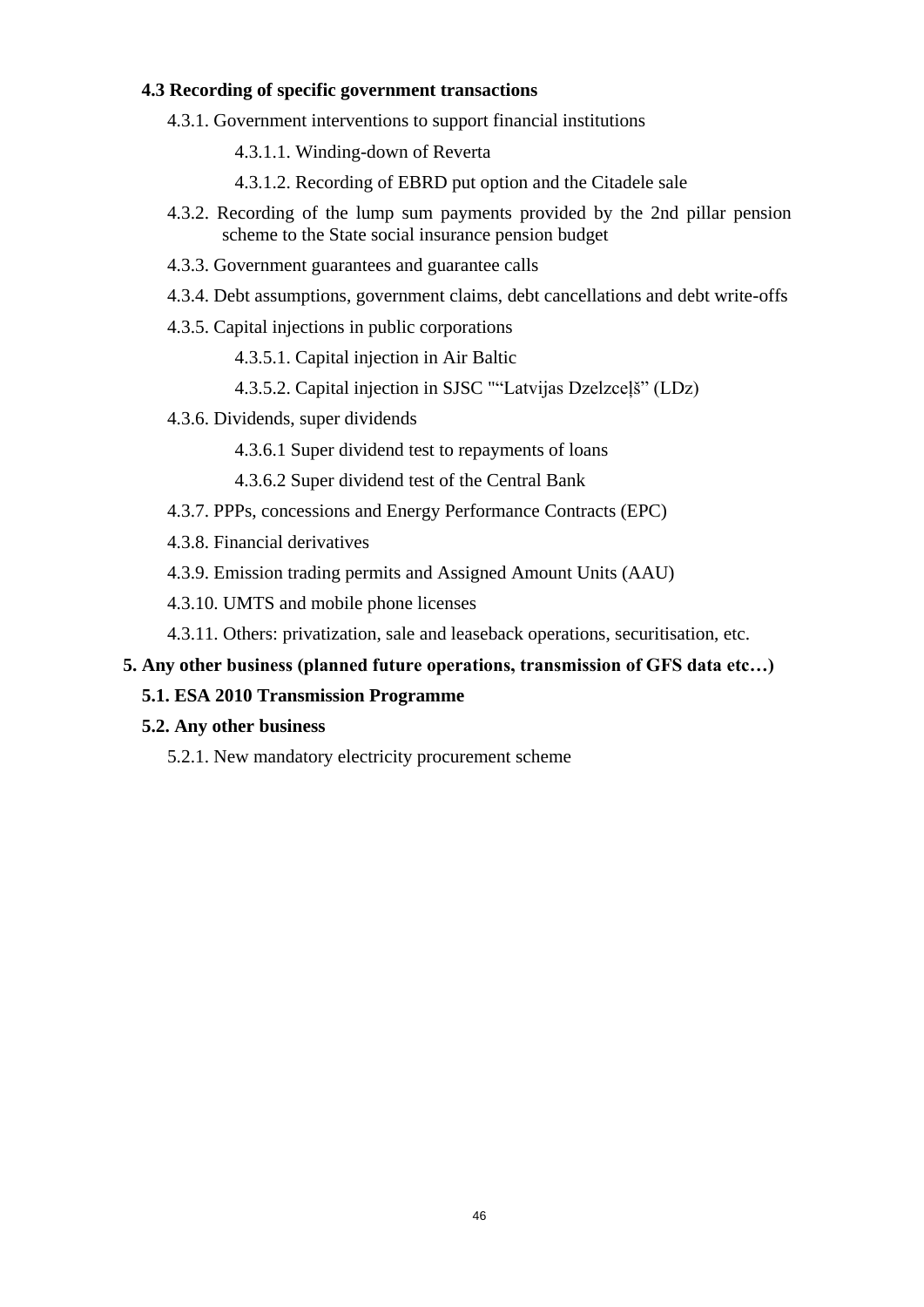# **EUROSTAT EDP DIALOGUE VISIT TO LATVIA**

# **7-9 JUNE 2017 LIST OF PARTICIPANTS**

|     | <b>NAME</b>           | Organization      | <b>Department and Position</b>                                                                      |
|-----|-----------------------|-------------------|-----------------------------------------------------------------------------------------------------|
| 1.  | Ms Dace Tomase        | CSB               | <b>Macroeconomics Statistics</b><br>Department, Director                                            |
| 2.  | Ms Vija Veidemane     | CSB               | <b>Macroeconomics Statistics</b><br>Department, Government<br>Finance Section, Head                 |
| 3.  | Ms Liene Rimonte      | CSB               | <b>Macroeconomics Statistics</b><br>Department, Government<br>Finance Section, Deputy Head          |
| 4.  | Ms Sandra Kadike      | CSB               | <b>Macroeconomics Statistics</b><br>Department, Government<br>Finance Section, Senior Officer       |
| 5.  | Mr Leino Tarame       | CSB               | <b>Macroeconomics Statistics</b><br>Department, Government<br>Finance Section, Senior Officer       |
| 6.  | Ms Sorenta Ziemiņa    | CSB               | <b>Macroeconomics Statistics</b><br>Department, Government<br>Finance Section, Senior Officer       |
| 7.  | Ms Inta Vanovska      | CSB               | <b>Macroeconomics Statistics</b><br>Department, Government<br>Finance Section, Senior Officer       |
| 8.  | Mr Māris Katkovskis   | CSB               | <b>Macroeconomics Statistics</b><br>Department, Government<br>Finance Section, Senior Officer       |
| 9.  | Ms Ieva Začeste       | CSB               | <b>Legal and Corporate Services</b><br>Department, Director                                         |
| 10. | Ms Ieva Pauļuka       | CSB               | <b>Statistical Metodology and</b><br><b>Quality Department, Quality</b><br>Management Section, Head |
| 11. | Ms Jolanta Minkevica  | CSB               | Statistical Metodology and<br><b>Quality Department, Director</b>                                   |
| 12. | Mr Jurijs Kabakovs    | Min.of<br>Finance | Economic Analysis Department,<br>Head of Economic Analysis and<br><b>Forecasting Division</b>       |
| 13. | Mr Mārtiņš Trautmanis | Min.of<br>Finance | <b>Fiscal Policy Department,</b><br>Senior Expert of Fiscal Policy<br>Division                      |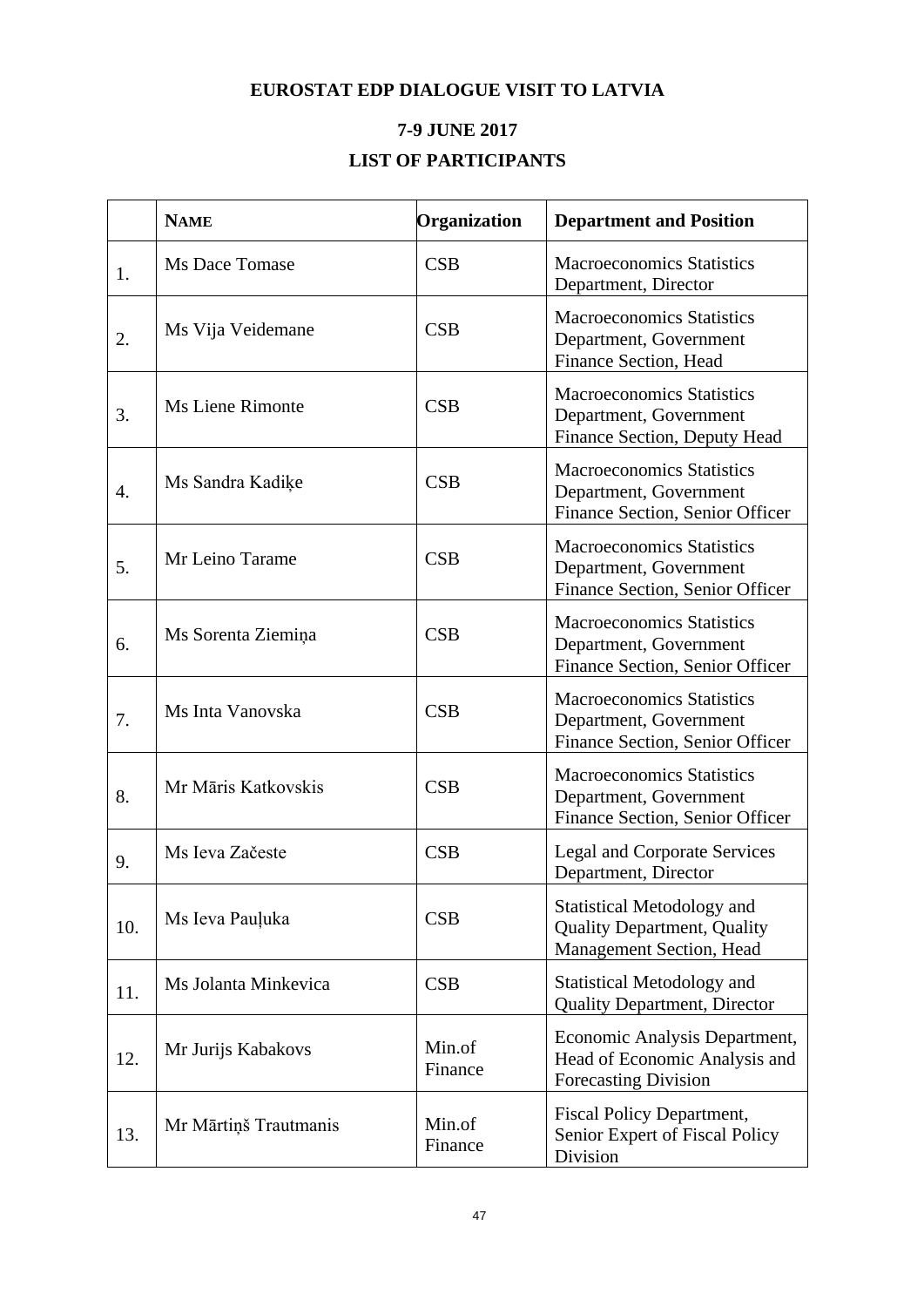| 14. | Ms Irena Emīlia Švilpe | Min.of<br>Finance                                                    | <b>Fiscal Policy Department,</b><br>Senior Expert of Fiscal Policy<br>Division                                                           |
|-----|------------------------|----------------------------------------------------------------------|------------------------------------------------------------------------------------------------------------------------------------------|
| 15. | Ms Līga Gasūne         | Min.of<br>Finance                                                    | Tax Analysis Department,<br>Senior Expert of Revenue<br>Analysis and Forecasting<br>Division                                             |
| 16. | Ms Gunta Frēze         | Min.of<br>Finance                                                    | <b>Fiscal Policy Department,</b><br>Senior Expert                                                                                        |
| 17. | Ms Ilze Meldere        | The Treasury                                                         | Reports Department, Senior<br>Expert                                                                                                     |
| 18. | Ms Silvija Lansmane    | The Treasury                                                         | <b>Reports Department, Senior</b><br>Expert                                                                                              |
| 19. | Ms Kristaps Svikis     | <b>Bank of Latvia</b>                                                | Monetary Policy Department,<br>Economist                                                                                                 |
| 20. | Ms Ilona Aizezera      | <b>Bank of Latvia</b>                                                | Statistics department, Senior<br><b>Financial Statistician of General</b><br><b>Economic and Financial</b><br><b>Statistics Division</b> |
| 21. | Ms Ilze Prūse          | Min.of<br>Environmental<br>Protection and<br>Regional<br>Development | Climate and Environmental<br>Policy Integration Department,<br>Director                                                                  |
| 22. | Mr Gusts Zustenieks    | Min.of<br>Environmental<br>Protection and<br>Regional<br>Development | <b>Climate and Environmental</b><br>Policy Integration Department,<br>Senior Expert                                                      |
| 23. | Ms Iveta Rubika        | Min.of<br>Transport                                                  | <b>Expert of Investment</b><br>Department                                                                                                |
| 24. | Mr Edgars Rezebergs    | Min.of<br>Transport                                                  | Project manager of Rail Baltica<br>national research project                                                                             |
| 25. | Ms Sandra Caune        | VAS "Latvijas<br>Dzelzcelš"                                          | Director of Development<br>Department                                                                                                    |
| 26. | Mr Jānis Strautmanis   | <b>E&amp;Y</b> Baltics                                               | Project Manager                                                                                                                          |
| 27. | Mr Dzintars Kauliņš    | Min.of<br>Economics                                                  | Renewable Energy and Energy<br><b>Efficiency Department, Director</b>                                                                    |
| 28. | Mr Andrejs Apanuks     | Min.of<br>Economics                                                  | Renewable Energy and Energy<br><b>Efficiency Department,</b><br>Renewable Energy Section,<br>Head                                        |